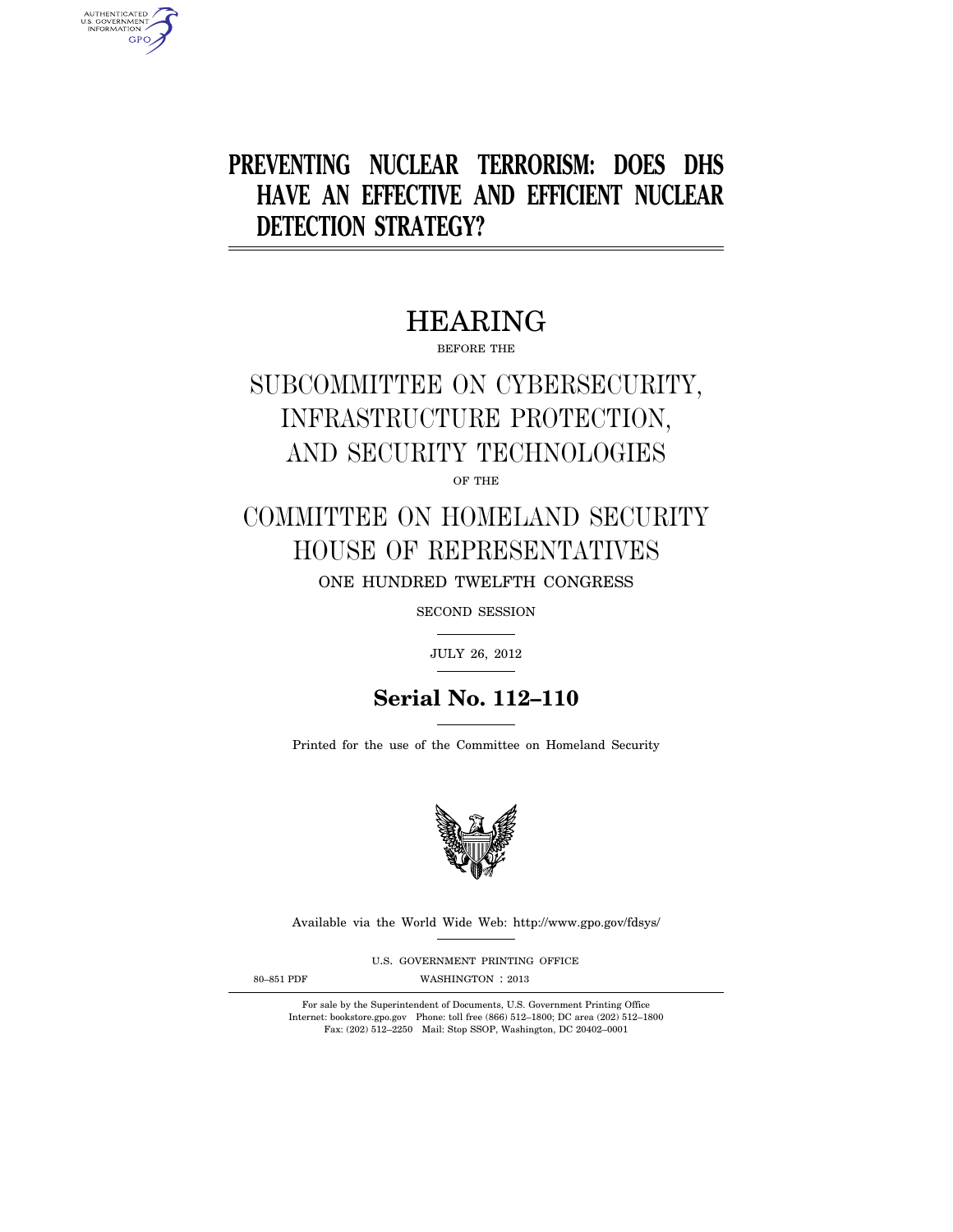#### COMMITTEE ON HOMELAND SECURITY

PETER T. KING, New York, *Chairman*  LAMAR SMITH, Texas DANIEL E. LUNGREN, California MIKE ROGERS, Alabama MICHAEL T. MCCAUL, Texas GUS M. BILIRAKIS, Florida PAUL C. BROUN, Georgia CANDICE S. MILLER, Michigan TIM WALBERG, Michigan CHIP CRAVAACK, Minnesota JOE WALSH, Illinois PATRICK MEEHAN, Pennsylvania BEN QUAYLE, Arizona SCOTT RIGELL, Virginia BILLY LONG, Missouri JEFF DUNCAN, South Carolina TOM MARINO, Pennsylvania BLAKE FARENTHOLD, Texas ROBERT L. TURNER, New York

BENNIE G. THOMPSON, Mississippi LORETTA SANCHEZ, California SHEILA JACKSON LEE, Texas HENRY CUELLAR, Texas YVETTE D. CLARKE, New York LAURA RICHARDSON, California DANNY K. DAVIS, Illinois BRIAN HIGGINS, New York CEDRIC L. RICHMOND, Louisiana HANSEN CLARKE, Michigan WILLIAM R. KEATING, Massachusetts KATHLEEN C. HOCHUL, New York JANICE HAHN, California RON BARBER, Arizona

MICHAEL J. RUSSELL, *Staff Director/Chief Counsel*  KERRY ANN WATKINS, *Senior Policy Director*  MICHAEL S. TWINCHEK, *Chief Clerk*  I. LANIER AVANT, *Minority Staff Director* 

#### SUBCOMMITTEE ON CYBERSECURITY, INFRASTRUCTURE PROTECTION, AND SECURITY TECHNOLOGIES

DANIEL E. LUNGREN, California, *Chairman* 

MICHAEL T. MCCAUL, Texas TIM WALBERG, Michigan, *Vice Chair*  PATRICK MEEHAN, Pennsylvania BILLY LONG, Missouri TOM MARINO, Pennsylvania PETER T. KING, New York *(Ex Officio)*  YVETTE D. CLARKE, New York LAURA RICHARDSON, California CEDRIC L. RICHMOND, Louisiana WILLIAM R. KEATING, Massachusetts BENNIE G. THOMPSON, Mississippi *(Ex Officio)* 

COLEY C. O'BRIEN, *Staff Director*  ZACHARY D. HARRIS, *Subcommittee Clerk*  CHRIS SCHEPIS, *Minority Senior Professional Staff Member*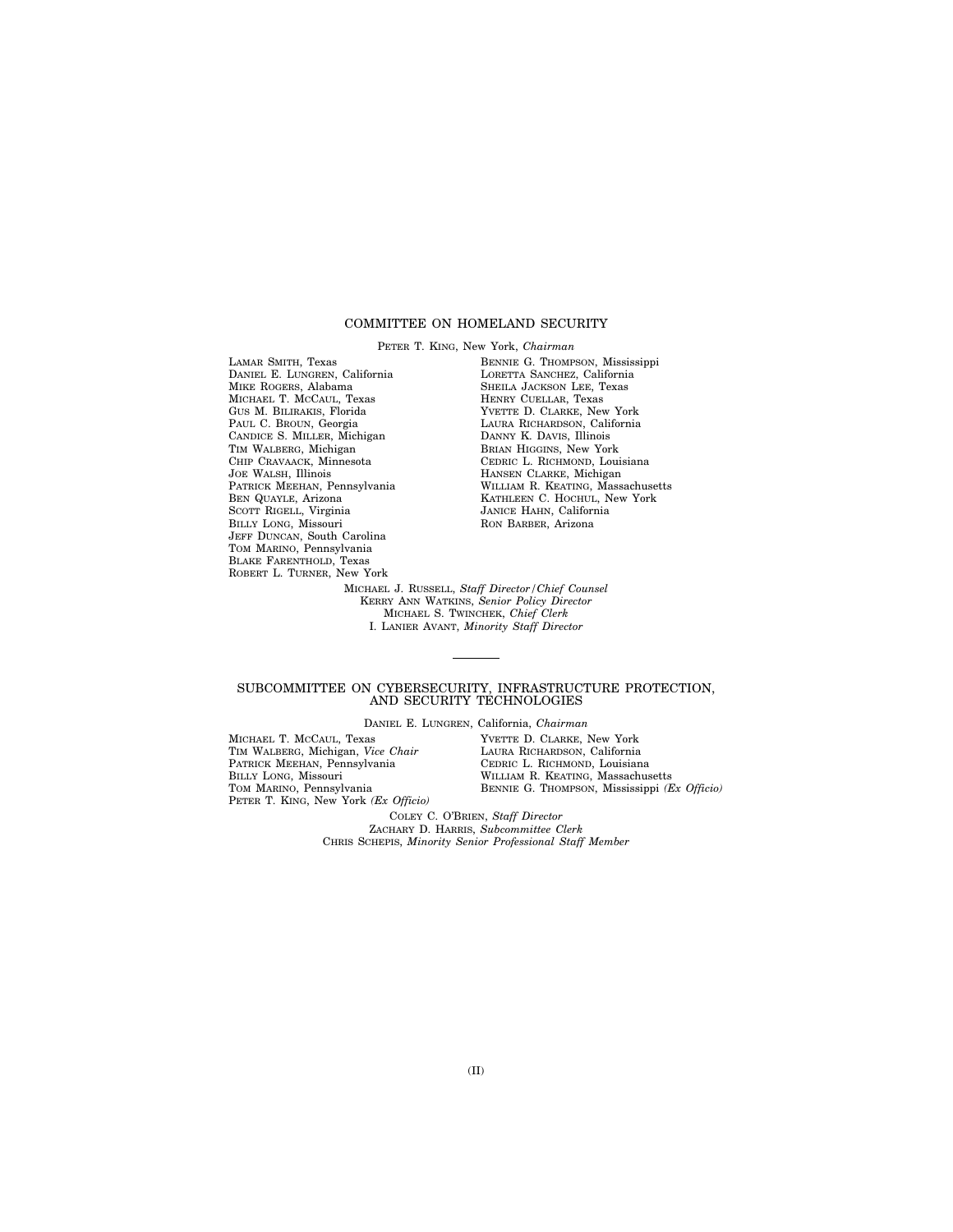## C O N T E N T S

#### **STATEMENTS**

| The Honorable Daniel E. Lungren, a Representative in Congress From the<br>State of California, and Chairman, Subcommittee on Cybersecurity, Infra-<br>structure Protection, and Security Technologies:  | 1              |
|---------------------------------------------------------------------------------------------------------------------------------------------------------------------------------------------------------|----------------|
|                                                                                                                                                                                                         | $\overline{2}$ |
| The Honorable Yvette D. Clarke, a Representative in Congress From the<br>State of New York, and Ranking Member, Subcommittee on Cybersecurity,<br>Infrastructure Protection, and Security Technologies: |                |
|                                                                                                                                                                                                         | 3              |
| The Honorable Bennie G. Thompson, a Representative in Congress From<br>the State of Mississippi, and Ranking Member, Committee on Homeland<br>Security:                                                 | 5              |
|                                                                                                                                                                                                         | 6              |
| WITNESSES                                                                                                                                                                                               |                |
| Dr. Huban A. Gowadia, Acting Director, Domestic Nuclear Detection Office,<br>Department of Homeland Security:                                                                                           |                |
|                                                                                                                                                                                                         | 7              |
| Prepared Statement<br>Mr. David C. Maurer, Director, Homeland Security and Justice Issues, Gov-                                                                                                         | 9              |
| ernment Accountability Office:                                                                                                                                                                          |                |
| Oral Statement                                                                                                                                                                                          | 14<br>16       |
| Mr. Vayl S. Oxford, National Security Executive Policy Advisor, Pacific North-                                                                                                                          |                |
| west National Laboratory:                                                                                                                                                                               |                |
|                                                                                                                                                                                                         | 21             |

### Prepared Statement ............................................................................................. 23 APPENDIX

| Questions From Chairman Daniel E. Lungren for Huban A. Gowadia      | -37 |
|---------------------------------------------------------------------|-----|
| Questions From Ranking Member Yvette D. Clarke for Huban A. Gowadia | 40  |
| Question From Ranking Member Yvette D. Clarke for Vayl S. Oxford    | 43  |

Page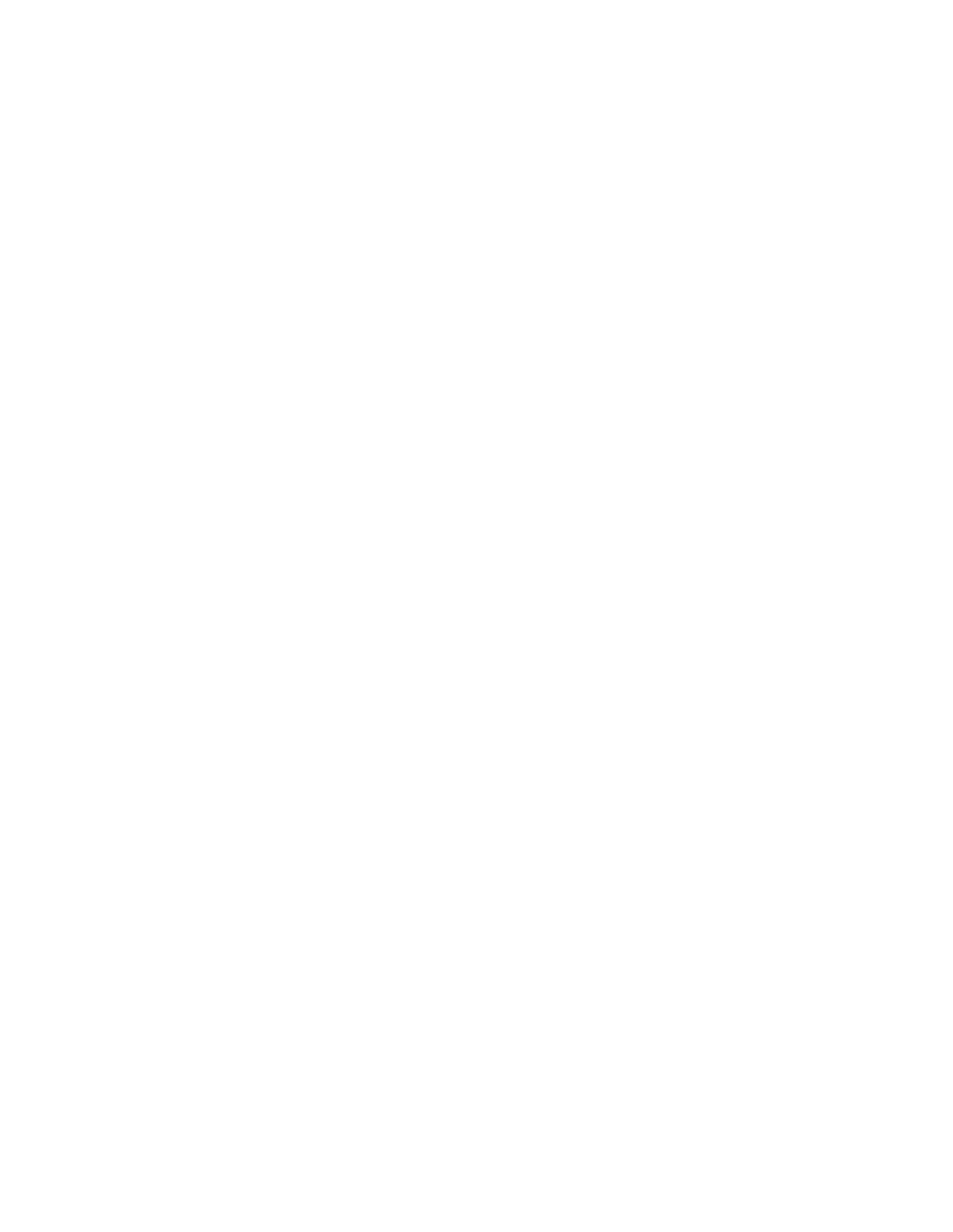### **PREVENTING NUCLEAR TERRORISM: DOES DHS HAVE AN EFFECTIVE AND EFFICIENT NUCLEAR DETECTION STRATEGY?**

#### **Thursday, July 26, 2012**

U.S. HOUSE OF REPRESENTATIVES, COMMITTEE ON HOMELAND SECURITY, SUBCOMMITTEE ON CYBERSECURITY, INFRASTRUCTURE PROTECTION, AND SECURITY TECHNOLOGIES,

*Washington, DC.* 

The subcommittee met, pursuant to call, at 9:59 a.m., in Room 311, Cannon House Office Building, Hon. Daniel E. Lungren [Chairman of the subcommittee] presiding.

Present: Representatives Lungren, Walberg, Marino, and Clarke. Mr. LUNGREN. The Committee on Homeland Security, Subcommittee on Cybersecurity, Infrastructure Protection, and Security Technologies will come to order.

The subcommittee is meeting today to examine the nuclear detection capabilities and strategy of the Department of Homeland Security. We have been advised that we are going to have votes starting at  $10:30$  or 10:45. It will go for 2 hours, so we are going to try and—we are going to have to get this in, in a very short period of time. So we will move as quickly as possible and hopefully get to questions.

I will recognize myself for an abbreviated opening statement.

First of all, let me thank those of you who are here and others who helped give us a very, very good classified briefing the other day. I think that was very helpful. I understand there were a lot of questions and answers that we got in the classified briefing that we couldn't have here, and I appreciate it. Just for the record, I think the attendance of the membership was an indication of how important this issue is and how well received the briefing was.

Nuclear and radiological terrorism is my greatest fear for various reasons, which I articulate in my written statement, which will be made a part of the record. I would mention that it was a year ago in this hearing room that the Domestic Nuclear Detection Office informed us that it was canceling the costly Advanced Spectroscopic Portal Monitoring Program, known as ASP. Obviously that was a disappointment. The disappointment was expressed by the Department. It was shared, at least shared, by those of us on this subcommittee.

A few months ago the Department provided its proposed path forward with the Global Nuclear Detection Architecture—GNDA implementation plan. We thank you for responding to our questions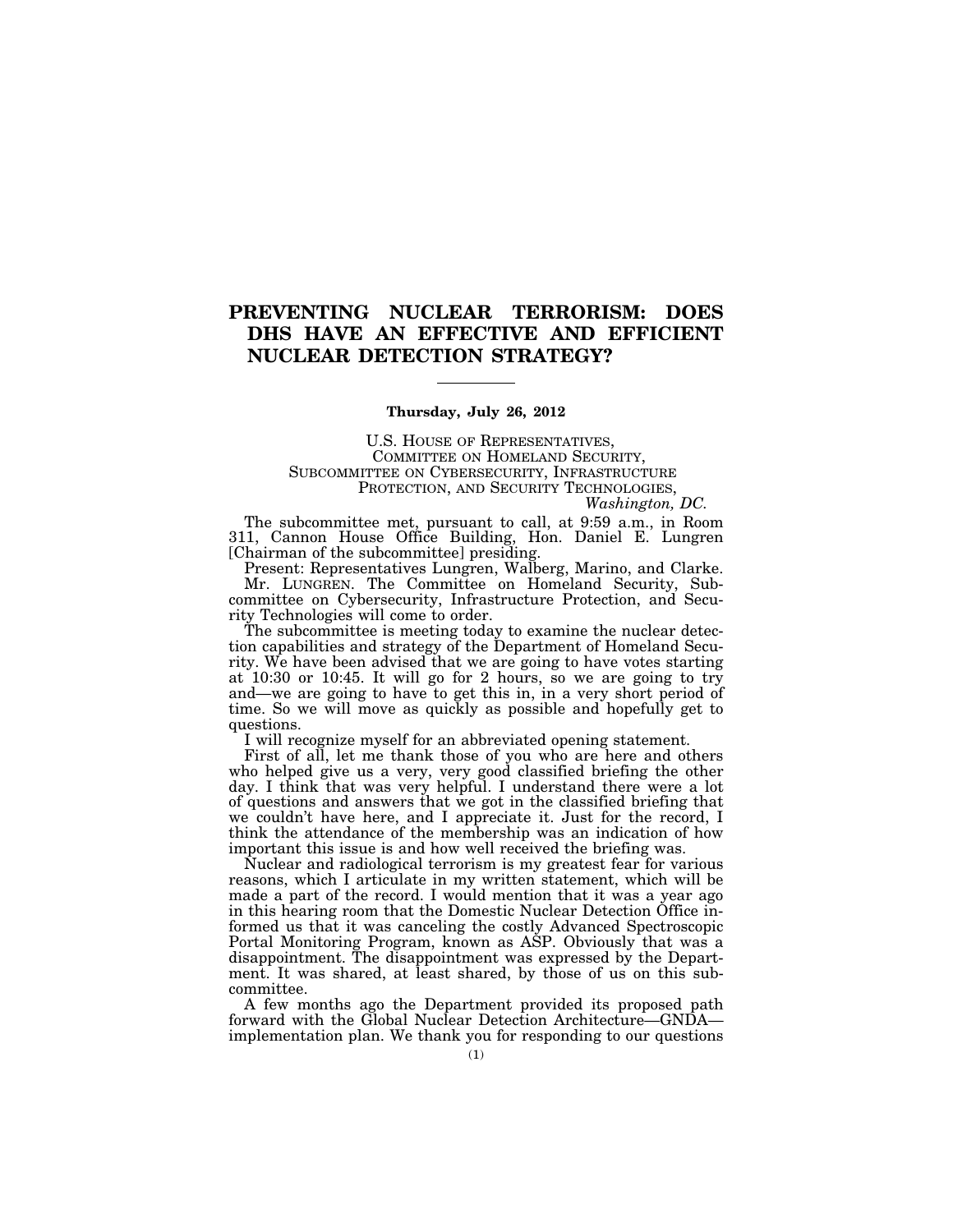on that in the classified briefing that we had. I believe that this is a major accomplishment of your office by facilitating the interagency cooperation that is essential to the development of such a comprehensive architecture.

In 2005 the President called for the establishment of the Domestic Nuclear Detection Office, DNDO, in the Department of Homeland Security. I responded by codifying it in our Safe Port Act of 2006, which we introduced to address the terrorist threats at our ports of entry. I believe the Safe Ports Act has served the Nation very well. The Department acknowledged at least the Department has met its goal of scanning 100 percent of the containerized cargo entering our country's highest-risk ports.

Now that we have made progress in securing these ports it is important to expand our look into all potential pathways for nuclear smuggling whether by land, sea, or air. The Global Nuclear Detection Architecture is a response to that. We appreciate the work that you are doing on that.

Unfortunately for the subcommittee, we have seen a recurring theme—and perhaps you can address that—that DHS is struggling to manage its technology acquisition processes. We hope that the situation will be quickly corrected, since it is a vital part of our global architecture strategy.

I would like to commend DNDO on its Securing the Cities Program, which has successfully put radiation detector technology in the hands of first responders throughout the New York City area. It is, I believe, a model for Federal-State nuclear defense cooperation.

I would leave the rest of my statement to be entered into the record so that we can proceed as quickly as possible to our panel. [The statement of Chairman Lungren follows:]

#### STATEMENT OF CHAIRMAN DANIEL E. LUNGREN

#### JULY 26, 2012

Nuclear and radiological terrorism is my greatest fear. It would represent an unprecedented catastrophic event, causing enormous death, destruction, as well as long-term economic disruption. So it is critical that we continue our vigilance and oversight efforts in order to address this continuing threat. Our subcommittee hearing today will examine the current nuclear detection strategy of the Department of Homeland Security and assess whether that strategy is both effective and efficient in countering this threat.

It was exactly 1 year ago today, in this very hearing room, that the Domestic Nuclear Detection Office informed me that it was cancelling its costly Advanced<br>Spectroscopic Portal Monitoring Program, known as "A–S–P". After much promise, testing, and evaluation, the Department cancelled ASP without identifying a new technology replacement.

Three months ago, the Department provided its proposed path forward with its Global Nuclear Detection Architecture (GNDA) ''Implementation Plan''. This was a major accomplishment of DNDO by facilitating the interagency cooperation that is essential to the development of such a comprehensive architecture. The plan provides for the first time, a 5-year look-ahead of the needed capabilities for countering our nuclear and radiological threats. While the GNDA plan contains excellent procedures and policies to coordinate our Nation's nuclear defense efforts, it fails to identify the Department's priorities for acquiring its next generation of detection equipment.

In 2005, the President called for the establishment of the Domestic Nuclear Detection Office (DNDO) in the Department of Homeland Security. I responded by codifying DNDO in the SAFE Port Act of 2006 which I introduced to address terrorist threats at our ports of entry. I believe that the SAFE Port Act has served this Nation very well. We are proud to acknowledge that the Department has met its goal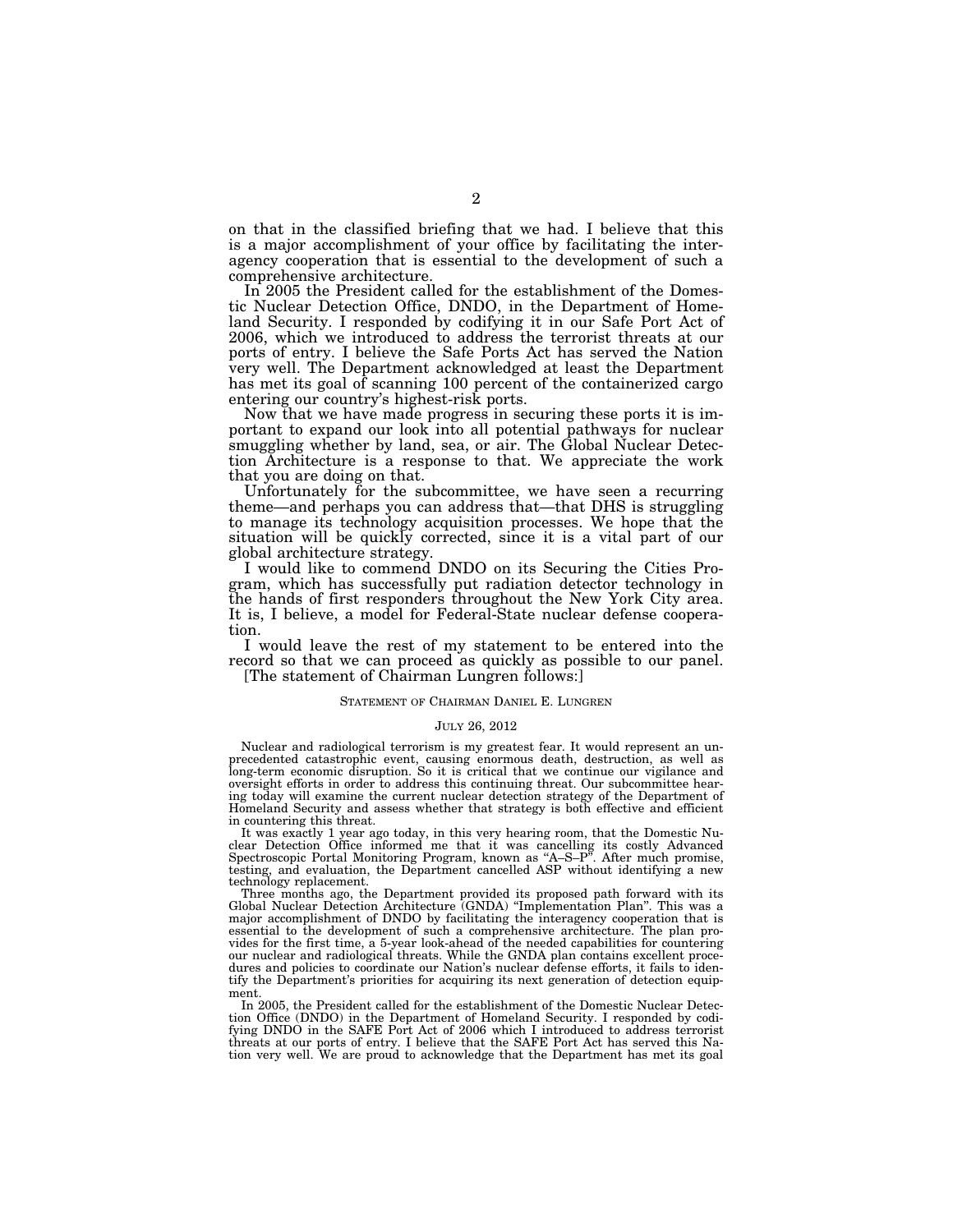of scanning 100% of containerized cargo entering our country's highest-risk ports. Now that we have made progress in securing these ports, it is important that we expand our look into all potential pathways for nuclear smuggling, whether by land, sea, or air. In response, DNDO is developing, in coordination with the Departments of Defense, Energy, and State, the Global Nuclear Detection Architecture. DNDO is responsible for implementing the domestic portion of this architecture which focuses on the U.S. border as well as Federal, State, and local governments. It's also responsible for developing and acquiring radiation detection equipment to support the domestic efforts of DHS and other Federal agencies. A key partner in this domestic nuclear security effort is U.S. Customs and Border Protection, or ''C–B–P''. We are disappointed that CBP was unable to testify at today's hearing but we look forward to hearing from them on this topic at a later date.

Today we will examine how the Global Nuclear Detection Architecture will detect and prevent a catastrophic nuclear terrorism event. Reliable and effective detection technology is critical to that effort. Unfortunately, in hearings before this subcommittee, we have seen a recurring theme: DHS struggling to manage its technology acquisition processes. We are hopeful that this situation will be quickly corrected since it is a vital part of our global architecture strategy.

I would like to compliment DNDO on its Securing the Cities Program which has successfully put radiation detector technology in the hands of first responders throughout the New York City metropolitan area. Securing the Cities is a model for Federal-State nuclear defense cooperation. We are hopeful that DNDO can apply these positive lessons learned to its next generation of radiation portal monitors (RPM's) and other technologies.

Dr. Gowadi, I welcome and congratulate you on your new Director position. It is a critical role and the centerpiece of our defense to the Nation's nuclear terrorist threat.

I also look forward to hearing from GAO on the effectiveness and efficiency of DNDO's plans as well as one of our National laboratories on new and innovative ways to improve our radiation detection capability.

I now recognize the gentle lady from New York, Ms. Clarke for her opening statement.

Mr. LUNGREN. I would now recognize my Ranking Member, the gentle lady from New York, Ms. Clarke, for her opening statement.

Ms. CLARK. I thank you, Mr. Chairman. Thank you for holding this hearing today to discuss developments in the Domestic Nuclear Detection Office strategy and the Global Nuclear Detection Architecture.

It has been said before, the enormous devastation that would result if terrorists used a nuclear weapon or nuclear material successfully requires us to do all we can do to prevent them from entering or moving through the United States. This subcommittee in its oversight capacity has held hearings starting in 2005 and continuing through 2012 regarding the development and implementation of the GNDA and in the decision-making process that involves costly investments in it.

The overarching issues include the balance between investment in near-term and long-term solutions for architecture gaps, the degree and efficiency of Federal agency coordination, the mechanism for studying agency investment priorities in the architecture, and efforts DNDO has undertaken to retain institutional knowledge regarding this sustained effort.

In the policy and strategy documents of the GNDA the DNDO is responsible for developing the global strategy for nuclear detection, and each Federal agency that has a role in combating nuclear smuggling is responsible for implementing its own program. DNDO identified 73 Federal programs, which are primarily funded by DOD, DOE, and DHS that engage in radiological and nuclear detection activities.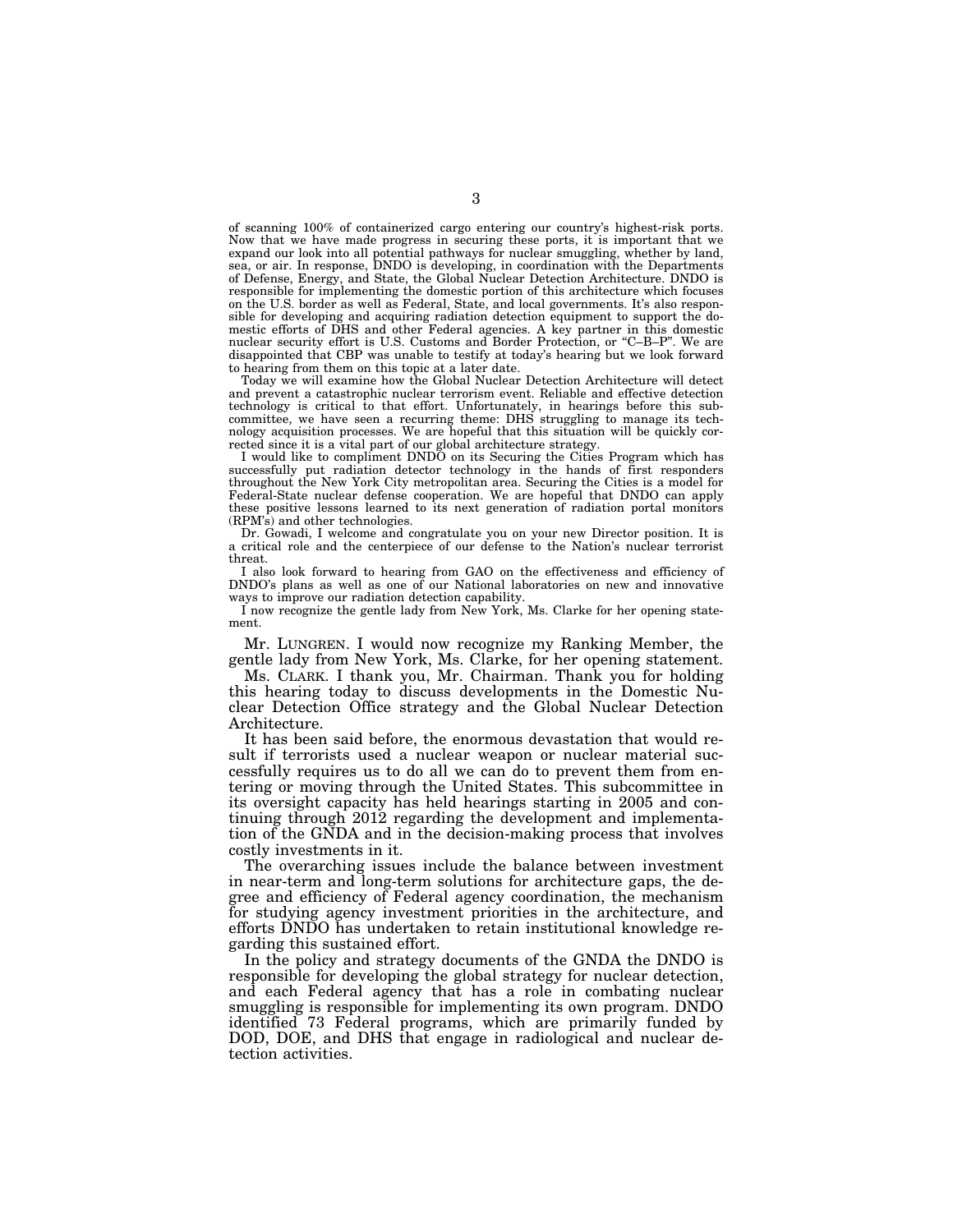With the publication of an overall DNDO strategy development document and the release of the Global Nuclear Detection Architecture and the implementation plan, Congress will have a better idea of how to judge DNDO's policy, strategy, operations, tactics, and implementation.

But we need to know about their R&D activities, their resource requests and their asset allegations. I know that I might sound like a broken record before the day is through, but from the very start of the ASP program, which was officially cancelled just 10 days ago, July 16. DNDO seemed to push acquisition decisions well before the technology had demonstrated that it could live up to its promise.

On July 14, 2006, Secretary of Homeland Security Michael Chertoff, and then-director of DNDO, Mr. Oxford, one of our witnesses today, announced contract awards to three companies worth an estimated \$1.2 billion to develop ASP, including the Raytheon Company from Massachusetts, the Thermal Electron Company from Santa Fe, New Mexico, and Canberra Industries from Connecticut.

Both Secretary Chertoff and Oxford held a press conference to announce the billion-dollar contract awards just a few months after highly critical reviews of the ASP's ability by the GAO and the National Institute of Standards and Technology. I hope we don't see that kind of decision making again in DNDO.

Within DNDO, policy and strategy have historically not been adequately translated into operations, tactics, and implementation. Overlapping missions, especially in the field of nuclear detection, worsened this. Since 2009, DNDO has made important changes under Secretary Napolitano, and made especially good progress in nuclear forensics. I hope that our Congressional oversight has had an effect, a positive one, in bringing to light decisions that cost the taxpayers a lot of money with little to show.

In 2010, the Science and Technology Directorate requested \$109 million for the transformational research and development, radiological and nuclear division. This research was to be transferred from DNDO to the Science and Technology Directorate, and the Democratic committee Members supported the transition of radiological and nuclear research away from DNDO into S&T.

The committee, under then-Chairman Thompson, worked to make this transition happen and we believed that research and development and operations and procurement are best left to separate organizations in order to avoid obvious conflicts of interest.

What I hope we are going to hear today is how DNDO's mission can be better defined. Some claim there is still confusion as to whether it is an end-to-end RDT&E and procurement entity for all things nuclear and radiological, a development entity or an operational entity, and the question whether there is an inherent conflict of interest when an agency is both an R&D workshop and a procurement platform.

Let me finish with this thought, completely out of the policy arena. On the ground and every day our nuclear deterrent effort requires motivated and vigilant officers supplied with the best equipment and intelligence we can give them.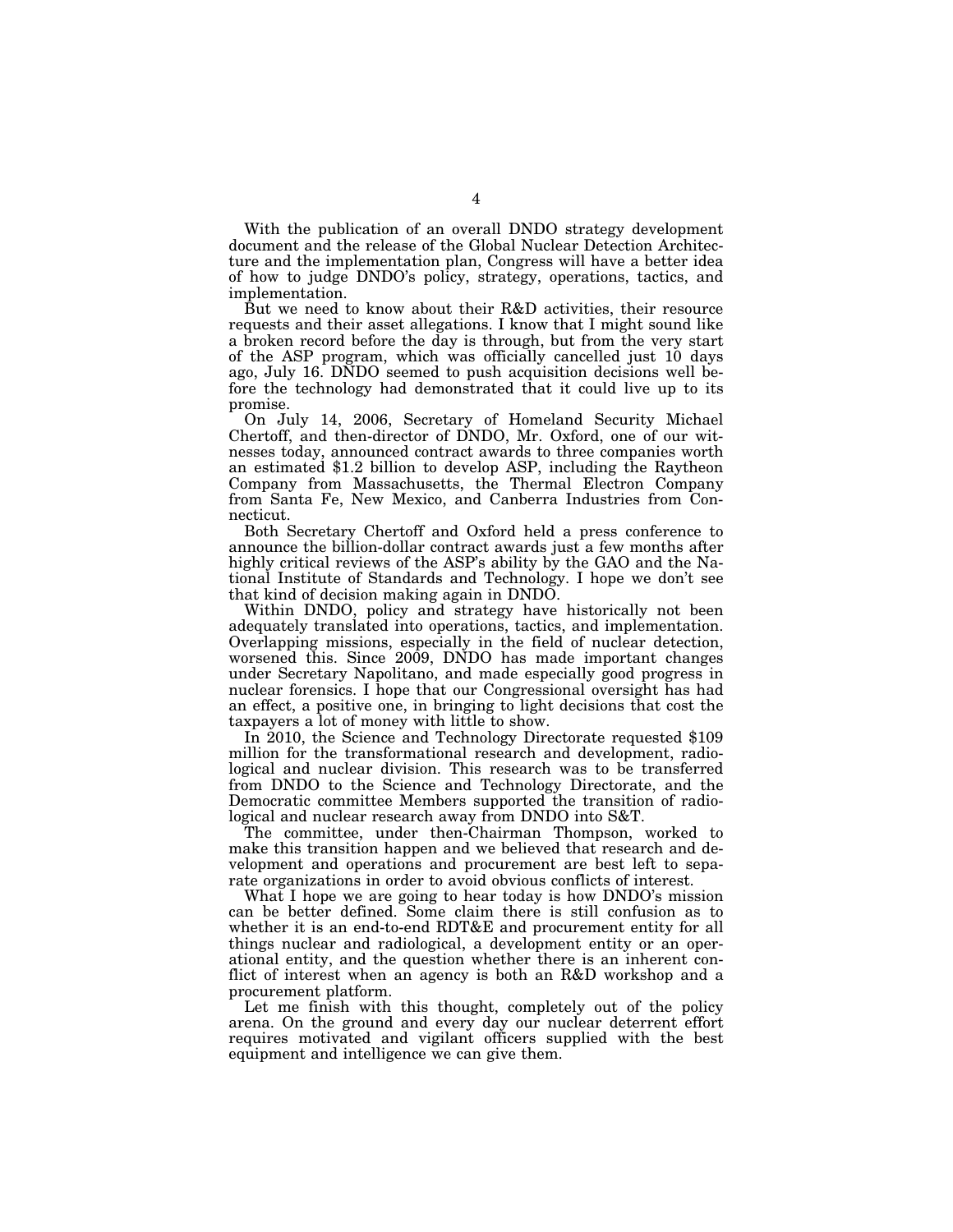Customs and Border Patrol officers working at our Nation's ports of entry have an extremely complex and difficult job. Thousands of decisions are made every day to clear a container or personal vehicle for transit into the United States, require further inspection, and even deny entry or interdict such a vehicle or person. That is the hard, cold, every-day reality of our mission to prevent this kind of violent nuclear attack. We must do our best.

I look forward to hearing from our witnesses today.

With that, Mr. Chairman, I yield back.

[The statement of Ranking Member Clarke follows:]

#### STATEMENT OF RANKING MEMBER YVETTE D. CLARKE

#### JULY 26, 2012

Mr. Chairman, thank you for holding this hearing to discuss developments in the Domestic Nuclear Detection Office Strategy, and the Global Nuclear Detection Architecture.

It has been said before, the enormous devastation that would result if terrorists use a nuclear weapon or nuclear materials successfully, requires us to do all we can to prevent them from entering or moving through the United States.

This subcommittee, in its oversight capacity, has held hearings starting in 2005, and continuing through 2012, regarding the development and implementation of the GNDA and in the decision-making process that involves costly investments in it.

The overarching issues include the balance between investment in near-term and long-term solutions for architecture gaps, the degree and efficiency of Federal agency coordination, the mechanism for setting agency investment priorities in the architecture, and the efforts DNDO has undertaken to retain institutional knowledge regarding this sustained effort.

In the policy and strategy documents of the GNDA, DNDO is responsible for developing the global strategy for nuclear detection, and each Federal agency that has a role in combating nuclear smuggling is responsible for implementing its own programs. DNDO identified 73 Federal programs, which are primarily funded by DOD, DOE, and DHS that engage in radiological and nuclear detection activities.

With the publication of an overall DNDO strategy document and the release of the Global Nuclear Detection Architecture and implementation plan, Congress will have a better idea of how to judge the DNDO's policy, strategy operations, tactics and implementation.

But we need to know more about their R&D activities, their resource requests, and their asset allocations. And I know that I might sound like a broken record before the day is through, but from the very start of the ASP program which was officially cancelled just 10 days ago, July 16, DNDO seemed to push for acquisition decisions well before the technology had demonstrated that it could live up to its promise.

On July 14, 2006, Secretary of Homeland Security Michael Chertoff and the then-Director of DNDO, Mr. Oxford, one of our witnesses today, announced contract awards to three companies worth an estimated \$1.2 billion to develop ASPs, including the Raytheon Company, from Massachusetts, the Thermo Electron Company from Santa Fe, New Mexico and Canberra Industries from Connecticut. Both Secretary Chertoff and Oxford held a press conference to announce the billion-dollar contract awards just a few months after highly critical reviews of the ASPs' abilities by the GAO and the National Institute of Standards and Technology (NIST).

I hope we don't see that kind of decision making again in DNDO.

Within DNDO, policy and strategy have, historically, not been adequately translated into operations, tactics, and implementation. Overlapping missions, especially in the field of nuclear detection, worsen this.

Since 2009, DNDO has made important changes under Secretary Napolitano, and made especially good progress in nuclear forensics. And I hope that our Congressional oversight has had an effect, a positive one, in bringing to light decisions that cost the taxpayers a lot of money, with little to show.

In 2010, the Science and Technology (S&T) Directorate requested \$109.000 million for the Transformational Research and Development Radiological and Nuclear Divi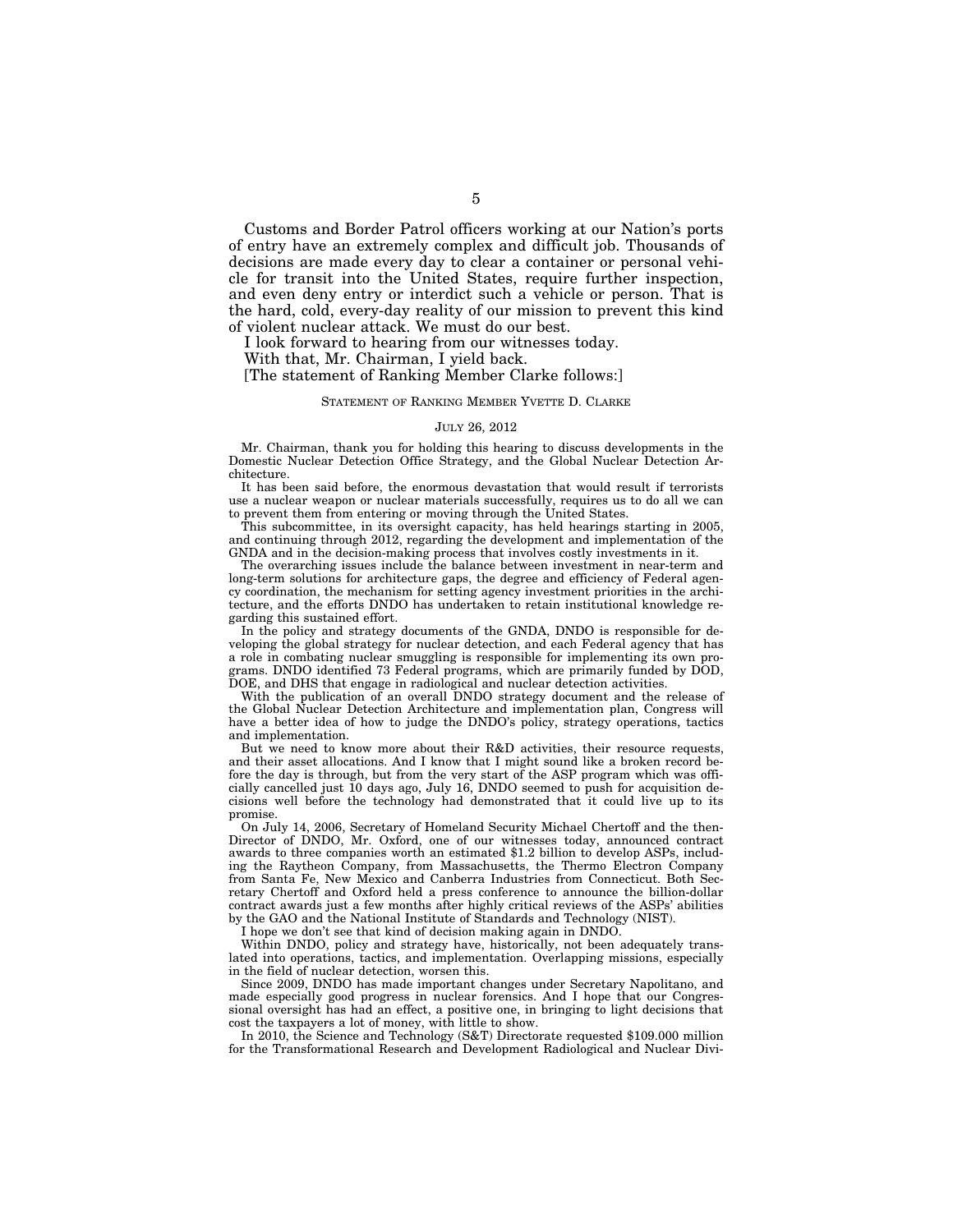sion. This research was to be transferred from DNDO to the S&T Directorate,<sup>1</sup> and the Democratic Committee Members supported the transition of radiological and nuclear research away from DNDO into S&T. The committee, under then-Chairman Thompson, worked to make this transition happen, and we believe that research and development, and operations and procurement, are best left to separate organizations in order to avoid the obvious conflict of interest.

What I hope we are going to hear today is how DNDO's mission can be better defined. Some claim there is still confusion as to whether it is an end-to-end RDT&E and procurement entity for all things nuclear/radiological, a development entity, or an operational entity, and question whether there is an inherent conflict of interest when an agency is both an R&D workshop and a procurement platform.

Let me finish with this thought, completely out of the policy arena. On the ground, and every day, our nuclear deterrence effort requires motivated and vigilant officers supplied with the best equipment and intelligence we can give them. Customs and Border Patrol officers working at our Nation's ports of entry have an extremely complex and difficult job.

Thousands of decisions are made every day to clear a container or personal vehicle for transit into the United States, require further inspection, or even deny entry or interdict such a vehicle or person, and that is the hard, cold, everyday reality of our mission to prevent this kind of violent nuclear attack.

We must do our best.

I look forward to hearing from our witnesses today and with that, Mr. Chairman, I yield back.

Mr. LUNGREN. The gentle lady yields back.

Other Members of the committee are reminded that opening statements may be submitted for the record.

#### [The statement of Ranking Member Thompson follows:]

STATEMENT OF RANKING MEMBER BENNIE G. THOMPSON

#### JULY 26, 2012

Good morning, Mr. Chairman, and thank you for holding this hearing. I also want to thank the witnesses for their testimony today.

Exactly 1 year ago, we had a similar hearing on our nuclear detection capabilities. As we continue to seek ways to resolve known vulnerabilities, the work of DNDO can play an important role in the security of our borders and ports of entry by as-

suring that radiological and nuclear materials are detected before they enter this country.

Many DHS components contribute to meeting the Department's strategic goal of preventing unauthorized acquisition or use of chemical, biological, radiological, and nuclear materials and capabilities, but only DNDO has detection as a core mission.

Since its creation, the Department has maintained existing programs, and established new programs dedicated to the detection of radiological and nuclear materials.

These programs initially lacked a unified strategy that integrated their activities with the programs of other Federal departments.

In 2010, the Department, in coordination with other Federal agencies, released a strategic plan for the global nuclear detection architecture that provided this unified strategy.

It is my understanding that the strategy does not provide guidance to participating entities; leaves program level budgeting to the discretion of the component, and does not establish performance measures and benchmarks.

It seems that without these elements, the strategy is not a road map to success and may well be a path to nowhere.

I raise the need for these elements because I do not want DNDO to repeat the ASP fiasco. After several years, a few GAO reports, and \$393 million,<sup>1</sup> DNDO has come to the conclusion that ASP is not a workable product.

And while I commend you for accepting the truth, it is my understanding that this conclusion could have been reached much sooner and without the expenditure

<sup>1</sup>DHS fiscal year 2011 Budget in Brief, *ICE 10–2647.000474 p. 139.* 

<sup>——————</sup>  1Government Accountability Office, *Combating Nuclear Smuggling: DHS Has Developed a Strategic Plan for its Global Nuclear Detection Architecture, but Gaps Remain,* GAO–11–869T, July 26, 2011.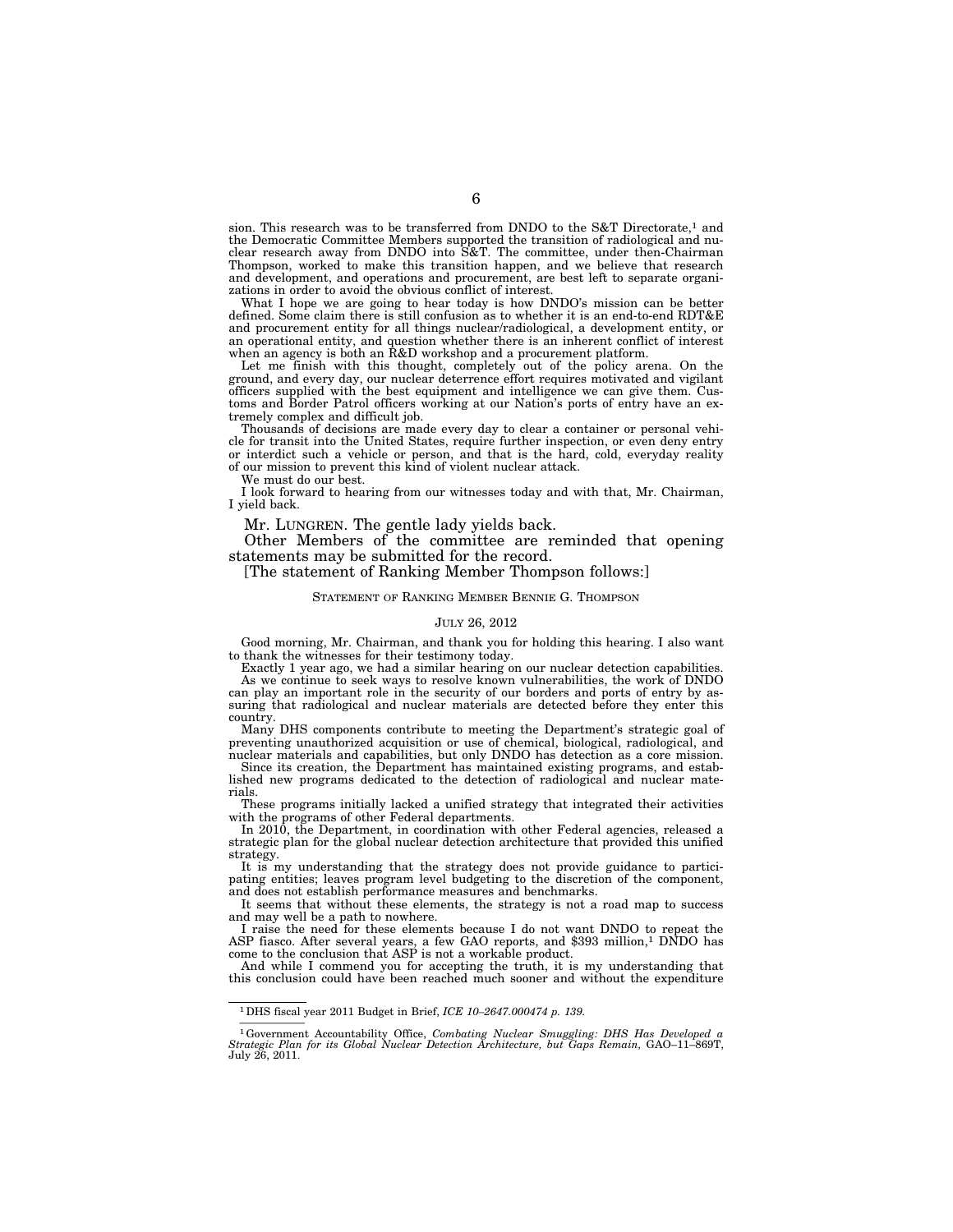of millions of dollars if DNDO had talked to CBP and understood the needs of the product's end-user.

I hope that the Global Nuclear Detection Architecture and strategy is an effort to revamp the process that allowed the ASP fiasco to occur.

However, I cannot be assured that DNDO has learned from this experience without knowing that routine management tools like performance measures and benchmarks are in place.

Hopefully, our witnesses today will tell us that DNDO has turned a corner and is not likely to repeat its unfortunate past.

Mr. LUNGREN. We are pleased to have a distinguished panel of witnesses today for us on this important topic. Dr. Huban Gowadia is the acting director of the Domestic Nuclear Detection Office at the Department of Homeland Security. In this capacity, she oversees integration of the interagency efforts for technical nuclear detection and forensics, and directs research, development, evaluation, acquisition activities for the Department's radiological and nuclear detection technologies.

Served most recently at DNDO as the deputy director. Previously served as the assistant director of DNDO's mission management directorate, where she was responsible for ensuring an effective link between user requirements, operational support, and technology development across the nuclear detection architecture.

Mr. David Maurer is the director in the U.S. Government Accountability Offices, Homeland Security and Justice team, where he heads GAO's work reviewing DHS and DOJ management issues. His recent work in these areas include DHS management integration, the Quadrennial Homeland Security review, Secret Service financial management, DOJ grant management for the present system, and assessment of the technology for detecting explosives in the passenger rail environment.

Mr. Vayl Oxford is the national security policy advisor at the Pacific Northwest National Laboratory. In this role he is responsible for working with the laboratory's leadership to guide the strategic direction and vision for National security issues.

Prior to joining the Pacific Northwest National Laboratory, Mr. Oxford spent a short time in private industry after 35 years of public service, combining time in the military and as a government civilian employee. He served at the Department of Homeland Security from October 2003 to January 2009, where he held positions of policy advisor to the under secretary of science and technology, acting director of Homeland Security Advanced Research Projects Agency, and as the first director of the Domestic Nuclear Detection Office.

I am sorry we are under the time constraints that we have, but we are going to have a voting session of about 2 hours on the floor. So again, your written statements will be made a part of the record and we would ask you for a summarization of 5 minutes of each of your points and then we will try and get as many questions possible.

If you will please testify in the order in which I introduced you.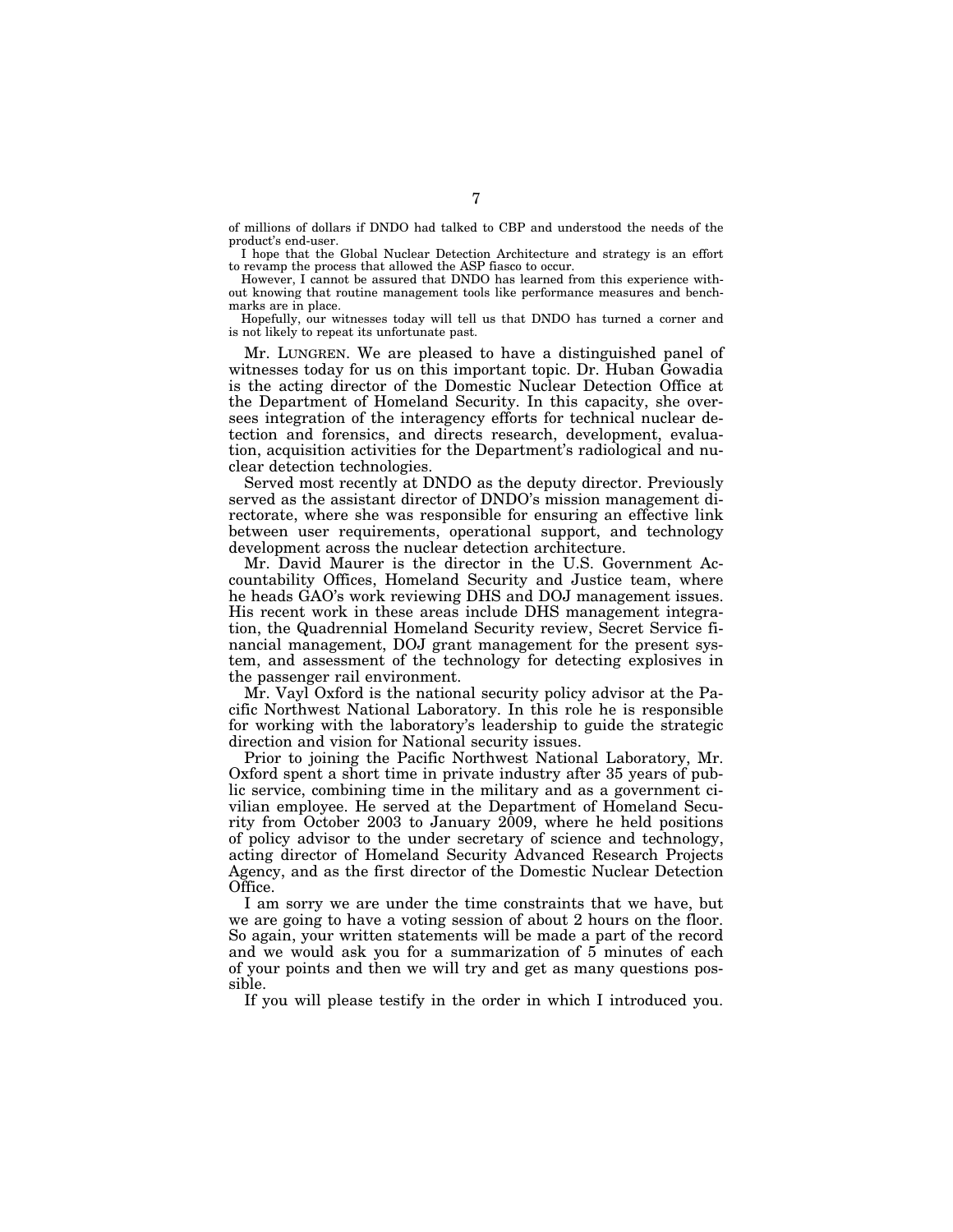#### **STATEMENT OF HUBAN A. GOWADIA, ACTING DIRECTOR, DO-MESTIC NUCLEAR DETECTION OFFICE, DEPARTMENT OF HOMELAND SECURITY**

Ms. GOWADIA. Good morning, Chairman Lungren, Ranking Member Clarke, and Mr. Walberg.

Thank you so much for having us here today to discuss DNDO's progress in coordinating the Global Nuclear Detection Architecture, or GNDA, and implementing its domestic component.

DNDO is a unique interagency organization with a singular focus on making nuclear terrorism a prohibitively difficult undertaking for our adversaries. On DO oversight, DNDO continues to build upon the concept of an interagency GNDA.

As we strive to build an effective and efficient nuclear detection strategy, we acknowledge that ability to counter the nuclear threat is fundamentally based on the critical triad of intelligence, law enforcement, and technology.

To maximize our ability to detect and interdict a nuclear threat, it is imperative that we apply these technologies in operations that are driven by intelligence indicators, and place them in the hands of the well-trained law enforcement and public safety personnel.

To this end, we have steadily increased our collaboration with the intelligence community, and we continue to set the training standards and build curricula necessary to train front-line operators. We are now focusing on an architecture that is capable of surging in response to credible information that indicates an imminent threat to our National security. This means that nuclear detection capabilities must be robust, flexible, agile, and well-coordinated. Our multi-layered architecture will indicate partner assets and capabilities into a unified response.

Following completion of the first-ever interagency GNDA strategic plan in December 2010, we worked with our DHS partner components to develop the DHS–GNDA implementation plan. This plan represents the next step in the development of an operational and coordinated capability to search for, detect, and interdict nuclear threats. As this plan illustrates, we are committed to balancing capabilities across the architecture, not just in any one pathway.

Over the past decade DHS has made considerable progress in deploying systems at our land borders and seaports to scan cargo and vehicles for nuclear threats. Our on-going work with the U.S. Customs and Border Protection has resulted in the scanning of over 99 percent of all containerized cargo that enters our Nation at our seaports and via trucks at our land borders.

DHS began deploying the current generation systems in 2003 and many of these are now approaching 10 years of service in the field. While recent studies have shown that the service life of these systems may be significantly longer than originally anticipated, at DNDO we are proactively examining technical methods to improve their operation and capabilities and extend their service life. This includes efforts to ensure that alternative neutron detection technologies are now commercially available and large quantities of helium–3 will no longer be necessary for these systems.

As we look beyond our land and seaports to implement a more balanced National architecture, we will need cost-effective detectors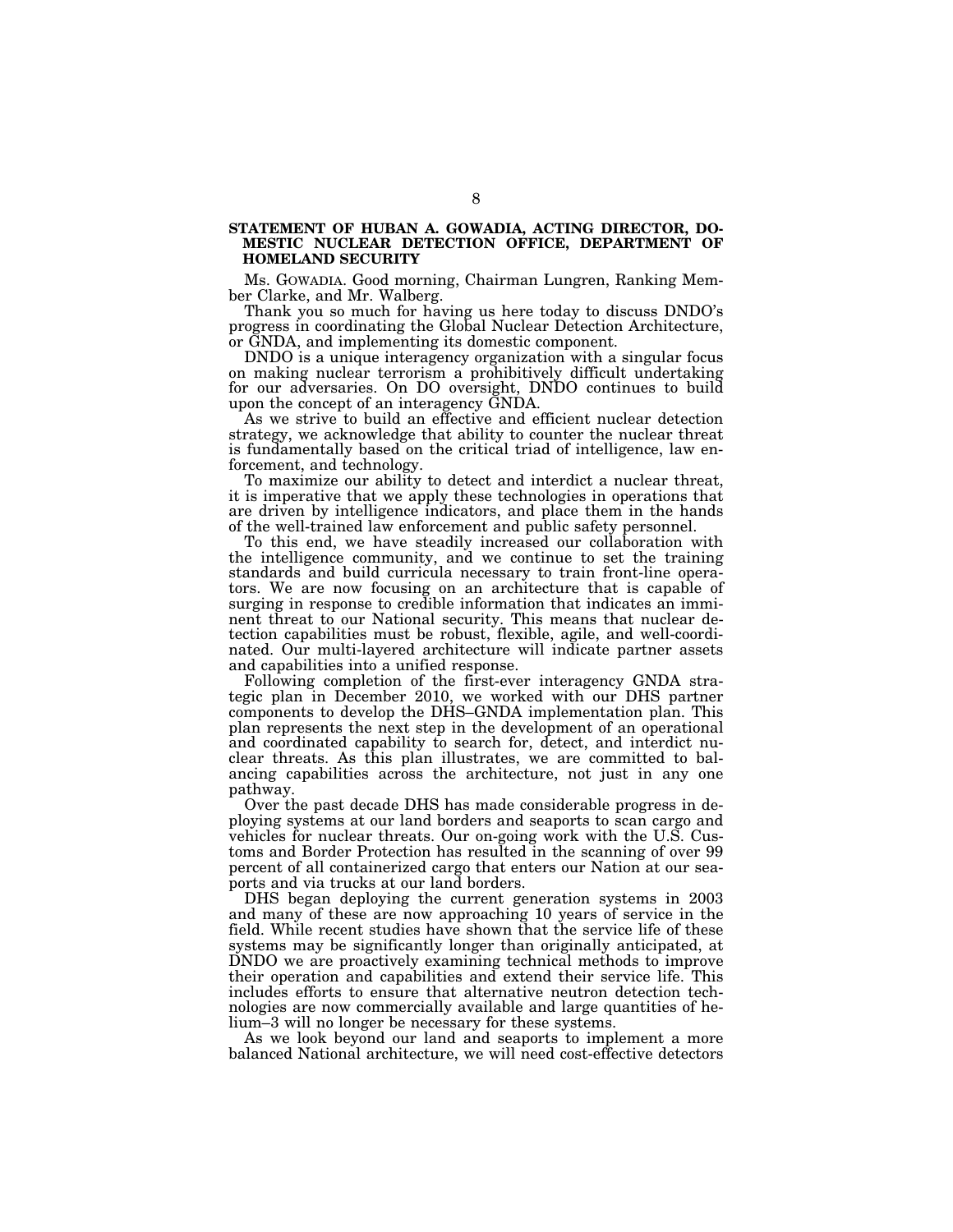that can be widely deployed and detection systems that can search wide areas, even in the most challenging environments. Such challenges require new materials, such as lanthanum bromide, that can be applied in novel concepts of operation. Recently, we developed the next-generation radioisotope identification device which has improved algorithms and is based on this material, resulting in significantly superior performance.

We worked closely with our partners to identify key operational requirements that drove the new system design, and now we have an easy to use light-based system that is more reliable and has lower maintenance costs due to its built-in calibration and diagnostics feature.

To address the challenge of wide-area search, our long-range radiation detection project seeks to advance technologies that detect, identify, and precisely locate radiation sources at stand-off distances. To allow for nuclear detection along our borders, DNDO is working on network detectors that integrate data from across multiple portable monitors with the goal overall system performance compared to a non-network system.

DNDO is able to strengthen the security triad of intelligence, law enforcement, and technology because of our integrated and holistic approach to preventing nuclear threats through our detection and forensics efforts. Our disciplined and singular focus on nuclear counterterrorism is reinforced by our rigorous systems development process and anchored by the skills and knowledge of our interagency staff, scientists, engineers, current and former law enforcement and military personnel, intelligence professionals, and policy experts.

Thank you again for this opportunity to discuss DNDO's efforts to protect our Nation from a nuclear threat. I would be happy to take your questions.

[The statement of Ms. Gowadia follows:]

#### PREPARED STATEMENT OF HUBAN A. GOWADIA

#### JULY 26, 2012

Good morning Chairman Lungren, Ranking Member Clarke, and distinguished Members of the subcommittee. As acting director of the Department of Homeland Security's (DHS) Domestic Nuclear Detection Office (DNDO), I am pleased to testify today with my distinguished colleagues to discuss nuclear detection. My testimony today will focus on the DNDO's progress in coordinating the global nuclear detection architecture (GNDA) and implementing the domestic portion.

DNDO is a unique interagency organization, with staff expertise in technical, law enforcement, military, and interagency issues, focused exclusively on preventing nuclear terrorism. Countering nuclear terrorism is a whole-of-Government challenge, and DNDO works with Federal, State, local, Tribal, territorial, international, and private-sector partners to fulfill this mission. Working in coordination with partners from across the U.S. Government (USG), including DHS components, the Departments of Energy (DOE), State, Defense (DOD), Justice, the intelligence community, and the Nuclear Regulatory Commission, DNDO develops the global nuclear detection architecture (GNDA) and implements the domestic component of the architecture. DNDO also works with its partners to coordinate interagency efforts to develop technical nuclear detection capabilities, measure detector system performance, ensure effective response to detection alarms, integrate USG nuclear forensics efforts, and conduct transformational research and development for advanced detection and forensics technologies.

DNDO continues to build upon the concept of an interagency GNDA. We are working with partners to build a flexible, multi-layered architecture that will strategically integrate Federal, State, local, territorial, and Tribal assets and capabilities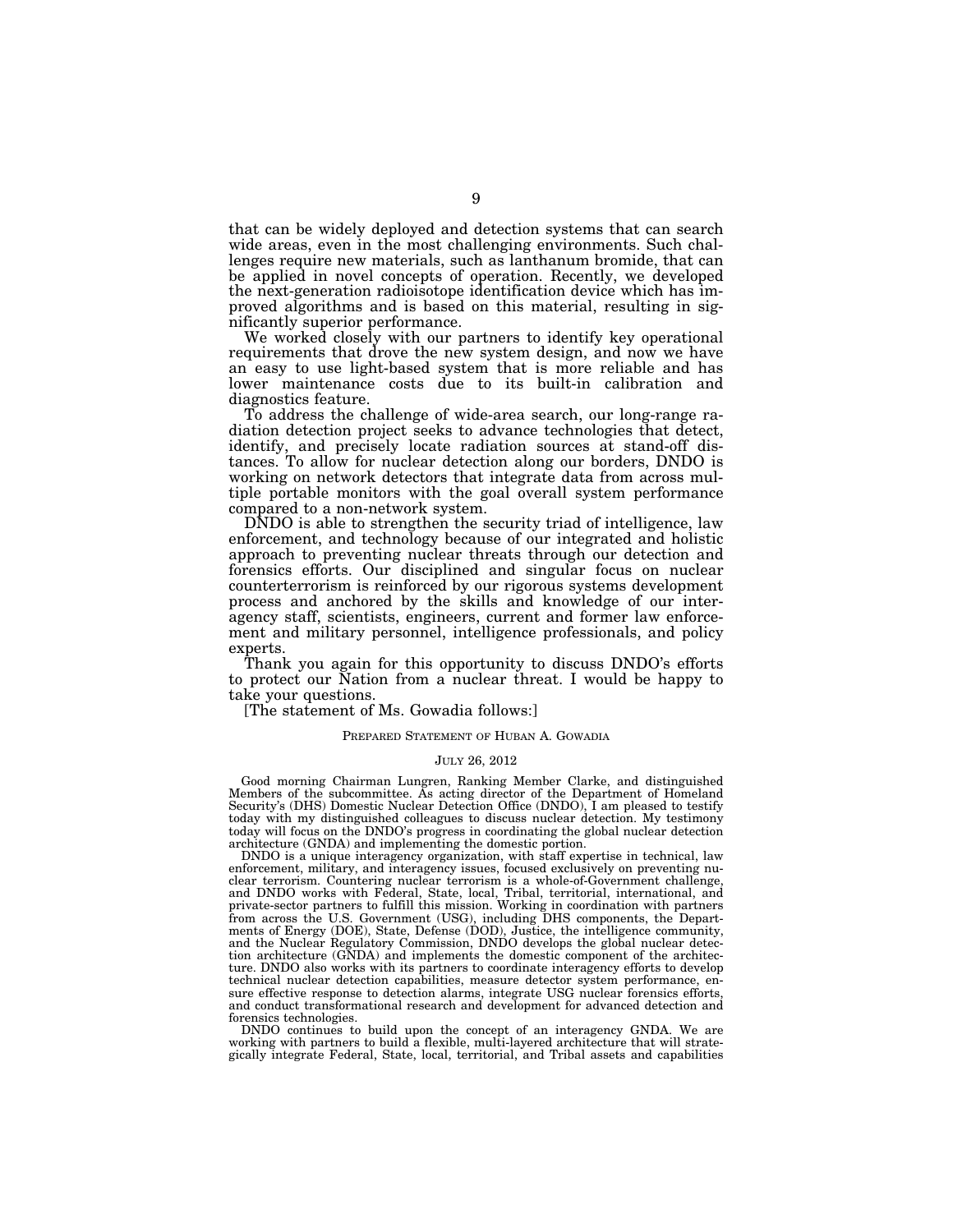into a unified response when intelligence or information indicates there may be a credible nuclear threat. The USG must be able to respond effectively to credible information that indicates an imminent threat to our National security, and, if necessary, surge all available resources in a coordinated manner. Since a surge relies on detection resources that are in place at the time, this places a premium on identifying what is needed to respond to threats and ensuring it will be available if needed. The USG strategy leverages the integrated efforts of Federal, State, local, territorial, and Tribal responders to perform nuclear detection in concentrated regions or areas when information indicates there may be a need for responsive search operations for preventive detection or interdiction. DNDO continues to develop new equipment and technology that is flexible and mobile, enhancing the ability of the USG to respond to radiological and nuclear threats.

#### DHS GNDA IMPLEMENTATION PLAN

Building upon the interagency GNDA Strategic Plan, which we submitted to Congress in December of 2010, DNDO led the Department's development of the DHS GNDA Implementation Plan. This plan represents the next step in the de of the Department's operational and coordinated capability to respond to radiological and nuclear threats against the homeland. The planning team was made up of representatives from across DHS operational components and headquarters offices, as well as interagency representatives.

The DHS GNDA Implementation Plan identifies specific DHS-led programs and activities that will support the mission, goals, and responsibilities detailed in the GNDA Strategic Plan.

As requested by Congress, the plan also includes current resource planning infor-mation based on the Future Years Homeland Security Program.

The GNDA will require constant review to account for changing threats, missions, and technology. Through this implementation planning process, DHS has developed metrics associated with GNDA Strategic Plan performance goals. These metrics define achievement and time lines for each performance goal.

#### MAINTAINING AND ENHANCING CAPABILITIES AT PORTS OF ENTRY

Over the past decade, DHS has made considerable progress in deploying systems at our borders and seaports to scan cargo and vehicles for radiological and nuclear threats. Through the Radiation Portal Monitor (RPM) program, detection equipment is procured and installed at domestic ports of entry to scan containerized cargo for radiological and nuclear threats, addressing the requirements of the Security and Accountability For Every (SAFE) Port Act of 2006 (Pub. L. No. 109–347). Our on-going work with U.S. Customs and Border Protection (CBP) to facilitate container security has resulted in the scanning of over 99 percent of all incoming containerized cargo for radiological and nuclear threats entering via truck at our land borders and at our seaports, utilizing RPMs. RPMs, coupled with handheld radioisotope identification devices (RIIDs), are the workhorses of our on-going deployments.

Scanning of containerized cargo at seaports of entry will continue, in accordance with SAFE Port Act requirements. However, given the current fiscal environment, DNDO and CBP, working together, will continue to work to balance risk reduction, effectiveness of radiological and nuclear scanning, flow and volume of commerce, and life-cycle costs when determining RPM deployment priorities.

#### *Improvements to Current Generation RPMs*

We are looking ahead in anticipation of a future need for enhanced capabilities or new systems for scanning cargo at ports of entry. The RPM program began de-ployment of the current generation poly-vinyl toluene (PVT) RPMs in 2003 and many of these are approaching the 10-year service life mark. While recent DNDO-<br>funded studies have shown that the service life of PVT RPMs may be significantly<br>longer than was previously anticipated, the oldest RPMs will replaced or refurbished. Given the very significant DHS investment in the RPM program, DNDO has been studying the issue of how to extend the usefulness of this investment and develop the system to its full potential. DNDO's PVT Improvement Program examines technical methods to improve the operations and capabilities of<br>currently deployed PVT RPMs. DNDO plans to complete developmental testing and<br>field validation testing of selected PVT improvement solutions

#### *Next Generation Handheld Detectors*

Radioisotope Identification Devices (RIIDs) are used by law enforcement officers and technical experts during routine operations. To further improve operational nu-clear detection capability, DNDO has led the development of a next-generation RIID. We worked closely with CBP, USCG, the TSA, and State and local operators,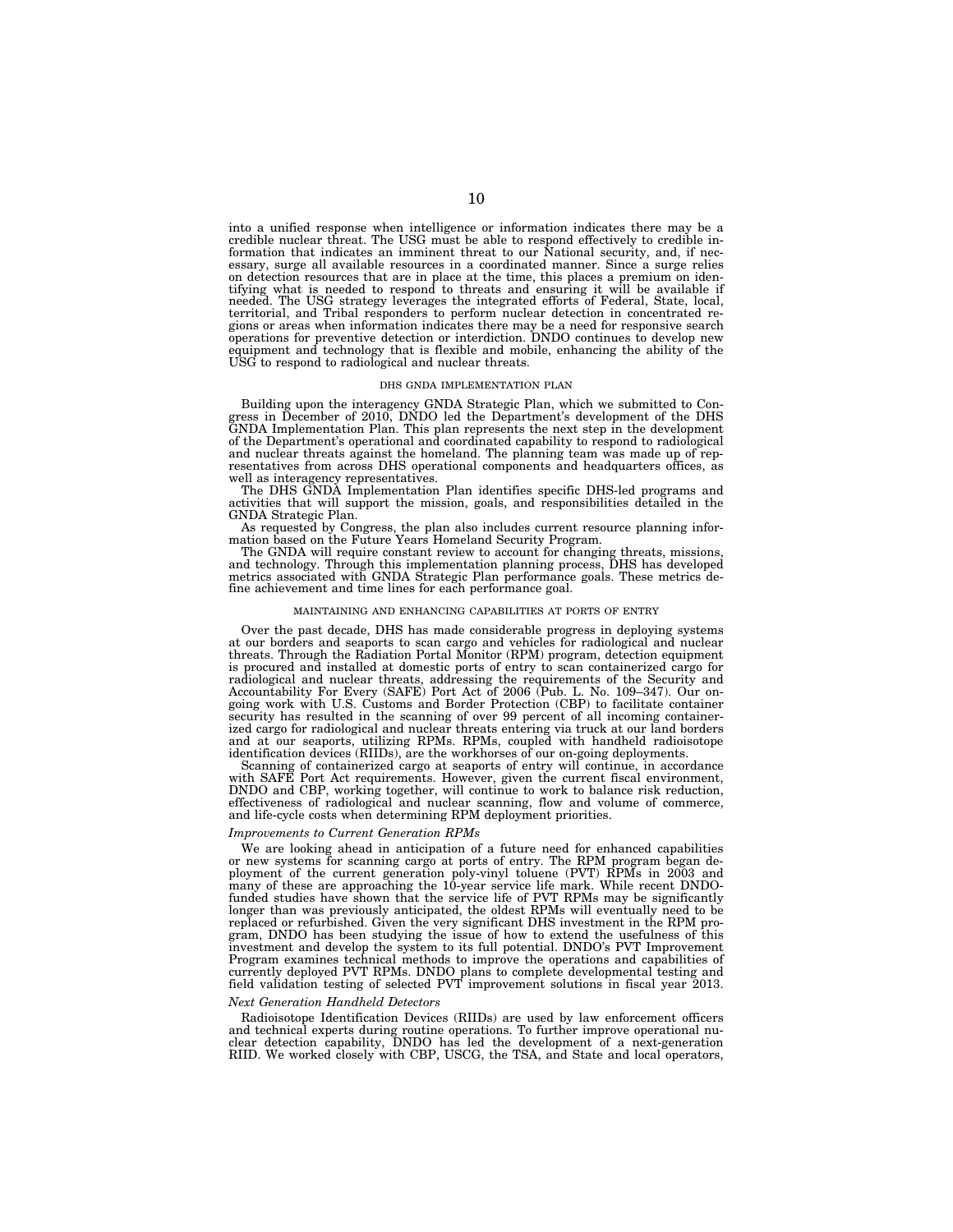to identify key operational requirements that drove the design of the new system. Based on an enhanced detection material, lanthanum bromide, and improved algorithms, this new handheld technology is easy-to-use, lightweight, and more reliable, and because it has built in calibration and diagnostics, has a much lower annual maintenance cost. We are currently in the process of deploying these with CBP at POEs.

#### *Advanced Spectroscopic Portals (ASP)*

Last year, my predecessor announced the Department's decision to cancel fullscale deployment of the ASP system for either primary or secondary scanning. At the recommendation of the Department's Acquisition Review Board, Secretary Napolitano directed DNDO and CBP to end the ASP program as originally conceived and to instead use hardware left over from the ASP program to collect spectroscopic data from operational environments that can be used to characterize future models and refine operational requirements. Based upon a careful review of needs and resources, DNDO is working with CBP, as well as State authorities, to determine locations for data collection purposes. The data gathered will be used for modeling and to refine requirements, especially in the areas of detecting special nuclear materials in the presence of masking, and for characterizing the effect of conveyance speed control on isotope identification.

#### DNDO ACQUISITION AND COMMERCIAL ENGAGEMENT STRATEGY

Recognizing the important contributions and innovations of private industry, National laboratories, and academia, DNDO has evolved its acquisition focus from one that is predominantly fueled by a Government-funded, Government-managed development process to one that relies upon industry-led development. As such, all DNDO technology development programs now proceed with a "commercial first" approach—engaging first with the private sector for solutions and only moving to a Government-sponsored and -managed development effort if necessary. This approach takes advantage of industry's innate flexibility and ability to rapidly improve technologies, leveraging industry-led innovation.

This transition will also include a new approach at the systems level, in which strategic interfaces will be clearly defined in the detector/system architecture, allowing system upgrades without wholesale changes. We have shared the DNDO Acquisition and Commercial Engagement Strategy with industry through DHS's Private Sector Office to ensure the commercial sector remains aligned with DNDO's current development and acquisition approach. In some cases, shifting to commercial-based acquisitions will reduce the total time to test, acquire, and field technology.

#### RESEARCH AND DEVELOPMENT TO SUPPORT AND ENHANCE THE ARCHITECTURE

Along with intelligence and law enforcement, technology is fundamental in our ability to detect nuclear threats. In recent years, there have been dramatic advancements in nuclear detection technology. Thirty years ago, identification of detected nuclear material required laboratory specialists and large, complicated equipment. Now, newer detection materials that can be integrated into mobile and human-portable devices, coupled with advanced algorithms, allow for significantly improved operations. As a result, front-line responders and law enforcement officials now regularly use detection equipment to search for, find, and identify nuclear materials in the field. Technological advances in computing, communications, software, and hardware have also contributed to this revolution in nuclear detection technology.

Despite these advancements, however, developing nuclear detection technology for homeland security applications is an inherently difficult technical task. The fundamental technical challenge for nuclear detection is one of distinguishing signal from noise. Sensors can detect radiation, but detection is limited by several factors, including speed, distance, shielding, and source strength. Compounding these challenges is the difficulty in distinguishing ever-present background radiation from radiation that poses a threat. Additionally, to mitigate risk across all pathways in the GNDA, detection technologies must be capable of operations in challenging environments, such as on the water and in rugged terrain between ports of entry.

While DNDO's work to develop, evaluate, and deploy systems supports the ongoing enhancement of the GNDA, significant technical challenges remain. These challenges include:

- Cost-effective equipment with sufficient technical performance to ensure widespread deployment;
- Enhanced wide-area search capabilities in a variety of scenarios to include urban and highly-cluttered environments;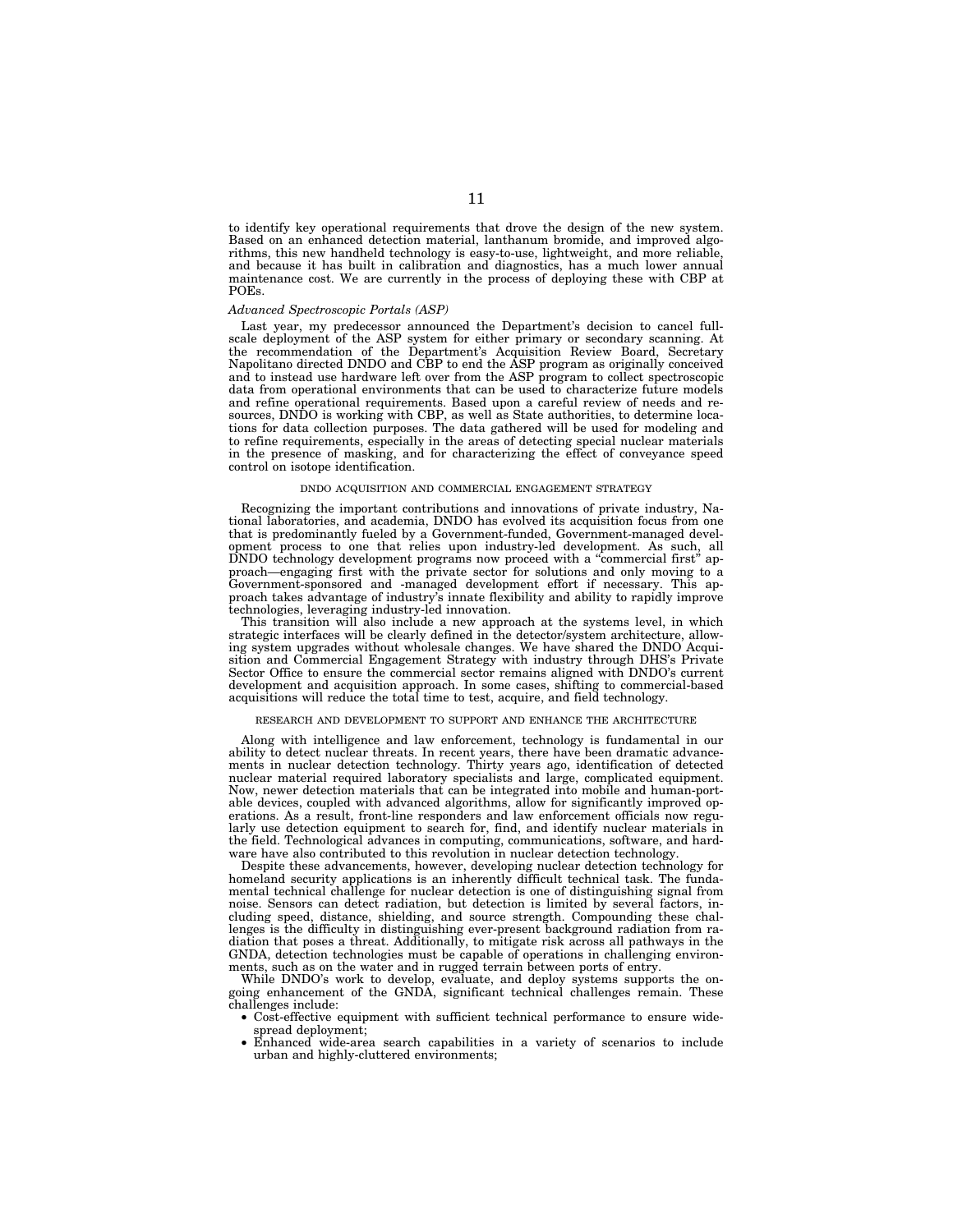- Monitoring along challenging GNDA pathways, to include scanning of general aviation and small maritime vessels, and searching for nuclear threats between
- Detection of nuclear threats even when heavily shielded.

Additionally, our programs must be able to reach out to operators for user requirements and to balance both ''technology push'' and ''technology pull'' efforts, as appropriate. For the former, the technology developer is pushing a new concept out for examination by the operator. These systems may be otherwise unknown to operators, and are often state-of-the-art with enhanced or improved threat detection capabilities and may further allow for simplified operational use. Technology pull re-fers to equipment and programs where operators have identified new concepts of operation and/or features that they need in order to achieve their missions. The opera-tors are constantly pulling the technologies in directions that guide our development of detection systems.

DNDO works to address these challenges through a robust, long term, multi-faceted transformational and applied research and development (R&D) program. I would like to highlight a few of the projects in our transformational R&D portfolio that are showing significant progress and promise.

#### *Helium–3 Alternatives*

Helium–3 has been widely used as a neutron detection component for radiation detection devices, such as RPMs. However, in recent years, our country has faced a helium–3 shortage. Years before the recent helium–3 shortage, DNDO was already exploring options for better, more cost-effective, alternatives for neutron detection. DNDO's transformational and applied research efforts included 14 different technologies that could be used instead of helium–3 tubes, including those based on boron or lithium.

Once the shortage was identified, DNDO accelerated this progress and led an interagency working group to address the use of alternate neutron detection technologies. DNDO also queried the commercial marketplace for available systems. At a recently-completed test, present and next generation alternatives from DNDO's research and development and the private sector were evaluated and multiple systems proved to have sufficient performance to replace helium–3 in RPMs. As a result of DNDO's efforts, alternative neutron detection technologies are now commercially available and large quantities of helium–3 will no longer be necessary for use in RPMs. Importantly, due to a collaborative, USG-wide effort to address the shortfall, our U.S. strategic reserve of helium–3 has increased by 40 percent since 2009.

#### *Advanced Radiation Monitoring Device (ARMD)*

Our Advanced Radiation Monitoring Device (ARMD) project focuses on enhancing our ability to distinguish benign radiological and nuclear materials, from those that potentially pose a threat. The ARMD project capitalizes on the efficiency and energy resolution of emerging detector crystals, such as strontium iodide  $(SrI<sub>2</sub>)$  and cesium lithium yttrium chloride, or ''CLYC'', to develop smaller, more capable detection systems. Through DNDO's efforts, the detector materials have sufficiently matured to the point where they are now commercially available. New handheld detector systems using these crystals are being designed, built, and will soon be ready for formal evaluation by DNDO.

#### *Long Range Radiation Detection (LRRD) Project*

Our Long Range Radiation Detection (LRRD) project has the potential to have broad operational impact by significantly improving the range of detectors. Through the LRRD project, DNDO has been developing advanced technologies to detect, identify, and precisely locate radiation sources at stand-off distances, through passive gamma-ray imaging technology. We have focused on two systems: Stand-Off Radiation Detection Systems, which uses a mobile system to locate stationary sources; and the Road Side Tracker, which is a rapidly re-locatable monitoring system capable of identifying and tracking threats in moving vehicles across multiple lanes of traffic. Recent LRRD demonstrations included interagency partners from the technical and law enforcement communities, utilizing a ''technology push'' to allow operators to use the prototype systems in simulated and operational environments. DNDO is assessing the potential for further development based upon operator feedback and evaluations obtained during the demonstrations.

#### *Networked Detectors*

To address nuclear detection in challenging operational environments, DNDO is working on networked detectors. These detectors, being developed in the Intelligent Radiation Sensor System (IRSS) project, are intended to facilitate situational awareness and improve capabilities to detect, identify, locate, and track threats across dis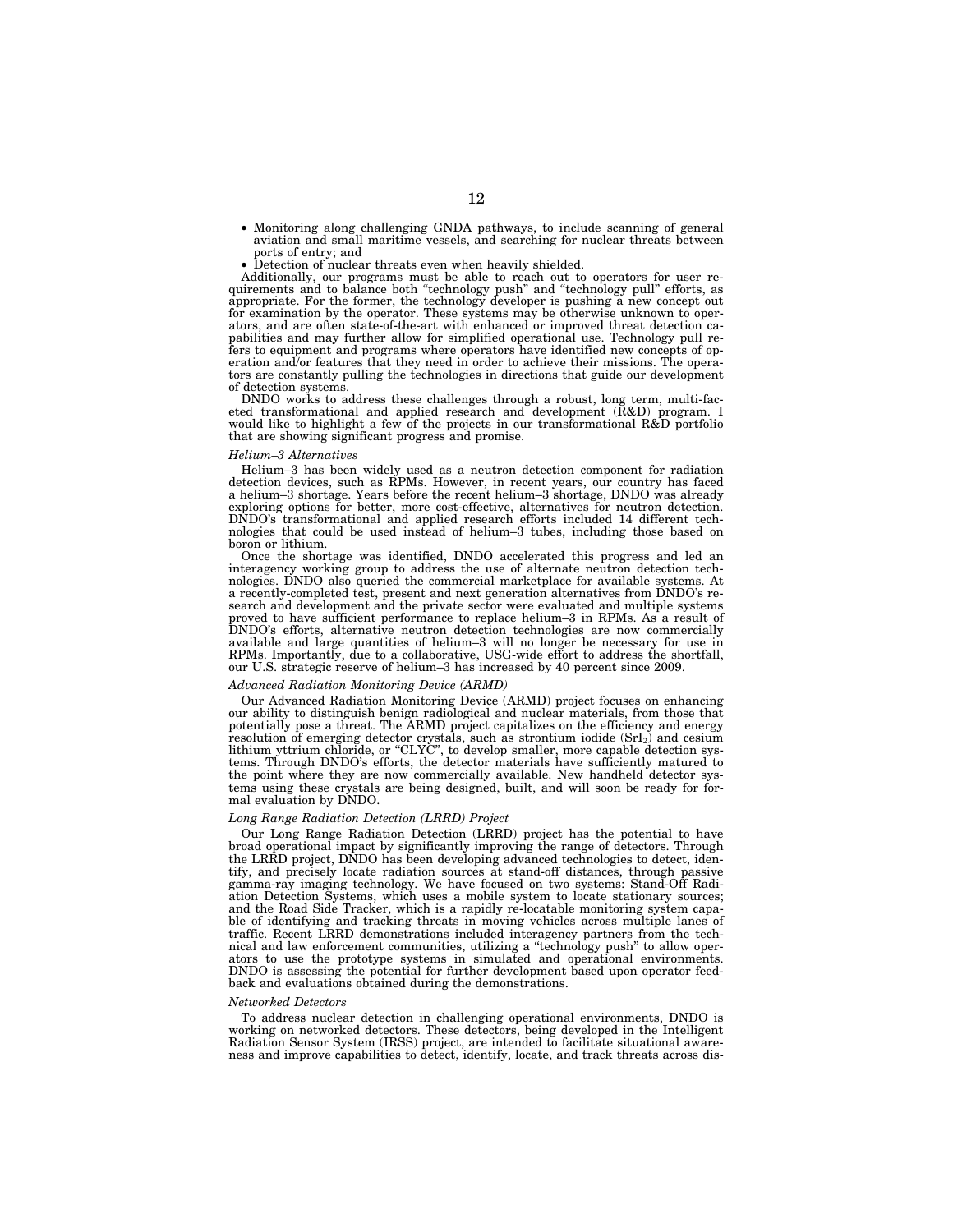tributed sensors. The IRSS integrates data from across multiple portable detectors with the goal of improving overall system performance compared to a non-networked system. This technology will support operations where scanning for nuclear threats by routing traffic through checkpoints is not tenable. These operations are conducted at some special security events, between ports of entry along the land border, and include scanning general aviation or small maritime vessels for illicit radiological or nuclear materials.

#### *Detecting Shielded Nuclear Threats*

Nuclear threats may be shielded or masked, increasing the challenge for passive detection techniques. To address shielded nuclear threats, DNDO has several important projects. The Shielded Nuclear Alarm Resolution project seeks to develop and characterize advanced active interrogation systems with improved ability to uniquely detect special nuclear material and to resolve alarms with confidence, even in the presence of significant countermeasures (such as shielding). This technology may substantially reduce the number of manual inspections required to resolve alarms, while increasing the probability of nuclear threat detection even when heavily shielded. Technologies of interest include induced fission, high energy backscatter, and nuclear resonance fluorescence.

Recent advancements in the commercial sector have also resulted in technologies that combine the merits of passive and active technologies into a single system through either muon tomography or by integrating radiation detectors into X-ray radiography systems. In theory, these systems should be able to automatically detect nuclear threats, regardless of the shielding level, while providing an image for detecting other anomalies. In order to characterize the full performance capability of these technologies, DNDO recently solicited proposals for our Nuclear and Radiological Imaging Platform Advanced Technology Demonstration. This project will characterize imaging systems for scanning conveyances and identifying possible shielded threats. Results from this demonstration will be available in 2014.

#### TESTING, EVALUATION, AND STANDARDS FOR NUCLEAR DETECTION TECHNOLOGIES

Over the years, DNDO's test program has grown and matured. To date, DNDO has conducted more than 70 test and evaluation campaigns at over 20 experimental and operational venues. These test campaigns were planned and executed with interagency partners using rigorous, reproducible, peer-reviewed processes. Tested nuclear detection systems include pagers, handhelds, portals, backpacks, and vehicle-, boat- and spreader bar-mounted detectors, as well as next-generation radiography technologies. The results from DNDO's test campaigns have informed Federal, State, local, and Tribal operational users on the technical and operational performance of nuclear detection systems, allowing them to select the most suitable equipment and implement effective concepts of operations to detect nuclear threats.

DNDO has also supported the development, publication, and adoption of National consensus standards for radiation detection equipment. Several such standards now exist for use in homeland security. DNDO collaborated with the National Institute of Standards and Technology to conduct a review of all National and international consensus standards for nuclear detection systems, and formed an interagency working group to draft Government-unique technical capability standards (TCS).<br>Earlier this year, we finalized the first TCS for hand-held system

The success of the nuclear detection mission is contingent on timely information exchanges. To this end, DNDO successfully collaborated with the National Institute of Standards and Technology to create a major update of the Data Format Standard for Radiation Detectors used for Homeland Security. This standard facilitates the exchange of detection information by ensuring that the systems create and distribute data in a specified format to enable interoperability. Through the International Electrotechnical Commission (IEC) and the American National Standard Institute, this significantly improved standard (IEC 62755) is now internationally accepted. IEC 62755 was approved in late February 2012.

The DNDO Graduated Radiological/Nuclear Detector Evaluation and Reporting (GRaDERSM) Program builds upon these standards to determine if commerciallyavailable nuclear detection equipment complies with established standards. DNDO created the infrastructure for voluntary, vendor testing of commercial nuclear detection technologies by independent, accredited laboratories against National consensus standards and Government-unique TCS. This program encourages vendors to develop better nuclear detection and identification systems that meet evolving homeland security requirements.

With the maturation of our test and evaluation program, DNDO's collaboration with interagency partners, such as DOE and DOD, and international partners, such as the United Kingdom, Canada, Israel, the European Union, and the International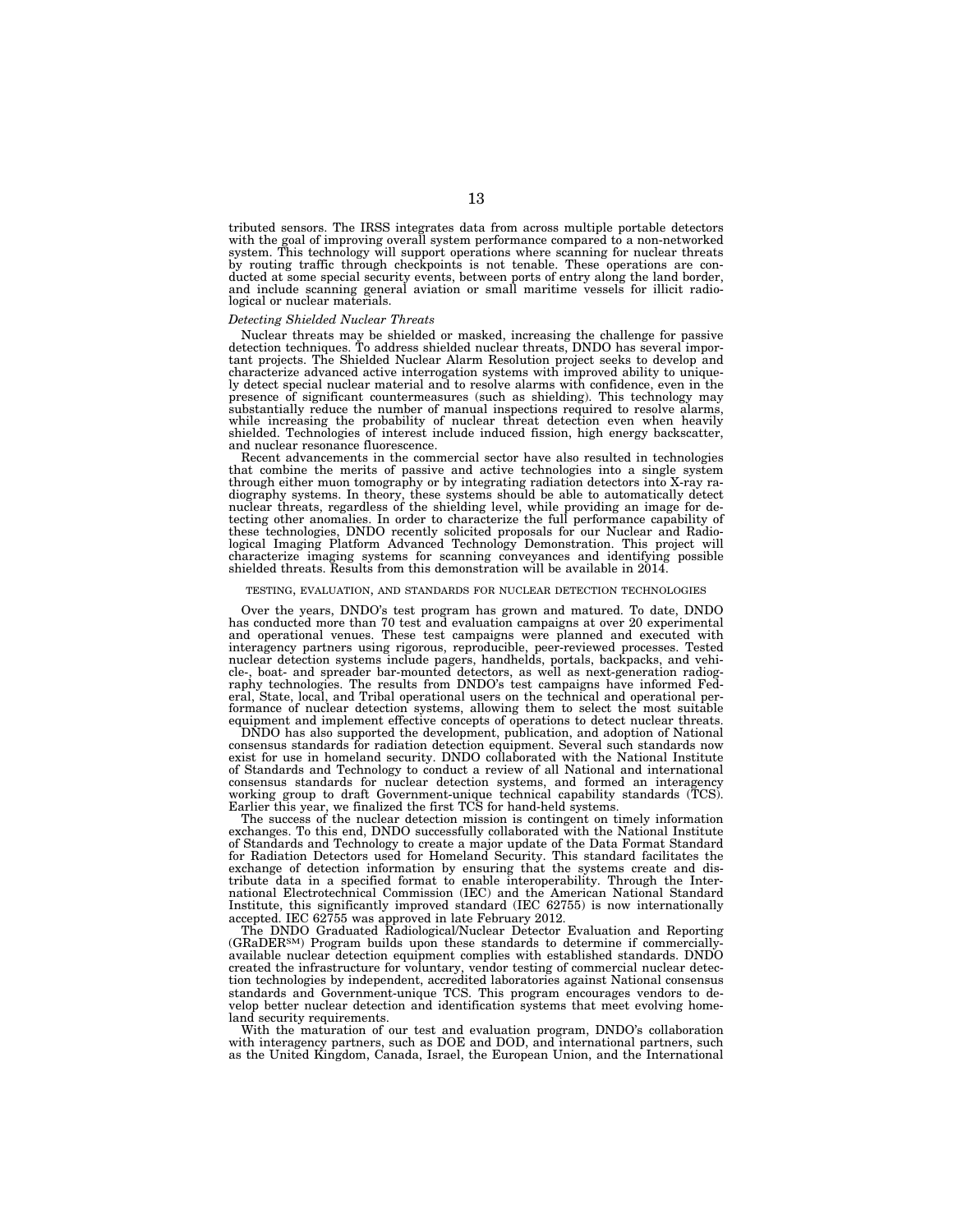Atomic Energy Agency (IAEA), has increased significantly. For example, our close partnership with the DOE Second Line of Defense program, European Commission, and the IAEA for the Illicit Trafficking Radiation Assessment Program+10 (ITRAP+10) will result in a comprehensive evaluation of the performance of nearly 100 commercially-available radiation detection systems against National and international standards. ITRAP+10 will allow for the refinement of nuclear detection standards and promote greater homogeneity in United States and international detection standards. The test program will conclude in the spring of 2013.

#### INCREASED COLLABORATION WITH FEDERAL, STATE, AND LOCAL PARTNERS

Our ability to counter the nuclear threat is fundamentally based on the critical triad of intelligence, law enforcement, and technology. To maximize our ability to detect and interdict nuclear threats, it is imperative that we apply detection technologies in operations that are driven by intelligence indicators and place them in the hands of well-trained law enforcement and public safety personnel.

We have increased our collaboration with the intelligence community. By sharing information, personnel, and requirements, we continue to improve our ability to successfully bring technologies to bear on the nuclear detection mission. Additionally, we have made significant progress in ensuring that law enforcement officers are appropriately trained and equipped for the nuclear detection mission.

DNDO has facilitated the delivery of radiation and nuclear detection training to thousands of Federal, State, and local officers and first responders Nation-wide. Our work with DHS partners has developed cross-sector capabilities for radiation and nuclear detection: All U.S. Coast Guard (USCG) boarding teams and Transportation Security Administration (TSA) Visible Intermodal Prevention and Response teams are equipped with detection capabilities.

DNDO has also made considerable progress in deploying detection equipment. For example, DNDO has made available radiological and nuclear detection training to over 23,000 State and local law enforcement officers and first responders. In the New York City region, the Securing the Cities (STC) program has funded the deployment of nearly 8,500 pieces of detection equipment and provided the requisite training to over 13,000 personnel. This year, DNDO will also select a second region to implement a phased STC program, tailored to build a regional nuclear detection architecture and integrate State and local capabilities into the Federal response framework. DNDO will assist regional partners in implementing self-supported sustainment of capabilities and sharing of data from fixed, mobile, maritime, and human-portable radiation detection systems.

DNDO also supports five Mobile Detection Deployment Units that are operated by our State and local law enforcement partners to provide enhanced detection capability at large public gatherings and special events. With regular use, these units, which are available upon request, are being integrated into exercises, operations, and planning for nuclear search operations in response to threats.

#### **CONCLUSION**

DNDO has come a long way since its creation in 2005. With our integrated approach to GNDA planning, testing and assessments, research and development, acquisition, and operational support, we continue to strengthen the Nation's capabilities to detect and interdict nuclear threats. We appreciate your continued support as we work with our partners to develop, evaluate, deploy, and support the necessary systems to implement a nuclear detection architecture that can effectively respond to credible intelligence and threat information.

Chairman Lungren, Ranking Member Clarke, I thank you for this opportunity to discuss the nuclear detection architecture and the progress of DNDO. I am happy to answer any questions the subcommittee may have.

Mr. LUNGREN. Thank you very much.

Mr. Maurer.

#### **STATEMENT OF DAVID C. MAURER, DIRECTOR, HOMELAND SE-CURITY AND JUSTICE ISSUES, GOVERNMENT ACCOUNT-ABILITY OFFICE**

Mr. MAURER. Good morning, Chairman Lungren, Ranking Member Clarke, and other Members and staff. I am pleased to be here today to discuss DHS's efforts to combat nuclear terrorism.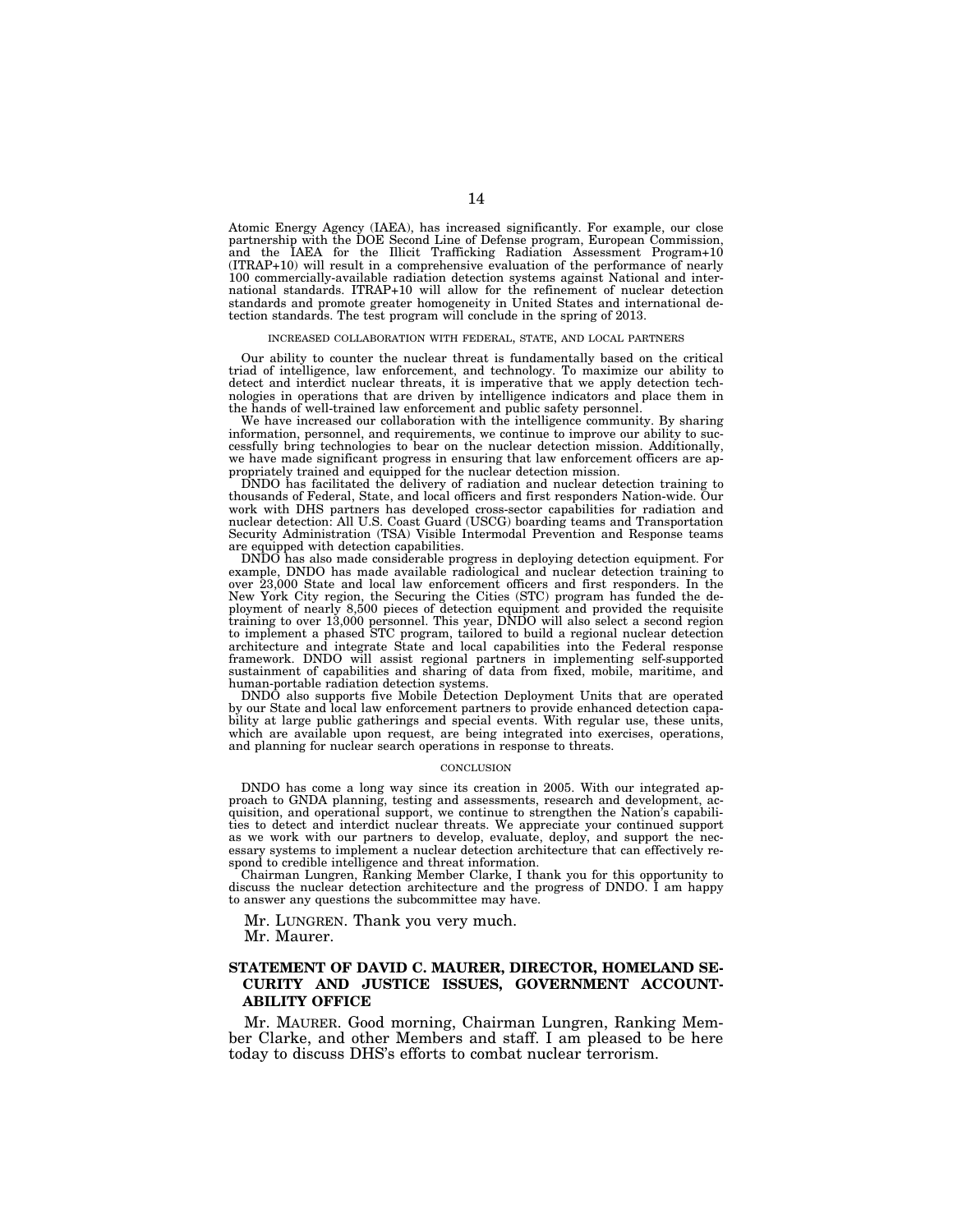Mr. Chairman, as you know well, GAO has been following and reporting on this topic for the past several years. In the interests of time, I would like to call your attention to some key themes from my statement at today's hearing.

First and foremost, DHS is learning from its past mistakes. The best evidence of this is the Department's announcement last week that it was canceling the ASP program. Let us be clear, the ASP program was a failure for the Department.

DHS prematurely pushed for full-scale production and deployment before it was clear the system would work in the real world, before unbiased testing demonstrated whether it worked better than existing systems, before completing a rigorous cost-benefit analysis, and without the benefit of a documented strategic approach to explain how the program fit into the broader effort to combat nuclear smuggling.

But that was the past. Today, DHS has an overall strategy and implementation plan. These documents, in tandem, address our prior recommendations that, among other things, DHS define objectives, identify needed funding, and monitor progress. These documents are not perfect. We would like to see clearer articulation of priorities and a more robust discussion of anticipated resource needs. But they do demonstrate that DHS has changed for the better.

The Department has also modified its overall approach. Today, DHS is less focused on deploying static radiation portal monitors and is placing greater emphasis on flexible approaches, deployable technology, and more attention to other aspects of the detection architecture.

Looking ahead, DHS and Congress face some tough decisions. We have already invested billions of dollars in the currently deployed radiation detection technology. Some of these systems are starting to reach the end of their expected service life. DHS is currently studying whether to refurbish or replace its current system.

Regardless of what path DHS takes, it will likely cost billions of dollars and take several years. With that in mind, it is important for DHS to position itself for the future. However DHS decides to modernize its existing capabilities, it should, No. 1, test before it buys. Any investment in new systems should include sufficient and rigorous testing to ensure they meet mission needs.

No. 2, make sure new technologies meet the operational needs of the people who will be using them every day. No. 3, conduct a costbenefit analysis to ensure the benefits from new systems are worth the costs in taxpayer dollars. Finally, ensure that decisions on what to buy are driven by the Department's strategies and plans, and not the other way around.

Now, keep in mind, detection technology is an important part of the overall effort to keep a nuclear device out of the United States, but it is not the only one. Consider this, if the United States ever has to rely on a radiation portal monitor to stop a smuggled nuclear device, a lot of other things have already gone wrong.

It means law enforcement missed it, the intelligence community missed it, our allies missed it, risk-based screening missed it, treaty regimes didn't work, and non-proliferation programs failed. All of these—play a key role long before detection technology at ports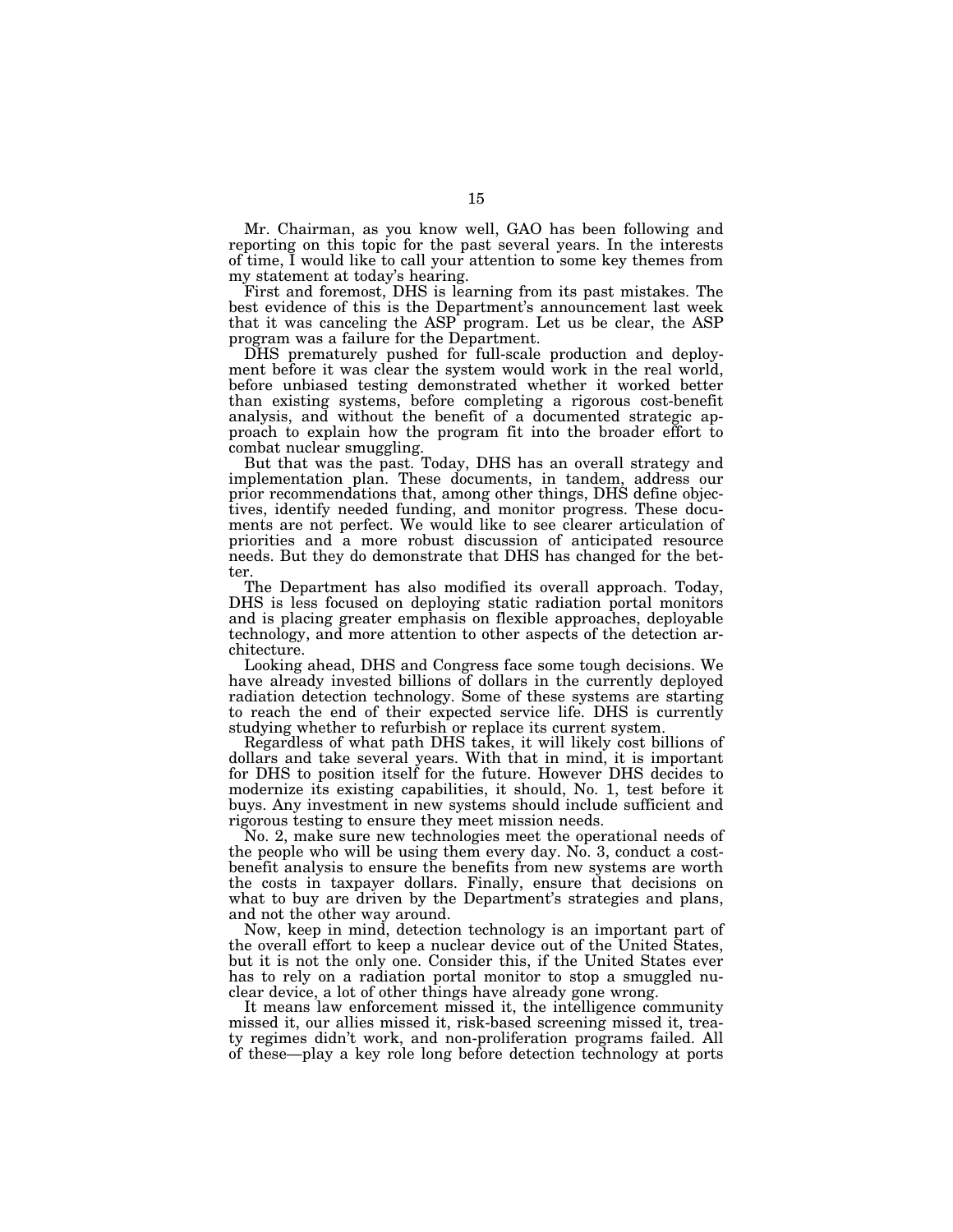of entry come into play, and they should not be overlooked. That is why it is so important for the United States to have a clear and coherent strategy to tie all these various pieces together.

The bottom line, keep your eyes on the billions that DHS will be investing in the future, hold DHS accountable for its strategies, and GAO will be there to help with that oversight, and remember that technology is one part of a much larger effort.

Mr. Chairman, thank you for the opportunity to testify this morning and I look forward to your questions.

[The statement of Mr. Maurer follows:]

#### PREPARED STATEMENT OF DAVID C. MAURER AND GENE ALOISE

#### JULY 26, 2012

Mr. Chairman, Ranking Member Clarke, and Members of the subcommittee: I am pleased to be here today to discuss the efforts of the Department of Homeland Security's (DHS) Domestic Nuclear Detection Office (DNDO) to develop and deploy a global nuclear detection architecture (GNDA)—an integrated system of radiation detection equipment and interdiction activities to combat nuclear smuggling in foreign countries, at the U.S. border, and inside the United States—and to provide an update on the deployment of radiation detection equipment at U.S. borders. Preventing terrorists from using nuclear or radiological material to carry out an attack in the United States is a top National priority. DNDO is charged with, among other things, enhancing and coordinating the nuclear detection efforts of Federal, State, local, and Tribal governments and the private sector to ensure a managed, coordi-nated response.1 Among other things, DNDO is required to coordinate with other Federal agencies to develop an enhanced GNDA. It is also responsible for developing, acquiring, and deploying radiation detection equipment to support the efforts of DHS and other Federal agencies. While Federal efforts to combat nuclear smuggling have largely focused on established ports of entry, such as seaports and land border crossings, DNDO has also been examining nuclear detection strategies along other potential pathways in the architecture, including: (1) Land border areas be-tween ports of entry into the United States, (2) international general aviation, and (3) small maritime craft, such as recreational boats and commercial fishing vessels.

Even before DNDO's inception in 2005, we were highlighting the need for a more comprehensive strategy for nuclear detection. In 2002, we reported on the need for a comprehensive plan for installing radiation detection equipment, such as radiation portal monitors, at all U.S. border crossings and ports of entry.<sup>2</sup> In July 2008, we testified that DNDO had not developed an overarching strategic plan to guide the development of a more comprehensive GNDA, and we recommended that DHS coordinate with the Departments of Defense, Energy, and State to develop one.3 DHS agreed with our recommendation. In January 2009, we recommended that the Secretary of Homeland Security develop a strategic plan for the domestic part of the global nuclear detection strategy to help ensure the success of initiatives aimed at closing vulnerabilities in the United States.4 We stated that this plan should focus on, among other things, establishing time frames and costs for the areas DNDO had identified—land border areas between ports of entry, aviation, and small maritime craft. DHS did not comment on this recommendation but noted that it aligned with DNDO's past, present, and future actions. The status of these recommendations is discussed later in this testimony.

As we will discuss today, DHS has made meaningful progress in deploying radiation detection equipment at U.S. border crossings and seaports; however, as deployed portal monitors begin to reach the end of their expected service lives, DHS will soon need to make decisions about whether to refurbish or replace them. DHS

<sup>&</sup>lt;sup>1</sup> National Security Presidential Directive 43/Homeland Security Presidential Directive 14, *Domestic Nuclear Detection*, April 15, 2005. DNDO was established in statute by the Security and Accountability for Every Port 1884, 1932 (codified as amended at 6 U.S.C. § 591). 2GAO, *Customs Service: Acquisition and Deployment of Radiation Detection Equipment,* GAO–

<sup>03–235</sup>T (Washington, DC: Oct. 17, 2002).<br><sup>3</sup> GAO, *Nuclear Detection: Preliminary Observations on the Domestic Nuclear Detection Office's*<br>Efforts *to Develop a Global Nuclear Detection Architecture,* GAO–08–999T (Washingt

July 16, 2008). 4GAO, *Nuclear Detection: Domestic Nuclear Detection Office Should Improve Planning to Bet-ter Address Gaps and Vulnerabilities,* GAO–09–257 (Washington, DC: Jan. 29, 2009).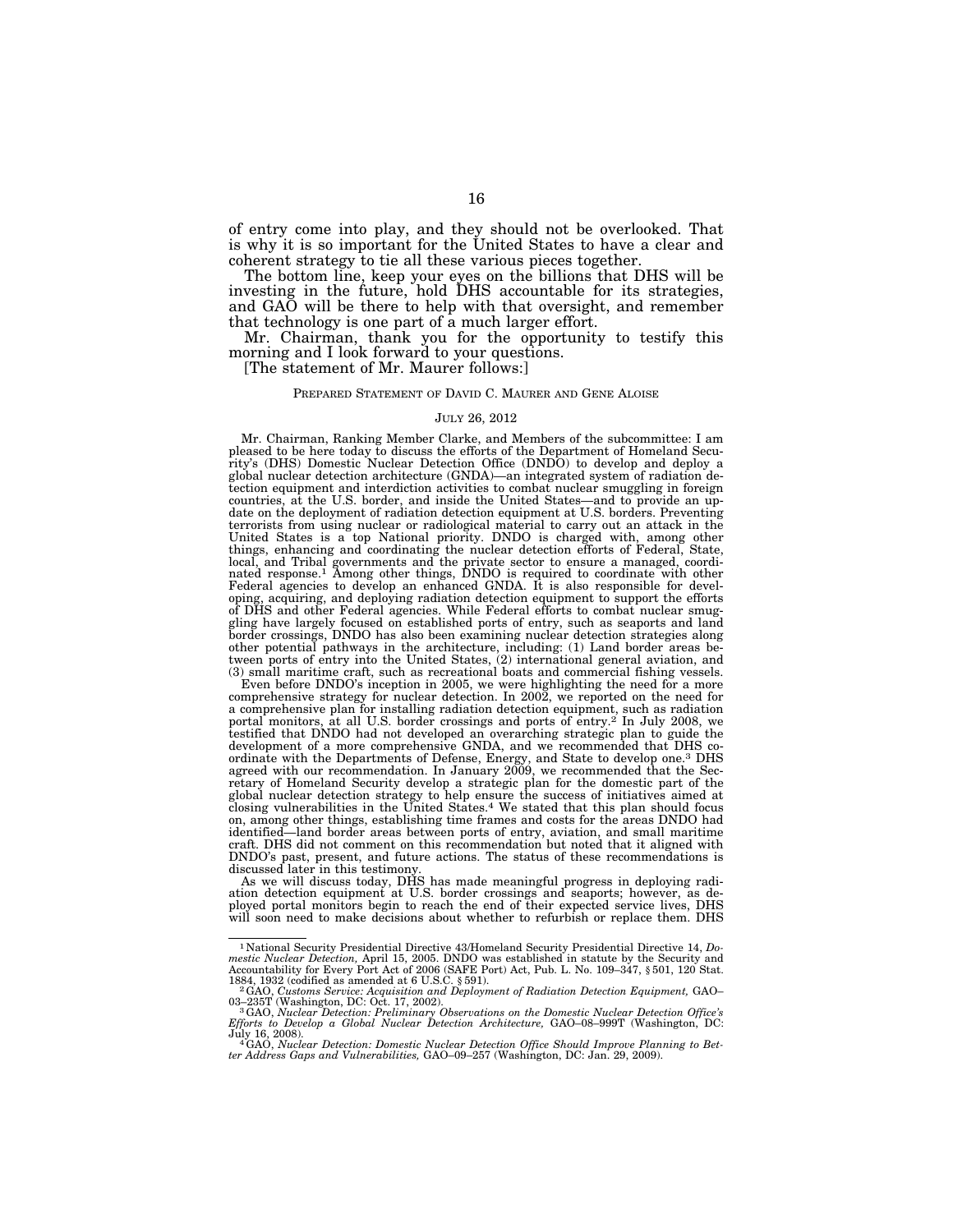has also made progress in developing key planning documents to guide the GNDA. This testimony discusses: (1) DHS's efforts to complete the deployment of radiation detection equipment to scan all cargo and conveyances entering the United States at ports of entry, (2) observations from our past work that may help DHS as it considers options for deploying new technologies to refurbish or replace existing portal monitors when they reach the end of their expected service lives, and (3) our assessment of the extent to which DHS has addressed our prior recommendations.

This testimony is primarily based on our prior work on Federal efforts to detect and prevent the smuggling of nuclear and radiological materials, issued from Octo-ber 2002 through July 2011. We have updated our prior work in this testimony to reflect DHS's continuing efforts to deploy radiation detection equipment. To do so, we met with DHS, DNDO, and Customs and Border Protection (CBP) officials and reviewed DHS documents including the GNDA strategic plan, the 2011 GNDA Joint Annual Interagency Review, and the GNDA implementation plan issued in April 2012. As part of our update, we asked for, and DHS provided, a classified briefing that compared the GNDA capabilities with the expected capabilities of adversaries who may wish to smuggle nuclear material into the United States. Details on the scope and methodology for our prior reviews are available in our published reports. We conducted this work in accordance with generally accepted Government auditing standards.

In summary, over the past 10 years, DHS has made significant progress in deploying radiation detection equipment to scan for nuclear or radiological materials in nearly all trucks and containerized cargo coming into the United Stated through seaports and border crossings. However, challenges remain for the agency in developing a similar scanning capability for railcars entering this country from Canada and Mexico, as well as for international air cargo and international commercial aviation. As portal monitors approach the end of their expected service lives, observations from our past work may help DHS as it considers options to refurbish or replace such monitors. Among other things, we have previously reported that DHS should: (1) Test new equipment rigorously prior to acquisition and deployment, (2) obtain the full concurrence of the end-user to ensure that new equipment meets operational needs, and (3) conduct a cost-benefit analysis to inform any acquisition decisions. In our past work on the GNDA, we recommended that DHS develop an overarching strategic plan to guide the development of the GDNA, as well as a strategic plan for the domestic part of the global nuclear detection strategy. DHS took<br>action on these recommendations and, in December 2010, it issued the interagency<br>GNDA strategic plan.<sup>5</sup> We reported, in July 2011, that t dressed several of the aspects of our prior recommendations but did not: (1) Identify funding necessary to achieve plan objectives or (2) employ monitoring mechanisms to determine progress and identify needed improvements. In April 2012, DHS issued its GNDA implementation plan, which addresses the remaining aspects of our recommendations by identifying funding dedicated to plan objectives and employing monitoring mechanisms to assess progress in meeting those objectives. However, in<br>both the GNDA strategic plan and the implementation plan, it remains difficult to<br>identify priorities from among various components of the d GNDA.

#### DHS HAS MADE PROGRESS DEPLOYING RADIATION DETECTION EQUIPMENT AT LAND BORDERS AND MAJOR SEAPORTS, BUT CHALLENGES REMAIN

Over the past decade, DHS has made significant progress in deploying radiation detection equipment and developing procedures to scan cargo and conveyances en-tering the United States through land and sea ports of entry for nuclear and radiological materials, but it has made less progress with other pathways. In 2010, we reported that DHS initially planned to deploy more than 2,100 portal monitors to U.S. ports of entry. Due to funding constraints and challenges in developing new technologies, DHS is updating its portal monitor deployment plan by reducing the number of portal monitors it planned to deploy and increasing its reliance on port-able systems. Specifically, according to DHS officials, DHS has deployed about 1,465 of the approximately 1,537, or 95 percent, of radiation portal monitors that it now<br>plans to deploy; the agency expects to complete this deployment by December 2014.<sup>6</sup><br>As we reported in 2011, since 2009, DHS has scanned n cargo and conveyances entering the United States through land borders and major

<sup>5</sup>The GNDA strategic plan was an interagency effort jointly developed by the Departments of Homeland Security, Energy, Defense, Justice, and State; the intelligence community; and the

Nuclear Regulatory Commission. 6 Radiation portal monitors are large stationary detectors through which cargo containers and vehicles pass as they enter the United States.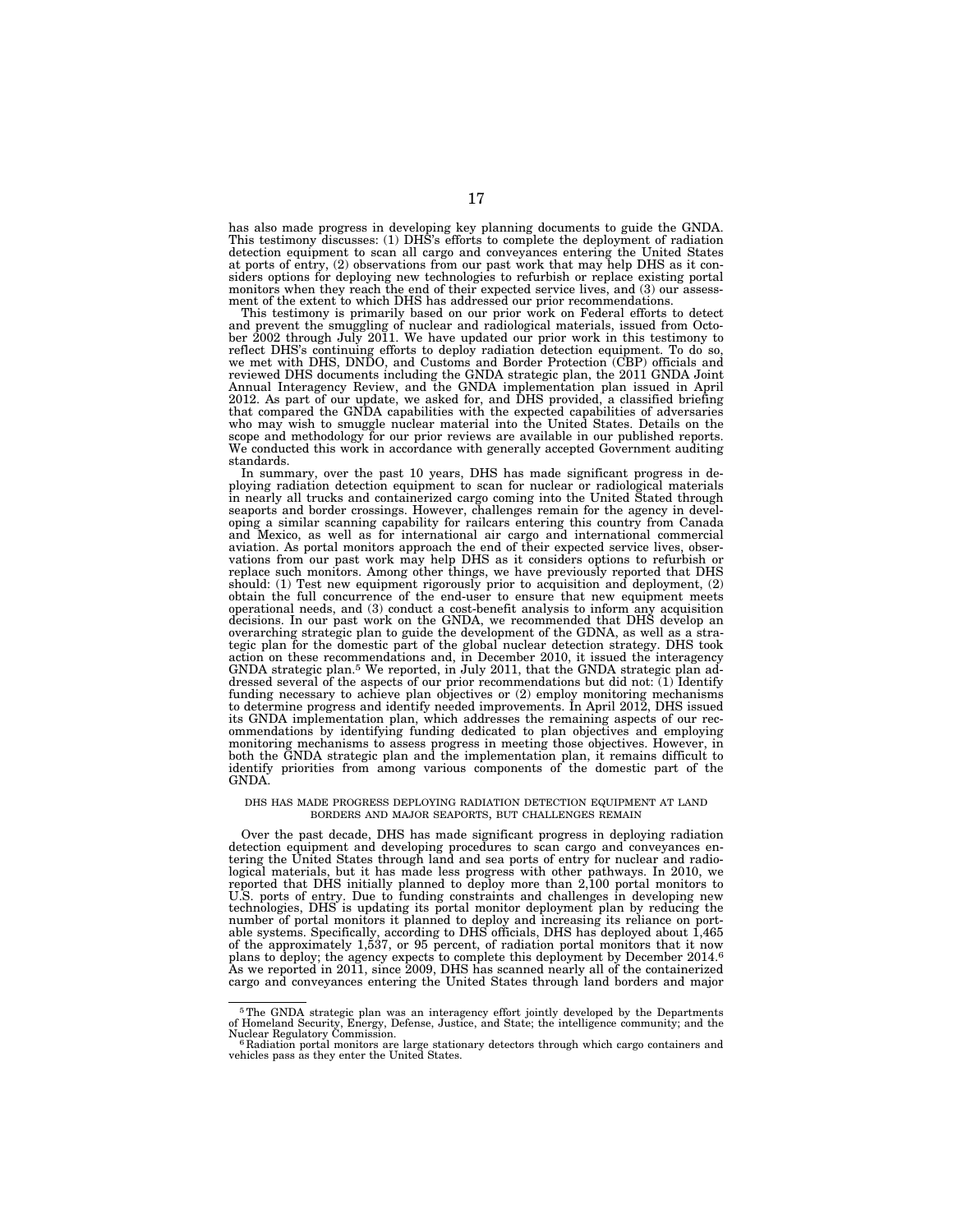seaports for nuclear and radiological materials.7 However, as we reported in 2010 and 2011, DHS has made less progress scanning: (1) Railcars entering the United States from Canada and Mexico and (2) international air cargo and commercial aviation aircraft, passengers, and baggage.8

#### *Land Ports of Entry*

As we reported in 2011, according to DHS officials, since November 2009, almost all nonrail land ports of entry have been equipped with one or more radiation portal monitors. Of the about 1,465 portal monitors deployed, as of July 2012, 917, or about 63 percent, have been deployed along the Northern and Southern Borders of the lower 48 States to all but a few nonrail ports of entry. According to DHS officials, 100 percent of all containerized cargo, conveyances, drivers, and passengers entering the United States through commercial lanes at land borders are scanned for radiation, as are more than 99 percent of all personally-operated vehicles (noncommercial passenger cars and light trucks), drivers, and passengers.

#### *Seaports*

According to DHS officials, the Department scans nearly all containerized cargo entering U.S. seaports for nuclear and radiological materials. Specifically, of the about 1,465 portal monitors, DHS has deployed 453, or about 31 percent, of radiation portal monitors to major American seaports—including the largest seaports accounting for the majority of cargo. However, some smaller seaports that receive cargo may not be equipped with portal monitors. DHS officials told us they will know how many more portal monitors will be deployed to these smaller seaports when the agency completes its updated deployment plan in September 2012. Furthermore, in July 2012, these officials told us that, due to increased cargo volume at some major seaports, additional portal monitors may be needed to avoid delays in moving cargo through larger ports. In such cases, DHS officials told us that they are considering cost-sharing arrangements with seaport operators, whereby DHS and seaport operators would share the cost of additional portal monitor deployments. Under such arrangements, DHS would continue to purchase, maintain, and operate these additional portal monitors, but the seaport operators would share in the cost of deploying them.

#### *International Rail*

As we reported over the last 2 years, DHS has made limited progress with regard to radiation scanning of the roughly 4,800 loaded railcars in approximately 120 trains entering the United States each day from Canada and Mexico through 31 rail ports of entry.<sup>9</sup> Although, most international rail crossings have radiography systems to scan the majority of cargo, much of the scanning for nuclear and radiological materials that takes place at these ports of entry is conducted with portable, handheld radioactive isotope identification devices. This scanning is triggered when, for example, anomalous readings are detected from imaging scans of railcar contents. According to DHS officials, international rail traffic represents one of the most difficult challenges for radiation detection systems. Specifically, in June 2010, they told us that rail traffic poses unique operational challenges due to the length of the trains (up to 2 miles), the distance required to stop moving trains, and the difficulties in separating individual cars for further examination. Furthermore, DHS officials told us that rail companies typically own the land where DHS would need to establish stations for screening, and these companies often resist doing things that might slow down rail traffic. Moreover, DHS officials told us that an effective solution would require scanning of at least some rail traffic on Mexican or Canadian soil, and they said that it will take time to develop the close cooperation with officials in Mexico and Canada necessary to do so. Accordingly, in 2010, DHS undertook an International Rail Threat and Gap Study to determine the most promising radiation detection approach. In July 2012, DHS officials said that the agency is presently in the final stages of completing a second study analyzing technological and operational options. DHS officials told us that decisions about additional enhancement of radiation detection capabilities at international rail ports of entry are pending the results of this analysis and the Department's broader consideration of the

<sup>&</sup>lt;sup>7</sup>GAO, Combating Nuclear Smuggling: DHS has Developed a Strategic Plan for its Global Nuclear Detection Architecture, but Gaps Remain, GAO-11-869T (Washington, DC: July 26, 2011).<br><sup>8</sup>GAO, Combating Nuclear Smuggling: DHS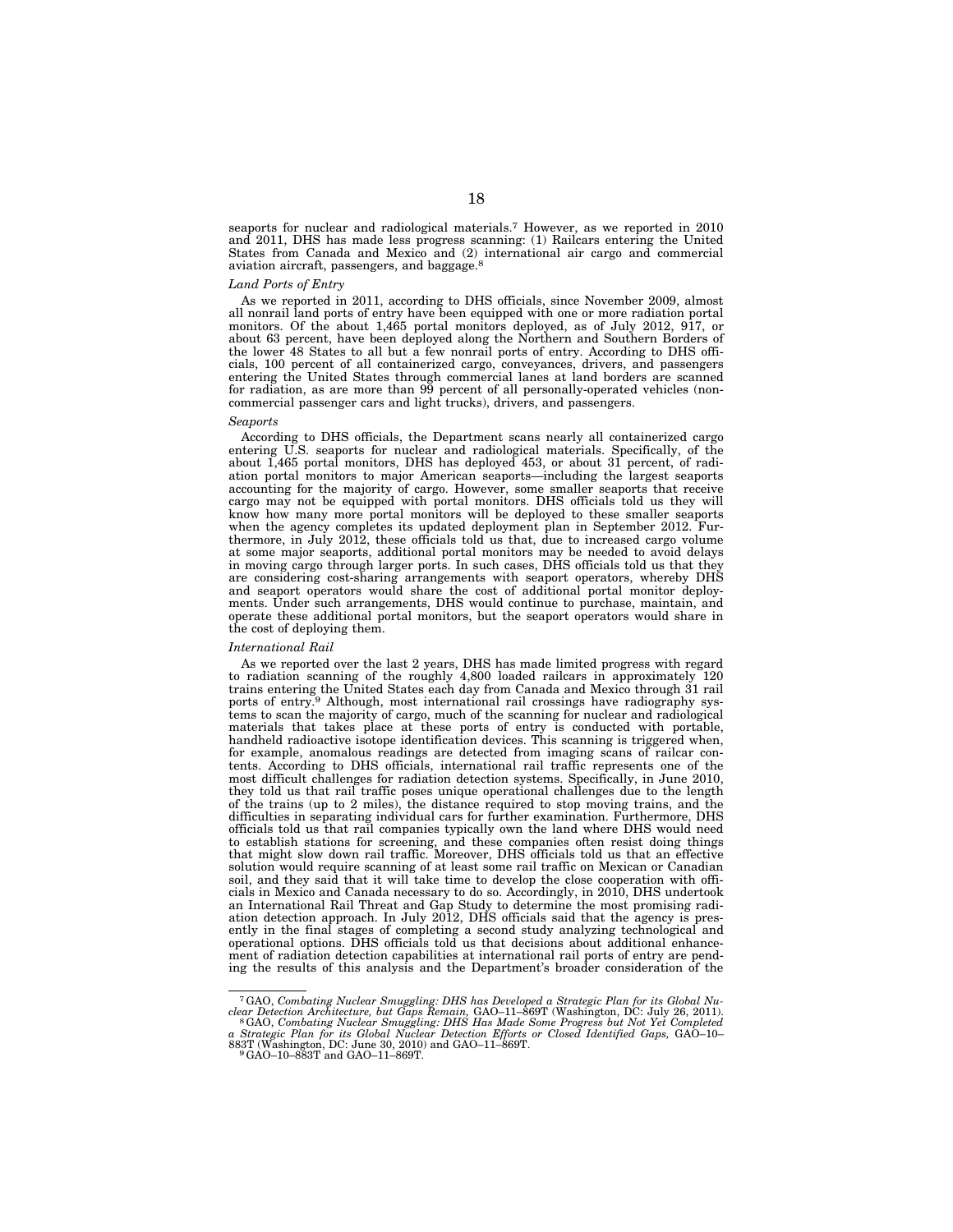needs and priorities of the GNDA. The second study is due to be completed in September 2012, according to DHS officials.

#### *International Air Cargo and Commercial Aviation*

DHS has made less progress scanning air cargo and commercial aviation for nuclear and radiological materials. As of July 2012, DHS was scanning for nuclear and radiological materials at certain major international airports in the United States using some portal monitors. CBP also utilizes radioactive isotope identification devices and personal radiation detectors to alert the agency to the presence of such materials.

DHS officials told us in June 2010 that they were studying options for effectively deploying portal monitors to increase their capacity to scan for nuclear and radiological materials in international air cargo conveyed on commercial airlines. According to these DHS officials, their experience scanning air cargo at a few major international airports in the United States has led them to conclude that the deployment of radiation portal monitors is not feasible at many locations due to the lack of natural choke points, where scanning would take place. Furthermore, these officials stated that scanning 100 percent of air cargo would be technically and logistically challenging and would require significant investment in equipment, staffing, and maintenance resources. Moreover, further DHS analysis since June 2010 has shown that there are no procedural or operational changes that can easily overcome the logistical and resource challenges associated with airports. Until solutions to these challenges can be found, DHS officials told us that the scanning for radioactive materials that occurs at airports will continue to be conducted primarily with handheld

detectors where portal monitors are not deployed. Similarly, DHS does not scan all commercial aviation aircraft, passengers, or baggage for radioactive materials with portal monitors. However, passengers are scanned for radioactive materials with radioactive isotope identification devices when DHS is alerted to the presence of radiation by CBP officers' personal radiation detectors, and some baggage is scanned by radiation portal monitors at selected overseas airports.

#### OBSERVATIONS FROM OUR PAST WORK FOR DHS TO CONSIDER WHEN REPLACING PORTAL MONITORS

As deployed portal monitors reach the end of their expected service lives, observations from our past work may help DHS as it considers options for deploying new technologies as to whether to refurbish or replace them. DHS has been procuring portal monitors for about 10 years, and DHS officials estimate that the expected service life of many of these portal monitors is about 10 to 20 years. Their service lives can be extended by refurbishing their key components but doing so also re-quires some additional investment. In July 2012, DNDO and CBP officials told us they are working on a portal monitor replacement strategy that is due to be completed in 2013. As DHS considers options to refurbish existing systems, or replace them with new systems, observations from our past work may h cally, we believe it is important that DHS consider the following: • *Taking into account the overall priorities of the domestic side of the GNDA be-*

- *fore making investments or reinvestments in ports and border crossings*.—Ports and border crossings have received most of the investment of radiation detection technologies because these are the areas through which a significant amount of cargo must pass, and Federal law requires certain scanning at seaports.10 However, as discussed earlier, other pathways also pose risks. As we reported in 2011, any additional investment in radiation detection equipment needs to be consistent with the highest priority needs of the domestic side of the GNDA, including examining and balancing the needs and risks of all smuggling pathways into the United States.<sup>11</sup> In July 2012, DHS officials told us they agreed that further investment in detecting radiation in ports and border crossings needs to be consistent with the overall needs of the GNDA. • *Testing new equipment rigorously prior to acquisition and deployment*.—One of
- the principal findings of our past work reviewing DNDO's efforts to develop and procure the advanced spectroscopic portal—a more advanced radiation portal monitor—was that initial testing was not rigorous enough.<sup>12</sup> Once the testing

<sup>&</sup>lt;sup>10</sup>6 U.S.C. §921 (2006).<br><sup>11</sup>GAO–11–869T.<br><sup>12</sup>For further information regarding our work on the advanced spectroscopic portal, see GAO, *Combating Nuclear Smuggling: Additional Actions Needed to Ensure Adequate Testing of Next*  Continued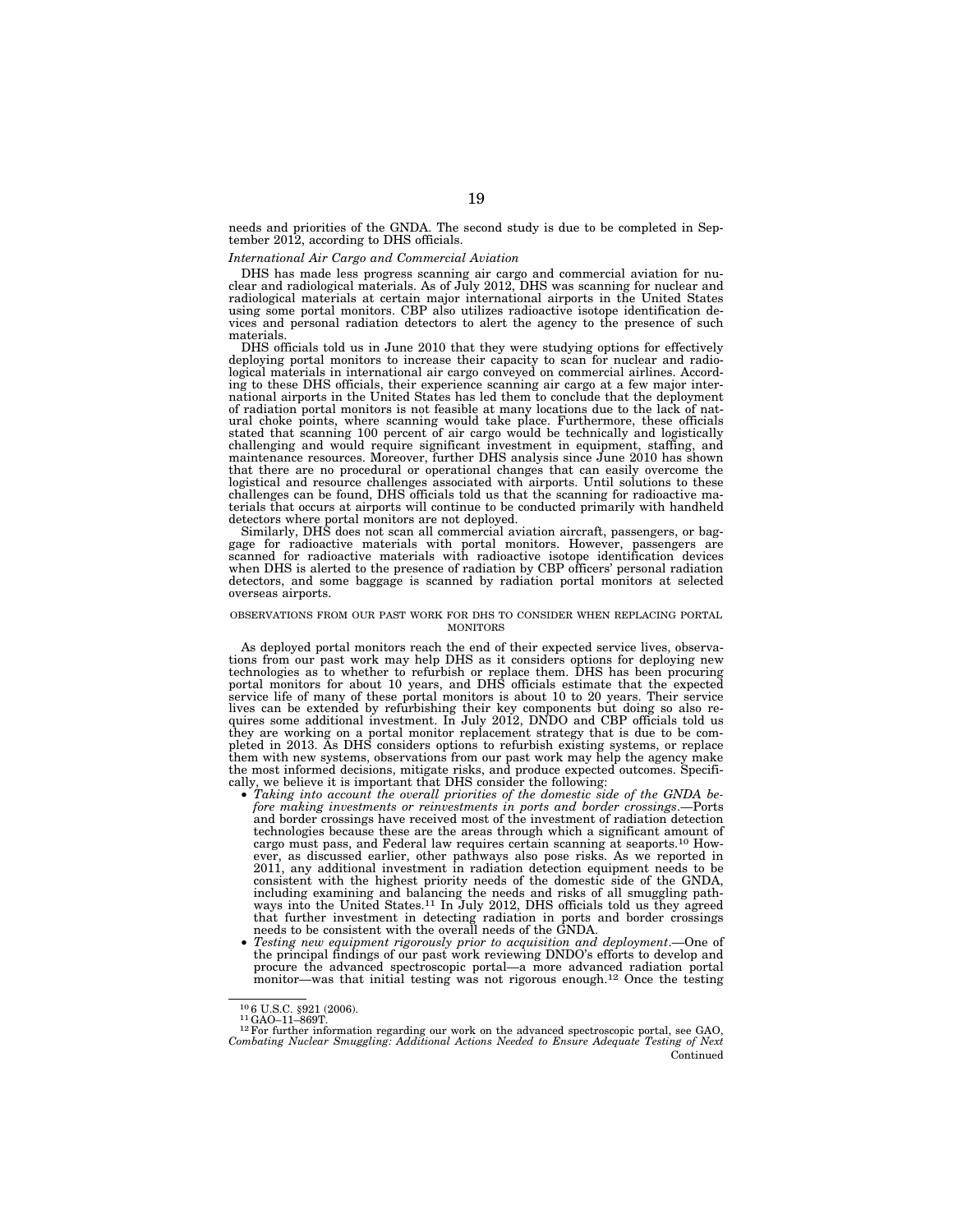became more rigorous, these portals did not perform well enough to warrant deployment, and the program was subsequently cancelled, after DNDO had spent more than \$280 million on development and testing costs. Consistent with our past recommendations, any investment in new equipment should include sufficient and rigorous testing to ensure that any new selected equipment performs well enough to meet mission needs. DNDO officials told us that DNDO is currently working on a collaborative effort with the radiation detection agencies of the European Union to test the capabilities of currently available radiation detection equipment, including portal monitors, from multiple vendors. This test-<br>ing is part of the Illicit Trafficking Radiation Assessment Program and is not<br>connected to any planned acquisition; instead, it will provide mation on a variety of radiation detection equipment. According to DHS offi-cials, the final report from this testing is expected in 2013, and DNDO could use the results as part of its basis for considering whether to replace currently deployed portal monitors with other devices.

- deployed portal monitors with other devices. *Obtaining full concurrence of the end user—CBP—to ensure that any new equip-ment meets CBP's operational needs*.—Our past work on the advanced spectroscopic portal and DNDO efforts to develop a system to use radiography to scan cargo for nuclear materials found that DNDO did not fully understand: (1) How CBP used existing radiation detection equipment in a port environment or (2) the extent of the space limitations in port environments.<sup>13</sup> Consistent with our past findings, decisions to rehabilitate or replace currently deployed portal monitors need to be made with the full buy-in of CBP—particularly if the decision involves new equipment or technologies. Obtaining early buy-in from CBP will help ensure any new equipment is consistent with CBP's operational
- needs.<br>• *Conducting a cost-benefit analysis to inform acquisition decisions*.—A key part of deciding whether to refurbish or replace currently deployed portal monitors is conducting a comprehensive cost-benefit analysis that can be used to compare the relative costs and expected benefits of existing versus new equipment. Consistent with our past recommendations in 2006 on portal monitors, such an analysis should articulate what enhanced performance could be expected of new equipment and whether this benefit is worth its cost.<sup>14</sup>

#### DHS'S GNDA STRATEGIC AND IMPLEMENTATION PLANS ADDRESS OUR PAST RECOMMENDATIONS BUT DO NOT YET CLEARLY DEFINE PRIORITIES

In our past work on the GNDA, we made recommendations about the need for a strategic plan to guide the development of the GDNA. Among other things, in July<br>2008, we recommended that DHS develop an overarching strategic plan for the<br>GNDA that: (1) Clearly defines the objectives to be accomplishe roles and responsibilities for meeting each objective,  $(3)$  identifies the funding necessary to achieve those objectives, and  $(4)$  employs monitoring mechanisms to determine programmatic progress and identify needed imp our recommendation. In January 2009, we recommended that DHS develop a stra-tegic plan for the domestic part of the global nuclear detection strategy and that this plan focus on establishing time frames and costs for addressing previously identified pathways within the architecture—land border areas between ports of entry, aviation, and small maritime vessels.16 DHS did not comment on this recommendation but noted that it aligned with DNDO's past, present, and future actions.

DHS has taken action on these recommendations. In December 2010, DHS issued the interagency GNDA strategic plan and in April 2012, it issued its GNDA imple-mentation plan for domestic aspects of the GNDA. As we reported in July 2011, the 2010 GNDA strategic plan addresses several aspects of our prior recommenda-tions—including defining program objectives and assigning roles and responsibil-

Generation Radiation Detection Equipment, GAO–07–1247T (Washington, DC: Sept. 18, 2007);<br>and GAO, Combating Nuclear Smuggling: DHS Improved Testing of Advanced Radiation Detec-<br>tion Portal Monitors, but Preliminary Results

<sup>(</sup>Washington, DC: May 29, 2009).<br><sup>13</sup>GAO, Combating Nuclear Smuggling: Recent Testing Raises Issues About the Potential Effec-<br>tiveness of Advanced Radiation Detection Portal Monitors, GAO–10–252T (Washington, DC: Nov. 17, 2010) and GAO, *Combating Nuclear Smuggling: Inadequate Communication and Oversight Hampered DHS Efforts to Develop an Advanced Radiography System to Detect Nuclear Mate-*

rials, GAO-10-1041T (Washington, DC: Sept. 15, 2010).<sup>14</sup>GAO, Combating Nuclear Smuggling: DHS Has Made Progress Deploying Radiation Detection Equipment at U.S. Ports-of-Entry, but Concerns Remain, GAO-06-389 (Washington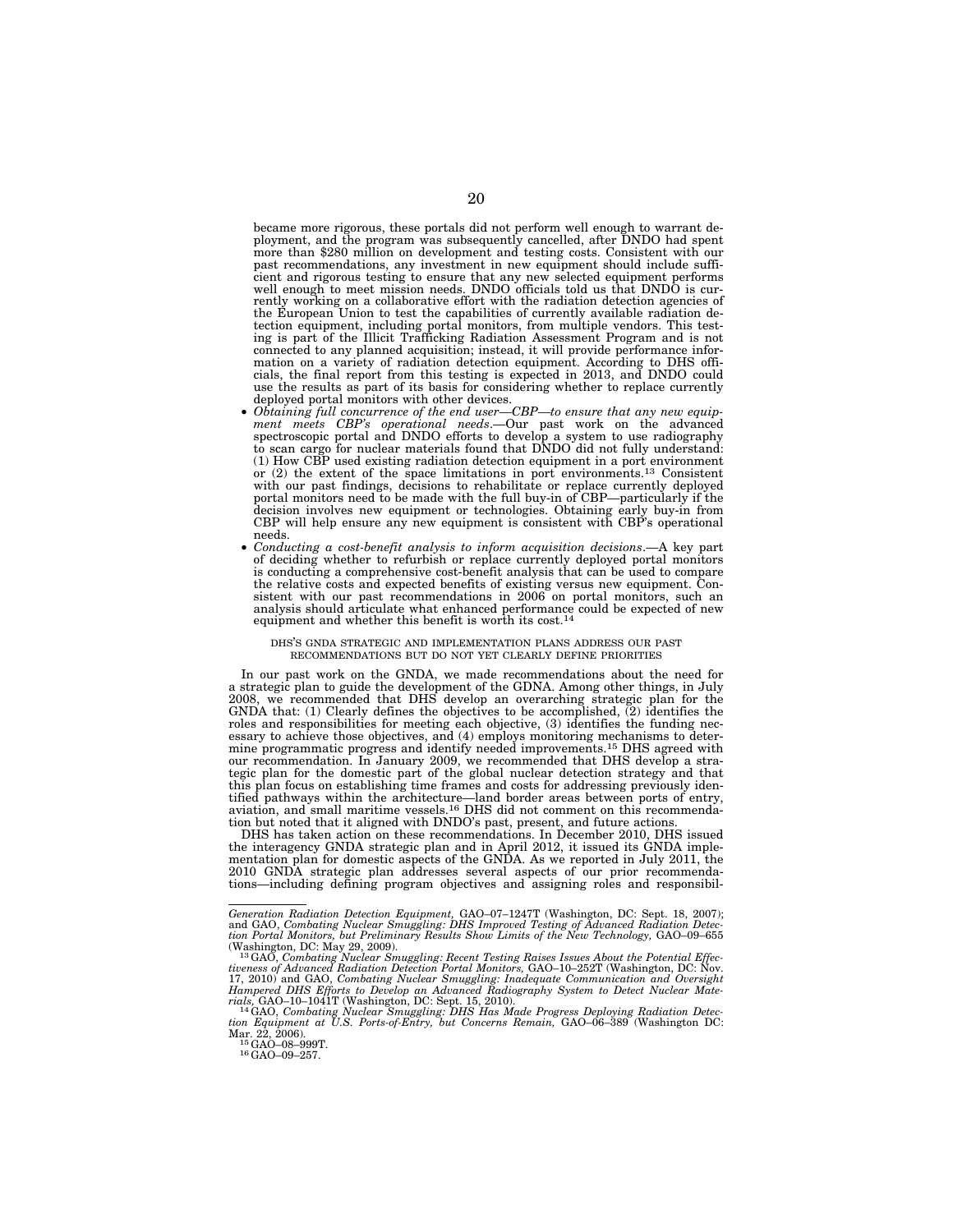ities.17 However, it did not: (1) Identify funding necessary to achieve plan objectives or (2) establish monitoring mechanisms to determine progress and identify needed improvements. DHS officials stated at that time that they intended to include these aspects of our recommendations in an upcoming implementation plan.

Our review of the April 2012 GNDA implementation plan found that DHS had made progress in both identifying funding dedicated to plan objectives and in employing monitoring mechanisms to assess progress in meeting plan objectives. Furthermore, the plan has established specific milestones for completing many of DHS's activities—allowing a further assessment of whether progress is being made according to plan time frames. In our view, these actions address the intent of our 2008 recommendations to identify necessary funding and employ monitoring mechanisms. The plan also discusses strategies for addressing previously identified pathways in the domestic portion of the GNDA, including time frames and costs for key elements of DHS' approach. While these pathways remain an area of concern, the strategies discussed in the plan address our 2009 recommendations and lay out an approach to making nuclear smuggling through these pathways more difficult and thus less likely to succeed. As DHS updates the implementation plan in the future, providing additional details and discussion about how the strategy will address the pathways in the domestic GNDA could better position DHS to make decisions regarding resource allocations.

However, in both the GNDA strategic plan and the implementation plan, it remains difficult to identify priorities from among various components of the domestic part of the GNDA. As we reported in July 2011, one of the key benefits of a strategic plan is that it is a comprehensive means of establishing priorities and using these priorities to allocate resources so that the greatest needs are being ad-dressed.18 In times of tight budgets, allocating resources to address the highest priorities becomes even more important. Identifying priorities would help inform DHS's decisions to refurbish or replace portal monitors or invest in radiation detection equipment for other potential pathways. DHS has done a comprehensive analysis of GNDA capabilities and compared its capabilities with the expected capabilities of adversaries who may wish to smuggle nuclear material into the United States. This classified analysis provides data that DHS could use as a basis to set priorities within the GNDA. DHS officials told us they agreed that the implementation plan did not yet articulate specific priorities for GNDA program areas with the greatest need for development and resources and that the DHS classified analysis of GNDA capabilities could help inform those priorities. These officials told us the implementation plan was an iterative document that was designed to be periodically updated and that future versions of the plan would provide a greater discussion of priorities.

Mr. Chairman, Ranking Member Clarke, and Members of the subcommittee, this concludes my statement. I would be happy to answer any questions that you may have at this time.

Mr. LUNGREN. Thank you very much. Mr. Oxford.

#### **STATEMENT OF VAYL S. OXFORD, NATIONAL SECURITY EXEC-UTIVE POLICY ADVISOR, PACIFIC NORTHWEST NATIONAL LABORATORY**

Mr. OXFORD. Good morning, Chairman Lungren, Ranking Member Clarke, and other distinguished Members of the committee, it is a pleasure to be here to discuss PNNL's support to DHS in formulating and executing an effective and efficient nuclear detection strategy

At PNNL we have a long legacy of supporting Federal, State, local, private, and international users to protect them from and help them recover from WMD attacks. We find solutions for DHS, NNSA, DOE, DOD, DIC, and other Federal agencies.

Today, about half of what PNNL spends of its \$1.1 billion budget is devoted to National security missions. Our mission-focused approach always considers the operational environment and the oper-

<sup>17</sup>GAO–11–869T. 18GAO–11–869T.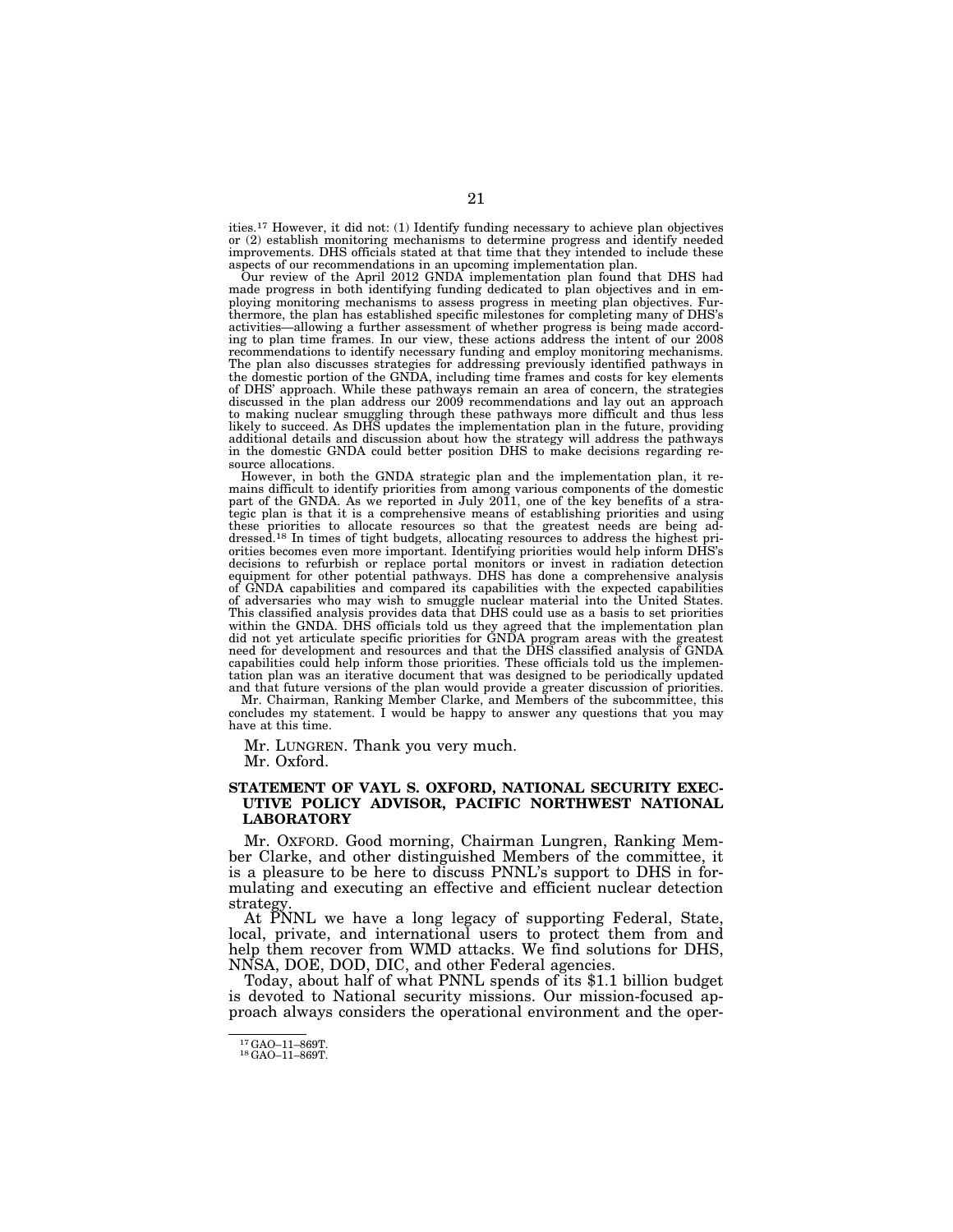ators executing this mission, including the CVP officers at the ports of entry, the Border Patrol agents between ports of entry, the Coast Guard personnel protecting the maritime environment, the TSA officers protecting the transportation venues, and State and local and Tribal first responders.

PNNL has also been deeply involved in many aspects of the nuclear detection strategy to include a decade of support of DHS and NNSA deploying radiation detection portal monitors to U.S. land and seaports of entry, and ports of departure around the world.

We provide expertise and support to DHS to formulate strategies that balance risk reduction and total program costs, including longterm O&M costs associated with various technologies. We evaluate emerging technologies and concepts of operation for application in non-PON, like Ondoc and international rail, to include analysis of alternatives, technologies assessments, life-cycle cost estimates and threat definitions.

We identify new detection materials to include the resolution and processing time in detecting rad/nuc threats. We provide strategic planning, program support, training and overseas installation in material, control and accountability and second line of defense of radical new detection systems.

Last year PNNL supported efforts in over 100 foreign countries. Since 2002, PNNL has been an integral part of the DHS radiation portal monitor program, deploying rad/nuc detection technologies at approximately 530 U.S. ports of entry. This support extended to working with DHS, NNSA, and other National laboratories to identify alternatives to the helium–3 shortage for neutron detection.

Finally, we perform preliminary analysis for the anticipated life cycle for the currently deployed RPMs, and propose sustainment strategies to extend their life cycle while assessing associated costs. Significant progress has been made in the last 10 years to protect the Nation from the threat of nuclear terrorism, but there is still much work to be done. That work involves developing and executing risk-based strategies associated with all vectors into the country that are integrated with other security programs in DHS and across the U.S. Government.

We must consider the current status of our deployed systems. The second line of defense and mega ports programs are currently transitioning to sustainment in current capabilities and coverage overseas. Domestic coverage includes scanning over 99 percent of all incoming containerized cargo at land and sea ports of entry.

We are conducting preliminary pre-clearance of passenger and baggage at some foreign airports. We are sustaining a maritime security program in the Puget Sound to protect against the small vessel maritime threat. We continue the Securing the Cities Program in New York, and expansion to a second city is expected in 2013. DHS is now requiring and deploying the next generation handheld radiation detection systems to enhance GDP to field operations.

Finally, we have equipped the U.S. Coast Guard boarding and TSA Viper teams with radiation detection capabilities. Despite these successes, there are areas that we are involved, including addressing threats in general aviation and commercial air cargo, expanding the small maritime vessel programs, looking at areas be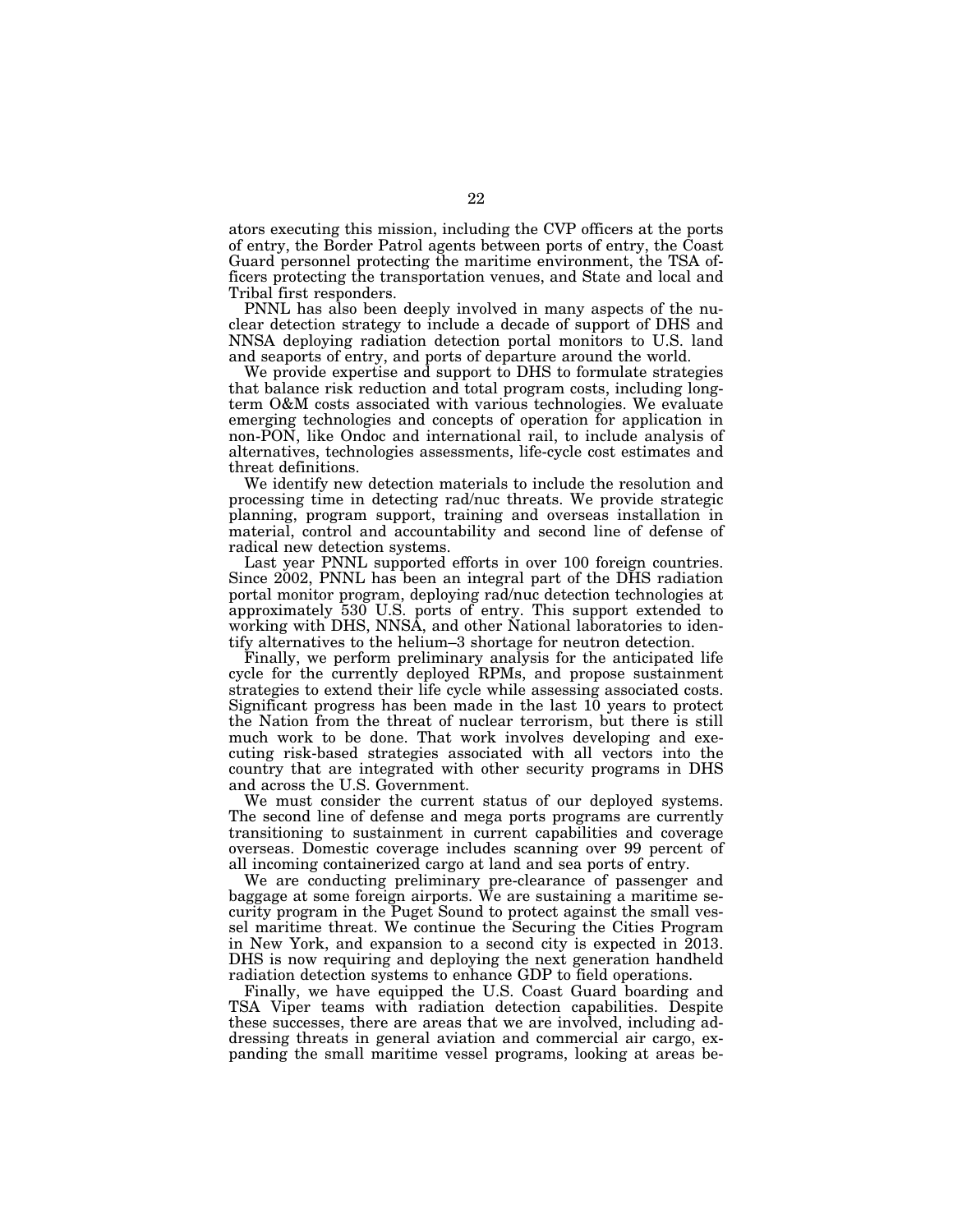tween ports of entry, and finally, an expanded major urban area concentration.

In closing, PNNL has provided critical support to the formulation and implementation of nuclear counterterrorism efforts around the globe and is ready to continue that support, especially in light of the threat of nuclear terrorism has not diminished.

I thank you for the chance to appear before you today and welcome any questions you might have.

[The statement of Mr. Oxford follows:]

#### PREPARED STATEMENT OF VAYL S. OXFORD

#### JULY 26, 2012

#### INTRODUCTION

Chairman Lungren, Ranking Member Clarke, and other distinguished Members of the committee, it is a pleasure to be here and discuss PNNL's support to DHS in formulating and executing an effective and efficient nuclear detection strategy. This is a very important issue; one that I personally consider critical and worthy of great attention, and resources that demands the collective efforts of the USG and the international community. I have devoted much of my career to combating the threat of weapons of mass destruction (WMD) with the focus ranging from developing offensive capabilities to locate, exploit, and defeat WMD-related facilities to developing policies and approaches to interdict illicit transfers of WMD-related materials and technologies to combat the threat of nuclear terrorism.

Pacific Northwest National Laboratory (PNNL) has a long history of providing valuable support to numerous Federal, State, local, private, and international users to protect them from and help them recover from WMD attacks. PNNL is one of ten U.S. Department of Energy (DOE) National Laboratories managed by DOE's Office of Science (SC). Our support strengthens the Nation's foundation for innovation, and we find solutions for not only DOE, but for DHS, the National Nuclear Security Administration (NNSA), the Department of Defense (DoD), the intelligence community, other Government agencies, universities, and industry. Our multidisciplinary technical teams are brought together to address the Nation's most pressing issues in energy, environment, and National security through advances in basic and applied science.

#### ROLE OF DOE LABORATORIES

The DOE and NNSA complex of National Laboratories, which are and have been a vital centerpiece of the Nation's research and development capabilities for over 60 years, continue to play a prominent role in developing and deploying technologies to protect America against evolving threats, most especially, the rad/nuc threat.

Important objectives of DOE's multi-program science laboratories are to accelerate the rate of innovation, steward unique National capabilities, and leverage the National science base for the benefit of diverse applied missions. The rad/nuc detection research programs at PNNL successfully illustrate how these objectives come together. We have scientific and engineering strengths and historic capabilities with roots dating back to the Manhattan project of the 1940s at the Hanford Site. Today, approximately half of PNNL's \$1.1 billion business is centered on National security missions. Threat detection technology development and deployment is a central part of these programs and one in which science plays a particularly critical role.

#### FRONT-LINE OPERATORS

It is important to note that the most critical element of the nuclear detection strategy is the brave men and women who execute this important mission day in and day out—the U.S. Customs and Border Protection officers at our ports of entry (POE), the Border Patrol (BP) agents between our POEs, the U.S. Coast Guard (USCG) personnel monitoring our waterways, the Transportation Security Administration (TSA) officers defending transportation venues, and the State, local, and Tribal first responders, and international partners. Nuclear detection is just a single aspect of one of many missions they execute each and every day, and the role of technology is to enable these tremendously capable men and women, to make the mission of interdiction of nuclear threats more efficient, more effective, and less onerous. PNNL takes great pride in the opportunities afforded it to work alongside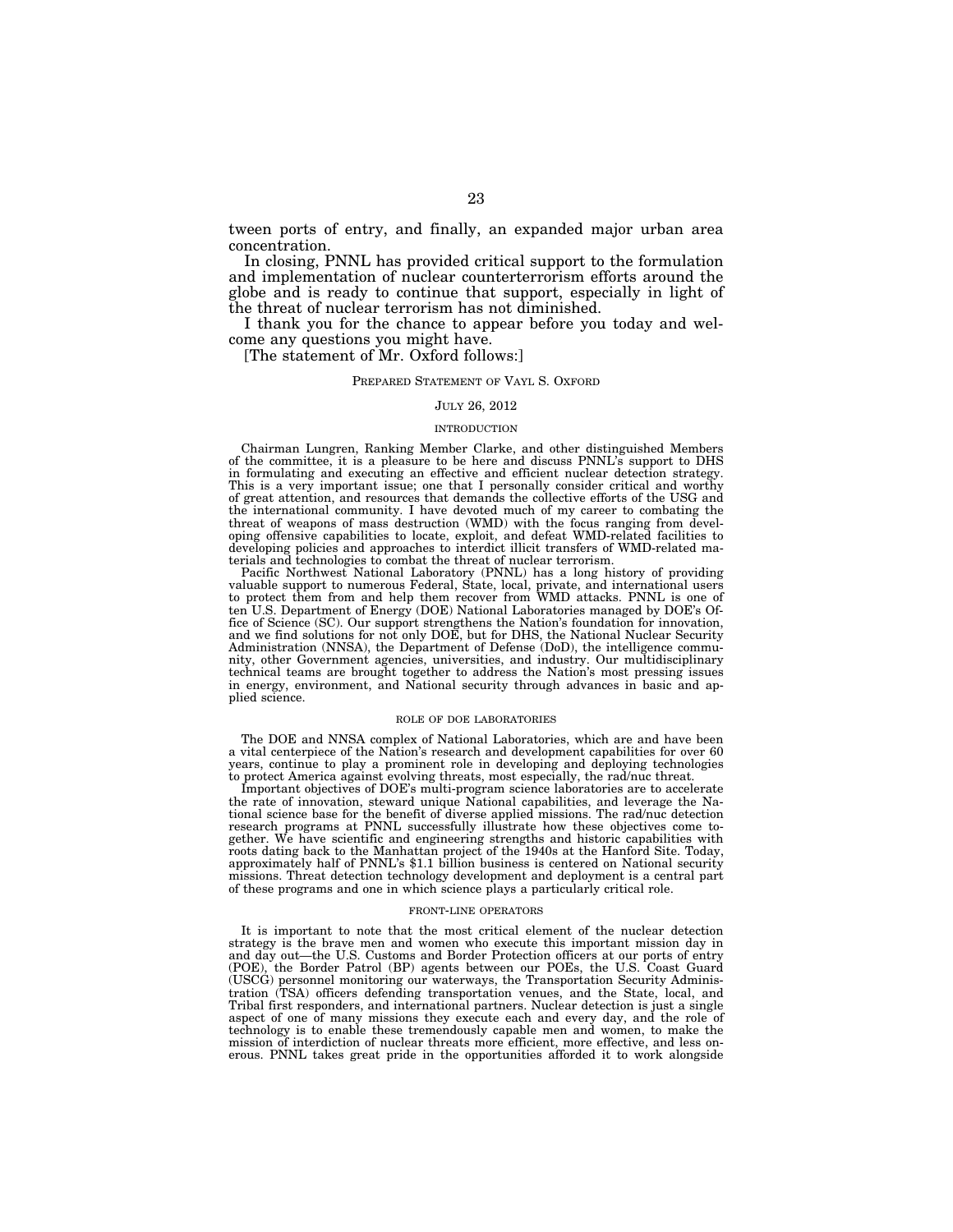and partner with mission personnel to understand their requirements and operational environments. We are committed and work hard to support them in the execution of all aspects of their mission and to provide them with operationally and technically effective and efficient solutions to their requirements.

To successfully detect and interdict nuclear materials requires an informed encounter. There are three elements in an informed encounter: (1) Know the signature or indications of illicit nuclear trafficking, (2) place your personnel or assets in a position where they have the opportunity to sense or observe the signature of indication, and (3) accurately interpret the indications when presented. Clearly technology can play a role in this process, but there is no substitute for well-trained law enforcement personnel.

It is also important to consider all of the actions we can take to detect illicit nuclear trafficking activities. Nuclear detection technology has and will continue to play a critical role. However, this is only one source of relevant data. There are other physical sensors that could play an important role. Imagine if operators were able to determine if someone has been in the presence of nuclear materials though a simple hair sample. Additionally, operators clearly need more capable information sensors. The number and diversity of data sources continues to increase and pro-vides a key opportunity to identify illicit trafficking activities. However, the ability to ingest and analyze the sheer quantity of data requires new solutions that will only be realized through additional research and development that is currently being undertaken at PNNL and other National Laboratories.

In the end, all of these tools are either collecting data for or actually performing the analysis to find signatures of illicit nuclear trafficking. Signatures are not new in this business, but it is important that we continue to systematically look for new signatures. The new signatures are likely to combine disparate data or approaches to increase sensitivity and specificity. However, new signatures must be evaluated for accuracy, the cost and risk to collect them, and whether they change or evolve over time. Finally, it is crucial that we provide an integrated framework that allows the analysis and decision-making—by analysts, front-line operators, and senior officials.

#### PNNL'S ROLE IN THE EVOLUTION OF THE NUCLEAR DETECTION STRATEGY

Initial response to the terrorist events of 9/11 included far-reaching and comprehensive strategies for technology deployment across various points or layers for possible interdiction including: The place of origin for nuclear materials or weapons, foreign border crossings and airports, ports of departure, ports of entry, between the ports of entry, and the target. In particular, PNNL has supported the deployment of radiation detection equipment for over a decade in partnership with DHS and NNSA to achieve initial post-9/11 and SAFE Ports Act scanning goals at domestic POEs and ports of departure (POD) around the world.

Since 9/11, DHS has a more mature assessment of the nuclear threat and a deeper understanding of how to evaluate the risks through various technology insertion strategies. Coupled with the current budget realities, new strategies are emerging that balance risk reduction and total program costs, including the long-term operations and maintenance (O&M) costs associated with various technologies. As an example of how the risk analyses have matured, the new analyses more accurately recognize the fact that the presence of uniformed CBP officers and BP agents at POEs and BP checkpoints, along with the extensive range of regulatory and security functions performed by officers/agents provides for a substantial deterrent and makes the POEs a significantly less desirable entry path into the country. Hence, new, risk-based strategies for radiation detection equipment at the POEs are currently being generated.

The risk-based analyses highlight key gaps and vulnerabilities. These gaps need to be solved through a combination of material and non-material solutions. Over the last few years, DHS has implemented rigorous systematic approaches to define and address these gaps. In support of these systematic approaches, PNNL has been providing expertise and support to DHS in formulating and executing these new strategies. This support includes risk analyses, evaluation and deployment of technologies, technology pilots, O&M strategies, and impact analyses, etc.

#### PNNL STRATEGIC SUPPORT TO THE DEVELOPMENT AND IMPLEMENTATION OF A DHS **STRATEGY**

PNNL has been a strategic partner with DHS and its interagency partners and supported the development and implementation of the nuclear detection strategy. Those partners include CBP and BP, USCG, and TSA within DHS; NNSA; and DoD. Specific support to DNDO, responsible within DHS for the development of the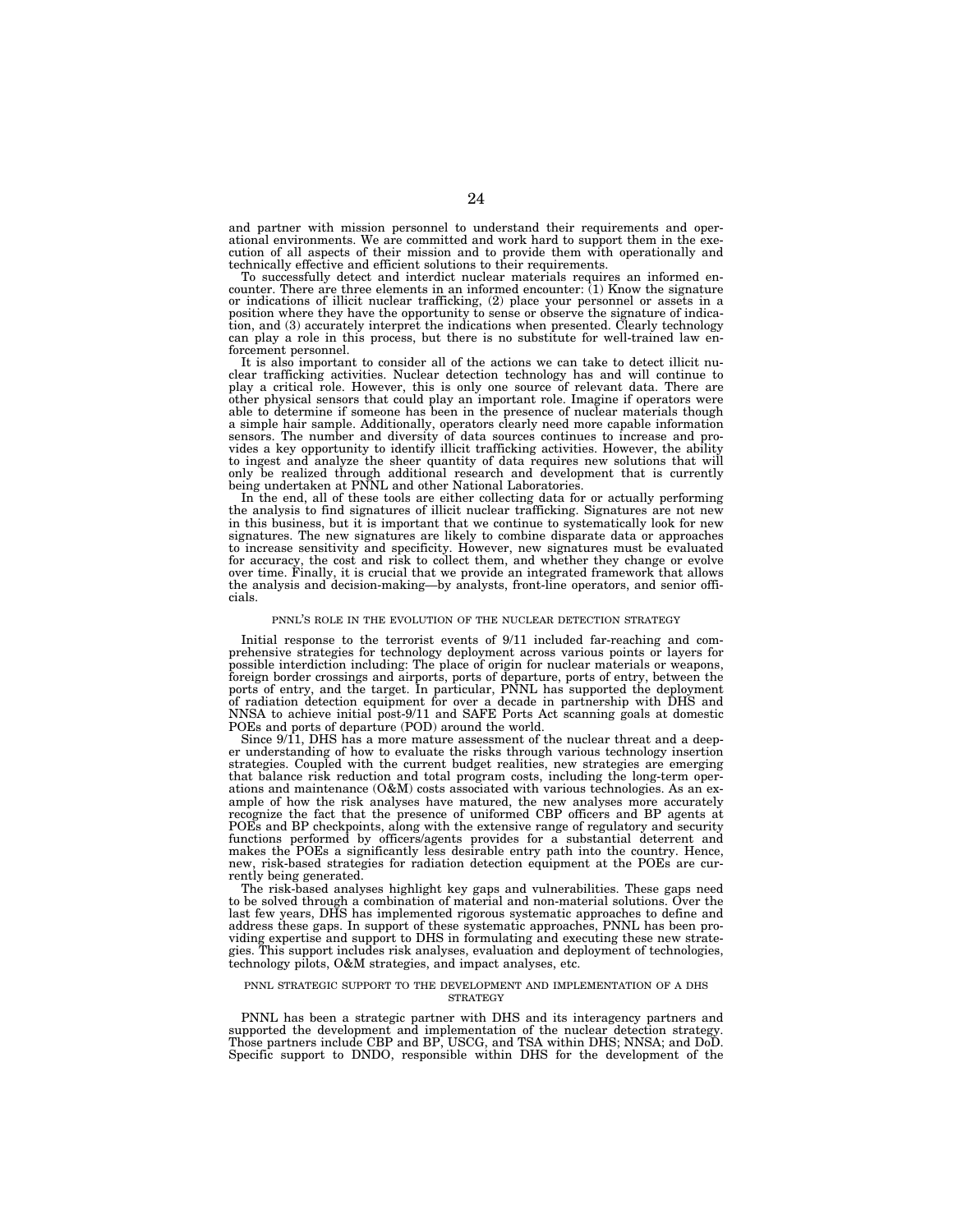GNDA, has included assisting with the development of the first GNDA Strategic Plan that was delivered to Congress in December 2010, conducting numerous architectural studies of potential threat pathways, collaborating on the development of a risk analysis model, and determining potential efforts to strengthen relationships between the GNDA and the interagency. PNNL has provided this strategic support since its initiation in 2005 and continues to this day.

One example worth noting that illustrates the unique role PNNL plays in supporting DHS architecture advancement is the development of the Rad/Nuc Risk Analysis Model (RNRAM) in collaboration with Battelle Memorial Institute. This improved RNRAM, compared to previously-employed risk analysis tools, will allow DNDO to more easily and quickly determine risks associated with the GNDA and incorporate the most recent information for more timely results.

PNNL participated in several characterization surveys of the major and minor airports in metropolitan areas. These survey teams were led by CBP with representatives from DNDO and PNNL. The fact gathering at the airports, including the obtaining of extensive information on stakeholders, cargo handling procedures, and CBP's inspection and cargo release process, supported the development of an approach to study the scanning opportunities for international air cargo. PNNL conceptualized cargo movement, captured it as stylized diagrams, and developed a matrix of conceptual rad/nuc scanning systems versus cargo encounter locations. PNNL also developed a potential volume model that makes use of commercial flight data and other open source data to quantify international air cargo movement around the airport. The model estimates the percentage of cargo volume passing various encounter locations at an airport.

PNNL managed the Puget Sound portion of DNDO's West Coast Maritime Pilot project. Activities included pilot exercise series, which began with the Concept Development Conference and ended with a full-scale exercise. The pilot agencies were eager to sustain the capability developed in the Puget Sound. Sustainment was coordinated for the region through the Puget Sound Area Maritime Security Committee, and they secured a Port Security Grant, the first of its kind for rad/nuc detection. The grant will fund the continued maintenance of detection equipment in the region, new equipment for new agency participation, and additional training.

PNNL is currently doing work for DNDO in the international rail environment by using modeling and testing to support the analysis-of-alternatives work that includes technology assessments, concept of operation development, life-cycle cost estimates, deployment task definitions, port of entry site surveys, and threat definition. However, the fact remains that the operational constraints in the rail environment are quite daunting to perform rad/nuc detection efforts.

CBP does utilize imaging systems along the Mexican and Canadian border to inspect international rail traffic. PNNL has been involved in efforts to both evaluate and optimize system performance.

In the area of new detection materials, PNNL has been using its expertise in materials discovery to identify, select, and develop new materials that will improve the resolution and processing time in detecting radiological and nuclear devices. Experts now have a greater understanding of the potential materials covering the four conventional semiconductor material classes. They were able to narrow over 2,000 material compositions to a list of 245 that may have comparable performance characteristics to cadmium zinc telluride, a well-known radiation detection material. This work has drawn collaborative interests from multiple industrial and academic partners with plans to develop new detection instruments, increasing effectiveness in the field.

As DHS, the interagency, industry, and academia advance the technology and materials used in the detection of rad/nuc materials there needs to be a commensurate testing and evaluation program to ensure those systems and materials detect the types of threats we are concerned with. In addition, they should be tested in an environment that closely approximates the operational environment to ensure the systems or materials can withstand the rigors of front-line operators like CBP, USCG, or TSA.

#### DEPLOYMENT SUPPORT TO DHS AND NNSA

PNNL's strategic support to the nuclear detection strategy stems from our unique understanding of the operational environment, both domestically and internationally. Over the past 2 decades PNNL has been a part of or managed for the U.S. Government large-scale deployment programs of rad/nuc detection systems that are an essential component of a layered defense strategy. Part of that strategy involves securing rad/nuc materials at its source overseas. Locking down proliferation concern materials where they legally reside is critically important and much progress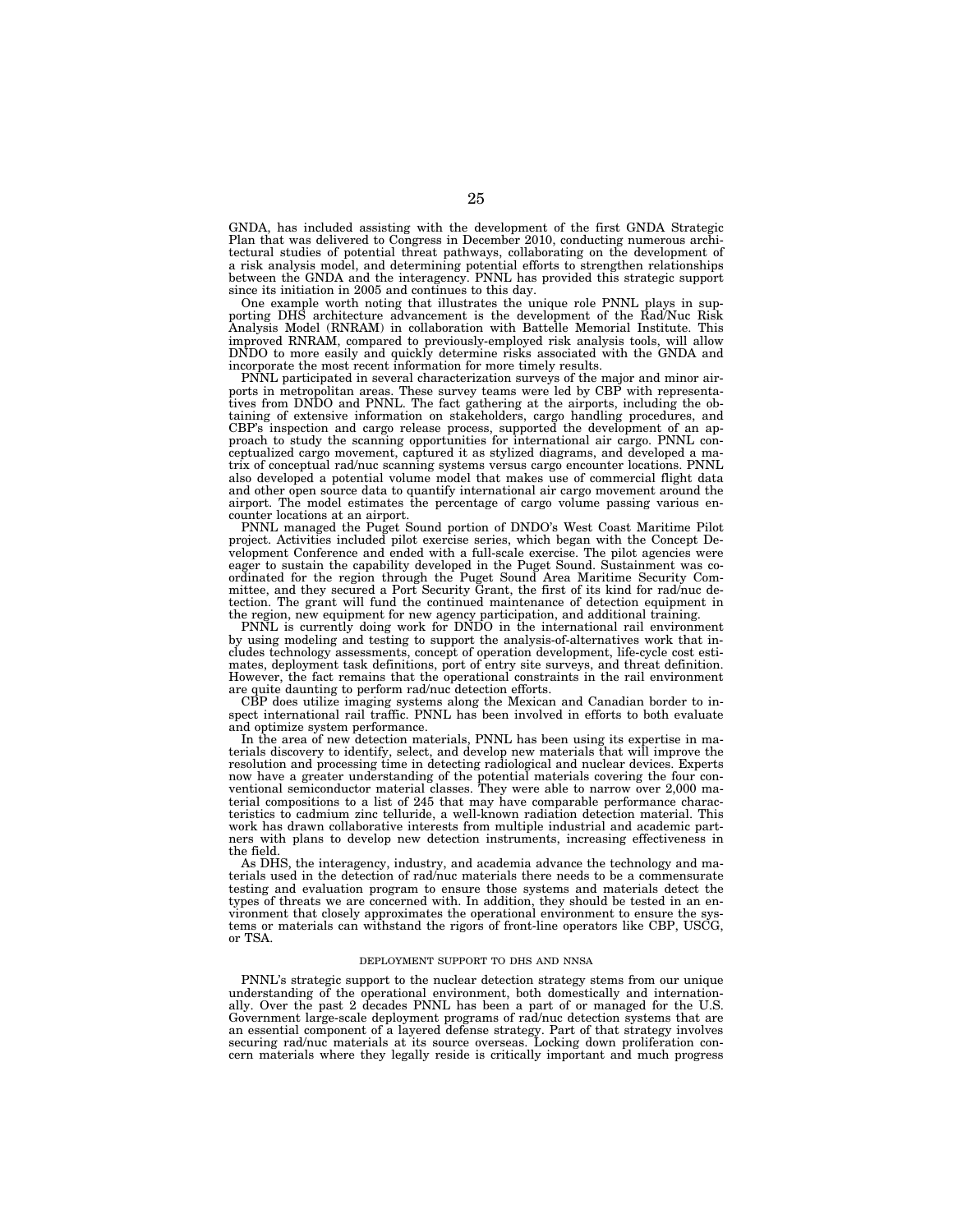has been made by the various Cooperative Threat Reduction (CTR) programs involved with this work. Over the years PNNL has provided strong leadership, sound programmatic recommendations, and high-value technical contributions supporting the management of projects, strategic planning, training, infrastructure development, and the overseas installation of Material Protection Control and Accounting (MPC&A) and Second Line of Defense (SLD) rad/nuc detection systems in support of the Office of International Materials Protection and Cooperation  $(NA-25)$  in NNSA. Last year alone, PNNL provided its capabilities in over 100 foreign countries through staff travel or relocation as part of these programs and NNSA's Global Threat Reduction Initiative (GTRI) which seeks to secure radiological sources in foreign countries that might be used for a radiological dispersal device (RDD), also known as a "dirty bomb.

PNNL subject matter experts in the fields of system engineering, protective forces, physical protection, material control and accounting, radiation detection, physics, materials science, training, procurement, and technically-related project management helped NNSA execute large, highly-visible nuclear nonproliferation/National security projects around the globe. These same experts have been utilized by the DoD as part of its Guardian Program that seeks to deploy rad/nuc detection systems at U.S. military bases domestically and overseas.

Since 2002, PNNL has been an integral part of DHS' Radiation Portal Monitor Program (RPMP) which deploys rad/nuc detection technology to scan incoming international traffic and cargo for illicit radioactive materials at approximately 530 ports of entry into the United States while maintaining the uninterrupted flow of legitimate trade and travel.

PNNL support to RPMP also includes tapping into our scientific expertise to tackle such technical issues as supporting efforts to transition the Nation's portal monitoring activities away from the current neutron detection standard, which is based on the now highly-constrained helium–3 (He–3) commodity, toward more sustainable solutions. Several DOE labs, in conjunction with industry, the DNDO, and NNSA, played critical roles in driving innovation and evaluating technology so that today's detection system needs are met with commercial instrumentation that does not consume precious He–3. In the longer run, improved detection systems will require more rapid discovery of new materials with advanced capabilities. To this end, laboratories such as PNNL have focused on the fundamental science necessary to understand how and why radiation detection materials function as they do.

Another example of PNNL work involves improving the capability of currently deployed RPMs via advanced algorithms. RPMs operate via algorithms that allow the technology to detect radiation from threatening materials, but these algorithms sometimes result in a large number of alarms from naturally-occurring radioactive materials (NORM) as well. The current data provided by the RPMs make it difficult to directly distinguish between the two, thus requiring a referral to secondary inspection. PNNL is adapting its anomaly detection algorithms to improve the detection of illicit rad/nuc materials. In addition, PNNL also continues to make significant progress on the DNDO-sponsored Energy Window Optimization Initiative. The initial results indicate a potential for modest reduction of alarms due to NORM on deployed RPMs while holding the threat detection probability constant through optimization of existing system settings.

#### SUSTAINMENT OF CURRENT DOMESTIC ARCHITECTURE

When deployment started in 2002 as part of RPMP, the RPMs were estimated to have a 10-year life cycle. However, the deployment of RPMs across U.S. POEs is the first of its kind on this scale. While regular maintenance is part of RPM sustainment, the goals of upgrading for improved performance, controlling costs, eventual replacement of aged systems, and maintaining configuration commonality are fundamentally in conflict. Thus, the best approach to sustaining and replacing these systems is still being developed. PNNL is analyzing the anticipated life cycle for an RPM and proposing sustainment strategies to extend their life cycle and understand the associated costs.

PNNL has also used its expertise in RPM technology to support CBP operations across a full range of engineering work including maintaining and upgrading individual pieces of hardware and software to managing the service of entire systems. Two of PNNL's key support functions are trouble call handling and calibration. For example, PNNL provided subject matter expertise via phone support to CBP's Enforcement Technology Program as needed regarding preventive maintenance, repairs, and improvements to ensure installed systems remain fully operational. PNNL staff also calibrate systems annually to prevent long-term drift or degradation, minimizing the effects of the recalibration process on port operations. PNNL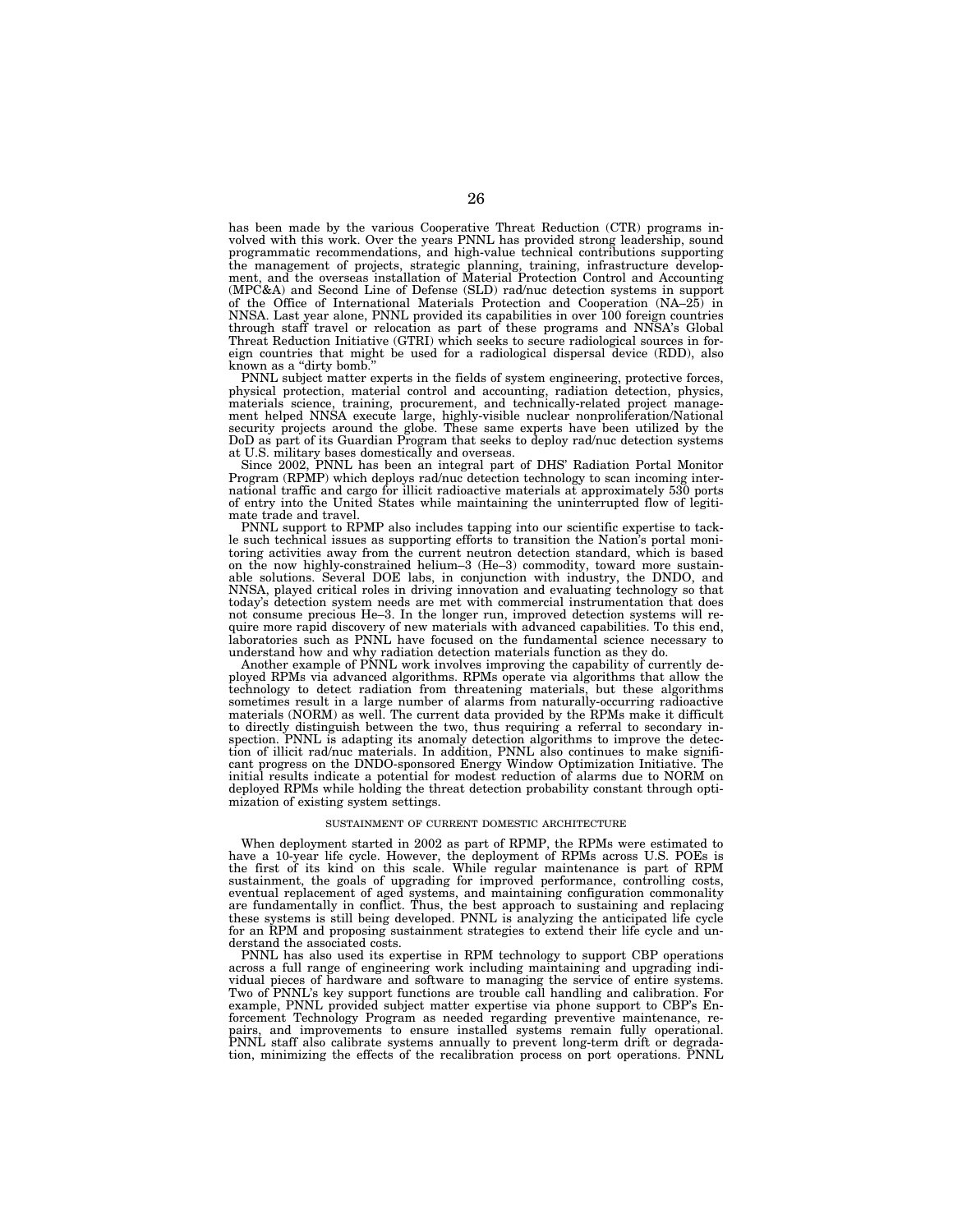is also assisting CBP's Enforcement Technology Program in sustaining fullytransitioned RPM equipment and related systems within CBP so that all systems continue to operate as planned in detecting threats.

PNNL also plays a key role in the management and execution of the sustainability strategy under NNSA's SLD program. Maintaining the operational effectiveness of foreign deployed rad/nuc detection systems is critically important and PNNL operates a help desk that provides as-needed troubleshooting assistance to foreign partners. Implementing robust preventative maintenance programs, tracking system performance, developing partner-country training capabilities and providing assistance in the creation of National alarm response plans are all activities that PNNL leads on behalf of NNSA to help ensure long-term risk reduction is achieved.

#### CONSIDERATIONS FOR NEXT STEPS

Although significant progress has been made across the last decade to protect the United States from the threat of nuclear terrorism, there is still work to be done. Much of that work involves developing and executing strategies associated with all pathways into the country that are risk-based and highly integrated with all security programs in DHS and throughout the USG.

In order to discuss next steps associated with an effective strategy to combat the threat of nuclear terrorism, it is important to summarize some high-level views of the significant progress that has been made to date that PNNL has directly supported:

- On the international front, the SLD program is increasing its focus on both the sustainment of deployed radiation detection systems and expanding the provision of mobile "surge" radiation detection technologies to special law enforcement agencies.
- Implementation at the POEs, in the maritime vector, for general aviation, and within cities:
	- Scanning over 99% of all incoming cargo at land and sea ports of entry;
	- Preliminary pre-clearance of international general aviation aircraft at foreign airports;
	- Successful maritime pilot demonstration and sustained program in the Puget Sound to protect against the small maritime vessel threat;
	- On-going Securing the Cities program in the New York City region and an expansion to a second city expected in 2013;
- Acquisition and deployment of the next generation handheld radiation detection system to enhance CBP's field operations;
- Successful equipping of the USCG boarding teams and TSA Visible Intermodal Prevention and Response (VIPR) teams with radiation detection capabilities.

Despite these successes there are still areas of the DHS detection strategy that will continue to evolve including:

- General aviation and commercial air cargo;
- Small maritime vessels;
- Areas between POEs;
- Protection of major urban areas;
- Next-generation detection and imaging technology.

PNNL stands poised to continue to support DHS in further developing and executing these evolving strategies.

#### CLOSING

Mr. Chairman and Members of the committee, protecting the Nation from a nuclear attack has been at the top of U.S. Government priorities for at least the last 11 years and PNNL has been honored to provide essential support to U.S.G. strategy formulation and implementation of nuclear counterterrorism efforts around the globe and stands ready and prepared to continue its support. There is still much work left to be done. Advanced risk analyses and highly-integrated strategies need to emerge to ensure capabilities are not eroded but actually improve, despite current fiscal realities since, unfortunately, the threat of nuclear terrorism has not diminished. I thank you for the chance to appear before you today and welcome any questions you might have.

Mr. LUNGREN. Thank you very much, all the panelists, and I thank you for staying within the time of 5 minutes each.

We will start our round of questioning.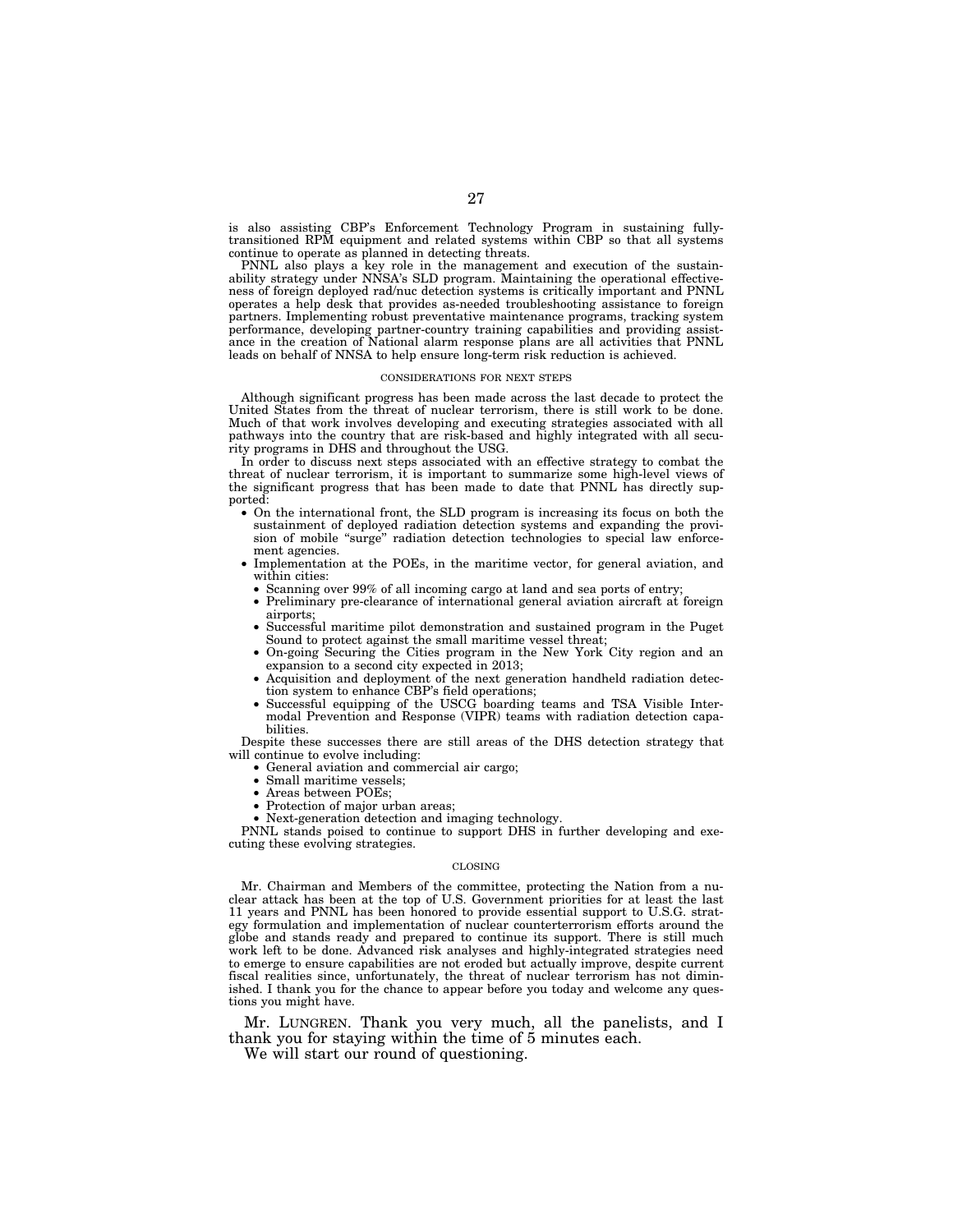First of all, Mr. Maurer, thank you for the work that you have done and GAO has done on this and helping us for a vigorous oversight. I was interested to see someone who attended Michigan State and the University of Michigan. You don't show any of the schizophrenic attitude I would expect from somebody like that.

Mr. WALBERG. It doesn't happen in Michigan.

Mr. LUNGREN. It doesn't? Oh, it doesn't happen in Michigan? Yes.

I would say this. We will continue in our efforts to assist DNDO in becoming better. There are very good people that have been there. Very good people that are there now. Obviously, some mistakes were made in the past. You have pointed out, given us some avenues of inquiry to continue with. We thank you for that.

Dr. Gowadia, you told us a year ago the ASP program was not successful, official cancellation of it. We spent a lot of money on it. GAO representative has given us reasons where there is valid criticisms of it.

My concern is: Do you have a suitable follow-up program? How far along are we on that? How are we going to avoid making the same mistakes we made with the ASP program?

Ms. GOWADIA. Thank you, Chairman Lungren.

I want to assure you that despite the fact we cancelled the ASP program, current port security has not been adversely affected. We continue to seek to improve the portal monitoring systems we already have in the field, and extend their service life. We are also deploying much more depth capability for hand-held detection systems with our CVP partners for field operations.

When it comes to lessons learned, we have definitely stepped up, based on your oversight and GAO's recommendations, process within not just the Department, but within DNDO itself. We have a far more rigorous solution development process. We have evolved our strategies to looking at surge concepts in global architectures. All around, the rigor in our program management and execution has certainly turned up-

Mr. LUNGREN. I was saying the follow-on program to ASP is not necessarily the single technological fix that ASP would, but a panoply of approaches using current technology and some tweaks to current technology?

Ms. GOWADIA. Exactly, sir. We are not looking at the architecture anymore at a single-

Mr. LUNGREN. Okay.

Ms. GOWADIA. So we will use this generation and next generation for software.

Mr. LUNGREN. Okay. Let me ask you about the GNDA, the Global Nuclear Detection Architecture. The plan that we received from their office calls for the Department to spend nearly a billion dollars in the next 5 years on radiation detection imaging equipment fixed sites. Per your figures, only 10 percent of the planned funding will go to acquiring equipment for scanning international rail and air cargo. Are you satisfied this is the right risk balance?

Ms. GOWADIA. Sir, the imaging systems that are fairly expensive actually apply to far more than just the nuclear detection mission. International rails and in air cargo we are making significant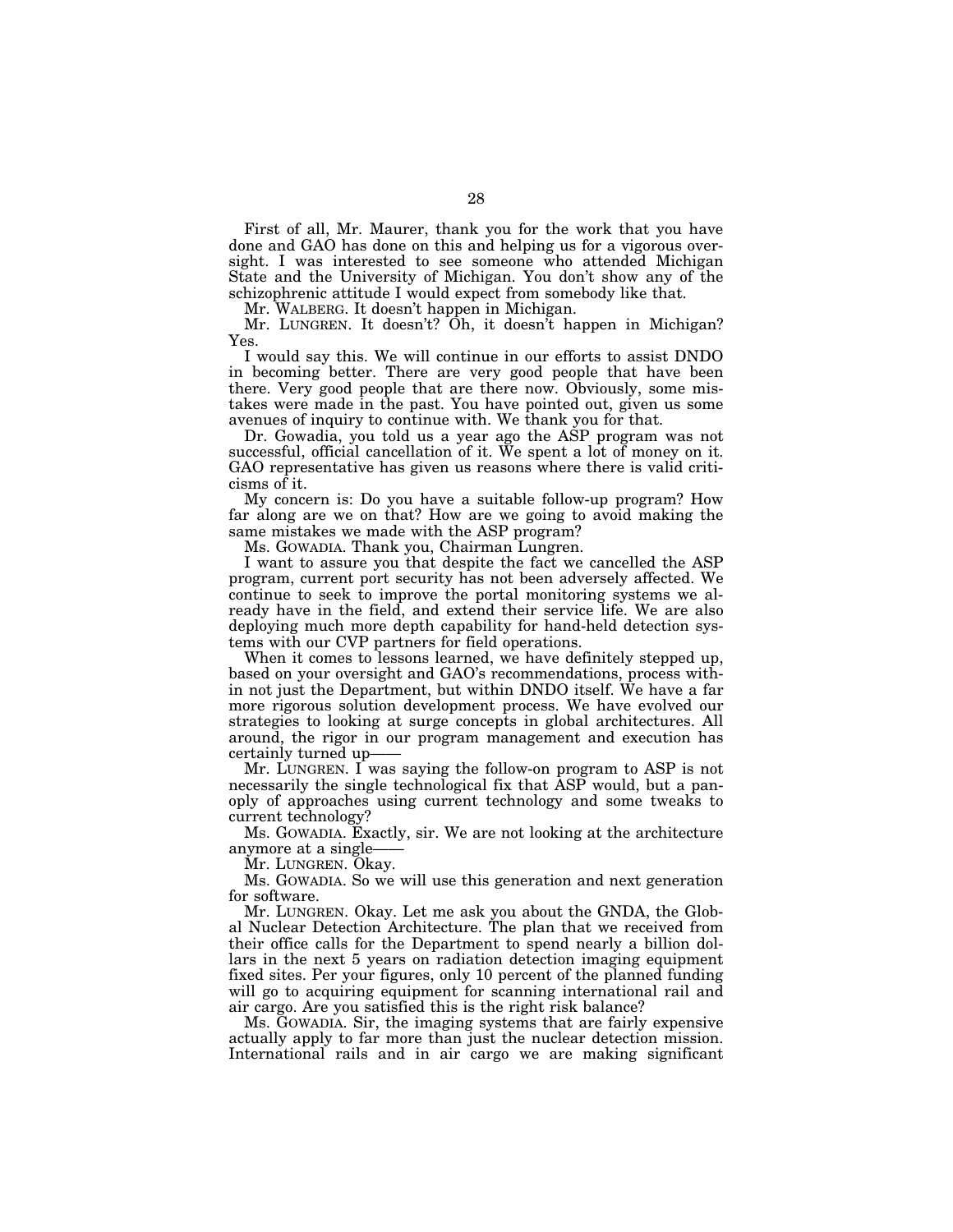progress, not just from the technical perspective, but looking at both modes holistically.

For example, in air cargo, 70 percent of incoming air cargo is express mail or consignment cargo. One hundred percent of that is scanned before it comes into the country. So again, we are looking across the board at all parts of the Global Nuclear Detection Architecture to implement a balanced approach.

Mr. LUNGREN. In response to a letter from Chairman King of this committee, both DNDO and CVP indicated, ''there is no National plan'' for recapitalizing radiation portal monitors. I am trying to figure out what that answer means, consistent with what you have just told us here?

Ms. GOWADIA. We are looking very carefully with CVP on the life extension programs and improving the detection systems that are presently in the field. Future strategies will not be a one-for-one portal exchange. It may even come to using a mix of mobile and agile technologies in conjunction with the systems that are out there.

So we are in the process of doing those studies, sir. I think we will have some answers for you—better answers for you—as we go through our planning this year.

Mr. LUNGREN. Thank you very much.

The Ranking Member is recognized.

Ms. CLARK. Thank you, Mr. Chairman.

To Dr. Gowadia, the Global Nuclear Detection Architecture Implementation Plan contains details on what we just have spent on various activities within the domestic of GNDA. So rather than focus on past expenditures, do you plan to have more information about future programmatic budgetary needs as you update the plan? Wouldn't it be one way to better articulate priorities within DNDA?

Ms. GOWADIA. Certainly, ma'am. Actually, the plan is forwardlooking and it does describe what we will be doing across our presently-planned 5-year budget. Now, this was a static snapshot. I will give you that. This was our first go-around. With every year we look through our gap vulnerabilities and address and adapt those adversaries. Those mixes will change, but we do intend to keep up, keep looking at that plan on a regular basis.

Ms. CLARK. You plan to make it much more dynamic going forward?

Ms. GOWADIA. Absolutely.

Ms. CLARK. Okay. The GNDA strategic plan was released in 2010, and DHS-GNDA implementation plan was released in 2012. Between these dates, the DHS, through its component agencies, continued work on the GNDA by funding and operating those programs contributing to the GNDA. How did the release of the GNDA strategic plan change the day-to-day operation of programs, like the use of RPMs at the U.S. border by CVP?

Ms. GOWADIA. It would be hard for us to make a direct link from a high-level USG-wide strategic plan down to the tactical operations of, say, a port. However, the roles and responsibilities that we signed up to win that strategic plan, all of us coming together to agree upon those objectives and goals is beginning to drive our planning process moving forward. We see that reflected to a certain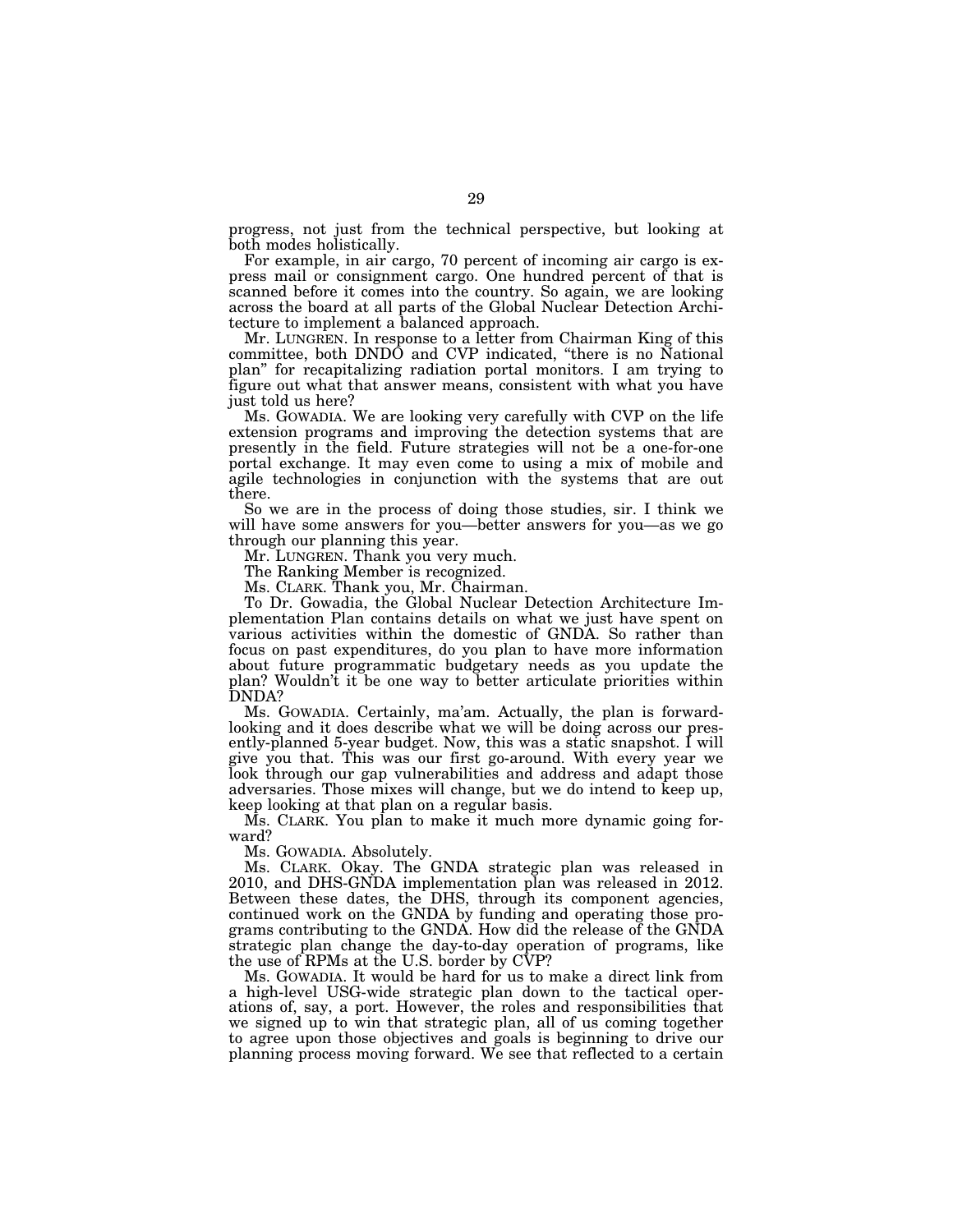extent in the implementation plan for the first generation. I sincerely hope you will we see more of it as we go along.

Ms. CLARK. Then just finally, what do you plan on doing with the 13 ASP units? What is the disposition of that?

Ms. GOWADIA. Actually, thank you for giving me the opportunity to speak about the ASP. Just to give you a couple of things. Last year at this time, Warren—Mr. Stern—was here and told you about the cancellation of the ASP program. I want to assure you that in July of last year when the last contract expired we did not spend any further money with contracts for ASP.

The Secretary did cancel the program and sent a letter to Congress in October of last year. What you received last week was just the next step in the process where the Acquisition Review Board closed out the action item.

Ms. CLARK. Okay.

Ms. GOWADIA. The 13 portals that we have, some of them will go to State agencies who are interested in deploying some of these along their borders. In fact, I believe New Mexico is getting one this month. So we continue to try to learn and expand the knowledge we have, data that we can collect.

Ms. CLARK. So then, in transferring the unit it then becomes the responsibility of the State for any further development with it, any maintenance of it? What is the relationship?

Ms. GOWADIA. I do not have all of the details on the MOU. I know that they wouldn't develop it further, but I know that we will be partnering with them to get a lot of the data and the knowledge moving forward.

Ms. CLARK. Thank you very much.

Mr. Maurer, how did PNNL in its role as a testing site, coordinate between CVP and DNDO of these systems?

Mr. MAURER. Are you talking about during the testing process for the original development of ASP?

Ms. CLARK. Correct, sir.

Mr. MAURER. Correct? The PNNL played a coordination role. The specifics varied depending on what level of testing and what stage in the testing process you were talking about. I can provide additional details for the record, if you would like.

Ms. CLARK. That would be helpful, sir.

Mr. Chairman, I yield back.

Mr. LUNGREN. Thank you.

The gentleman from Michigan is recognized for his time.

Then, we have heard from the floor that things are going a little more slowly there, so we might have a little more time here. But that doesn't mean you should use any more time than you need.

Mr. WALBERG. Well, thank you, Mr. Chairman. I am not schizophrenic about Michigan State or Michigan U either.

Representing both institutions in my district, Mr. Maurer, I would concur that there is no schizophrenia, that is just quality experience.

Thanks for being here.

Thanks to the rest of the panel as well.

Mr. Maurer, the recent GNDA implementation plan states performance measures of achieving 100 percent radiation scanning of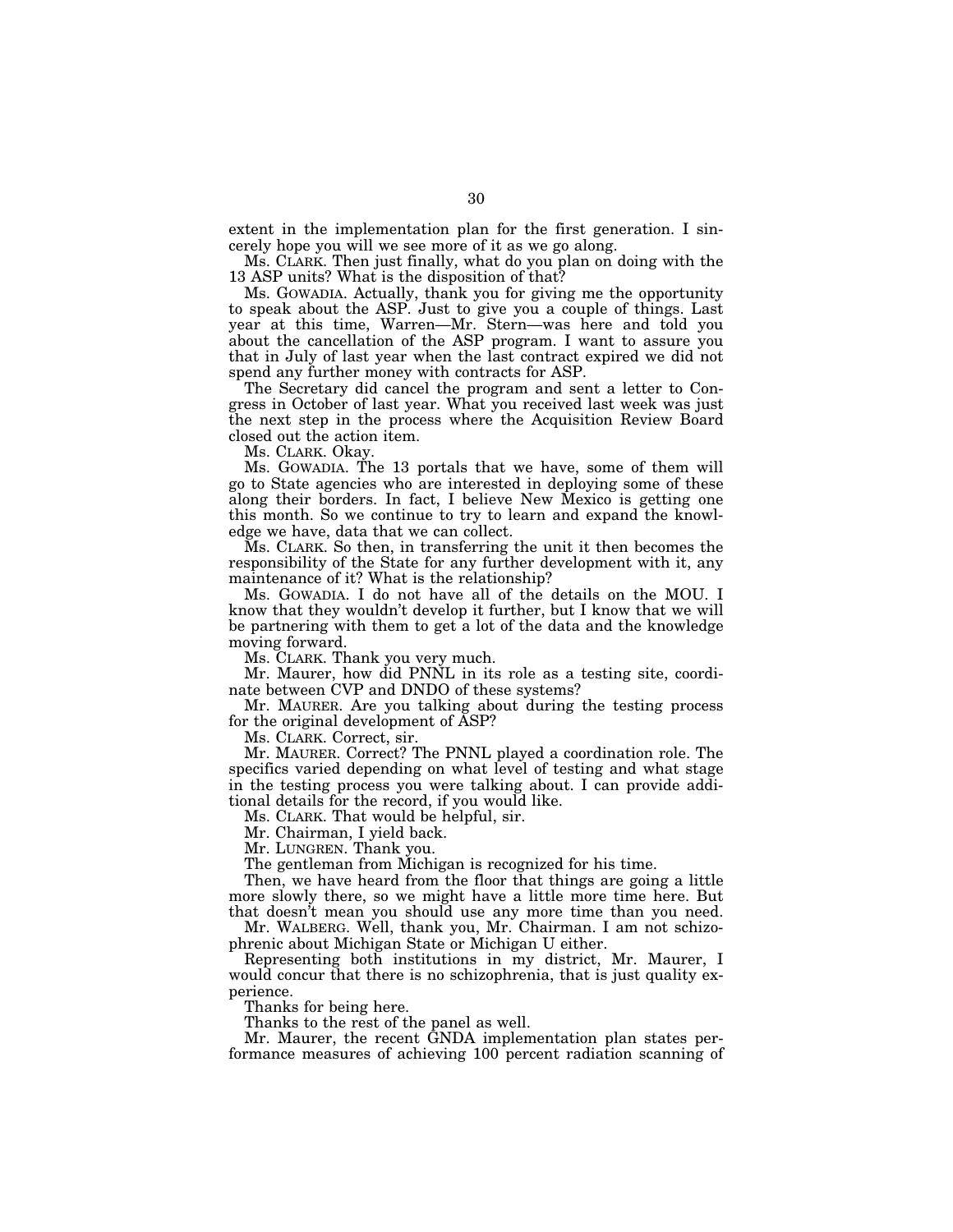sea cargo, and over 80 percent of rail and air cargo within the next 3 years.

In your opinion, are these appropriate performance goals? In your opinion, does the Department have a credible technology acquisition plan and cost estimate for achieving these performance goals?

Mr. MAURER. I think those are reasonable performance goals the Department has set for itself as the targets for accomplishing what they need to do in the future. Particularly in the rail environment, that has been one of the more critical vulnerabilities, or potential vulnerabilities.

I know that DHS has taken a number of efforts to try to address the rail environment. That one is particularly challenging. Some of it gets down to the fact that you just can't stop a large freight rail train in its tracks if you get a hit, so there is some challenges around that.

But I think it is important for DHS to have that as a goal going forward. In terms of the technology, one of the things that we are going to be watching carefully over the next couple of years is the results of DHS's on-going work to develop new technologies to supplement what it currently has in place. The current systems have been the backbone of radiation detection capabilities at DHS for a number of years and it has significantly enhanced their capabilities.

However, they really need to take advantage of new technologies, particularly to address some of the challenges, be detecting shielded radioactive sources as well in the rail environment. So we will be watching that carefully and seeing what develops over the course of the next year.

Mr. WALBERG. But you are positive in your sense of the movement forward, that is it is not simply adequate, but it is staying with the curve, ahead of the curve?

Mr. MAURER. Yes, absolutely. We think that DNDO is on the right path. We are encouraged by the recent changes in its overall approach. We are encouraged by the fact that they now have a strategy and implementation plan in response to our recommendations. The key for us, from an oversight perspective, is seeing what they do to execute on those plans and strategies.

Mr. WALBERG. Okay. Expanding on that, the Department of Homeland Security continues to experience difficulty in acquiring new technology. We have seen, as you have indicated, millions of dollars wasted on failed efforts to develop security technologies. The ASP plan already being a prime example of that.

In your opinion, could you expand on I guess some of the root problems with the Department's approach to technology acquisition?

Mr. MAURER. Absolutely. Some of its members sort of diverted in the past, and DHS is taking measures to address some of these problems. But generally speaking, there was a tendency a few years ago to push the deployment of new technology before it was really ready. In other words, trying to make decisions about deployment before it had been adequately tested to show that it actually worked in a real-world environment. That was one significant challenge that DHS faced.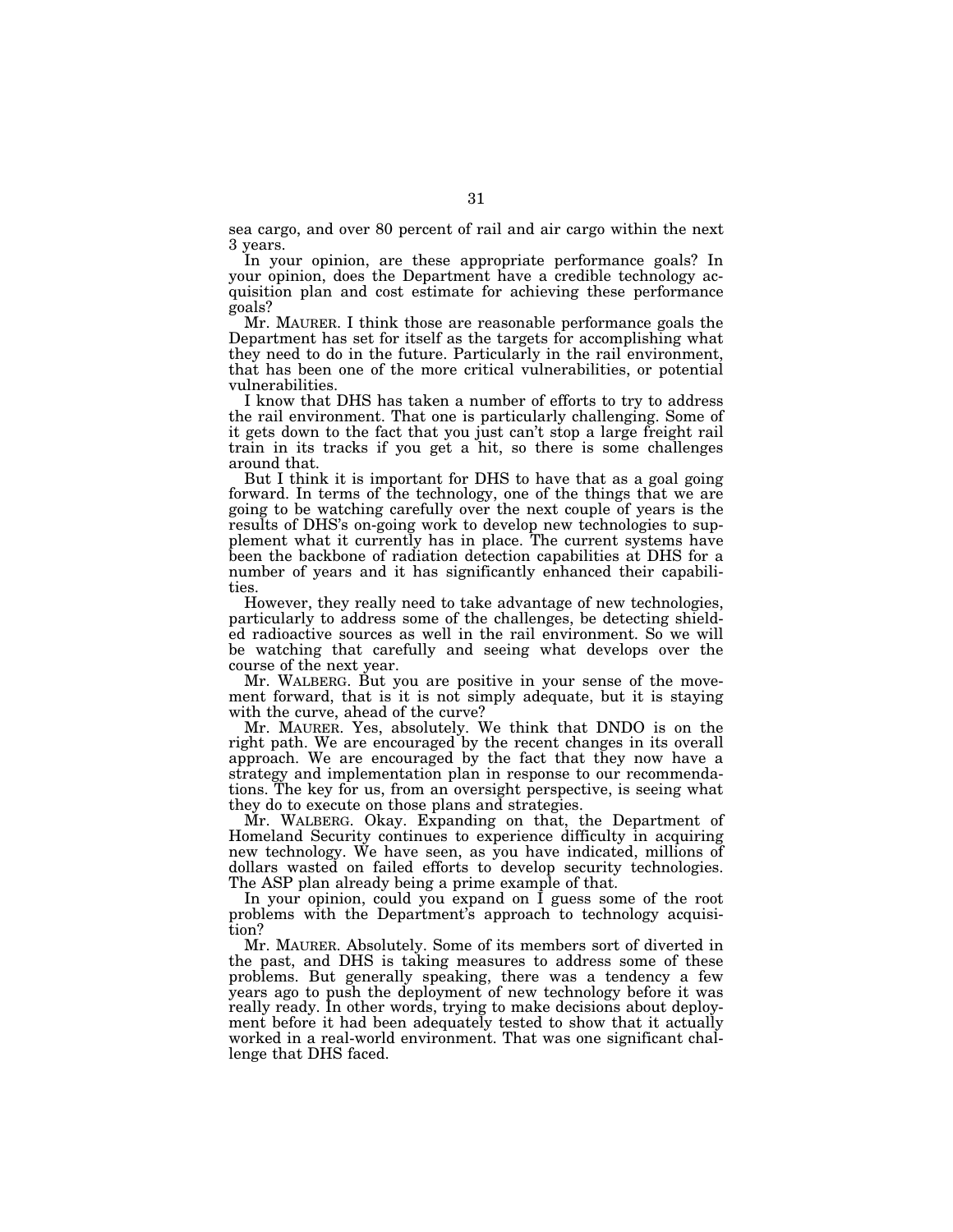Another challenge that it faced was the Department traditionally has had some pretty robust guidance for its overall acquisition programs, its policies. When you read them on a piece of paper it looks quite sound. They weren't always complying and following with those policies. That is something that we have some on-going on. We will be issuing a report on that relatively soon and talking about where they are now. They are making progress, but there is still some ways to go on that.

Then finally, another key challenge they face is that oftentimes the portions of DHS that were developing the new technologies weren't talking to the actual end-users, the eventual end-users, of those systems. So sometimes there were some pretty significant disconnects between the folks developing the technologies and the people who actual had to use them on a day-to-day basis. Once again, DHS has a number of plans in place right now to address that problem, and we will be watching them carefully to make sure that they carry them out.

Mr. WALBERG. Okay.

Mr. Chairman, unless you would give me the opportunity to ask another question, knowing that it is getting close to the time ending.

Mr. LUNGREN. Well, let me ask Mr. Marino if he has some questions. Then if you have some more I think we might have some time.

Mr. Marino from Pennsylvania.

Mr. MARINO. Nothing, sir.

Mr. LUNGREN. Well, then I would ask the gentlelady if she has further questions?

Ms. CLARK. Sure.

Just quickly to Dr. Gowadia. The Domestic Nuclear Detection Office develops and coordinates, as time would have it, Global Nuclear Detection Architecture. Many Federal departments participate in implementing it even within DHS, and many DHS components participate.

Given the involvement of the multiple agencies, how does DNDO achieve its statutory mission of implementing the domestic portion of GNDA?

Ms. GOWADIA. Thank you, Congresswoman Clarke. We actually have multiple ways in which we do that. First and foremost, we do work closely with our DHS operational components, CDC, Coast Guard, TSA, working with them closely to get their images or requirements, make sure that those are coupled with our rigorous analysis of the architecture and where weaknesses and vulnerabilities exist.

So that is how we start programs. Now, sometimes that is a technical program, sometimes it could be a training program, it could be a policy issue. That is the Federal end of things. We also work with our State and local partners very closely. They have been tremendous supporters of this mission and I believe all of you commented on their law enforcement skills.

So I go back to the notion of, again, that security triad. How do we bring to bear the technologies that are available from our end with law enforcement skills and intelligence skills to make sure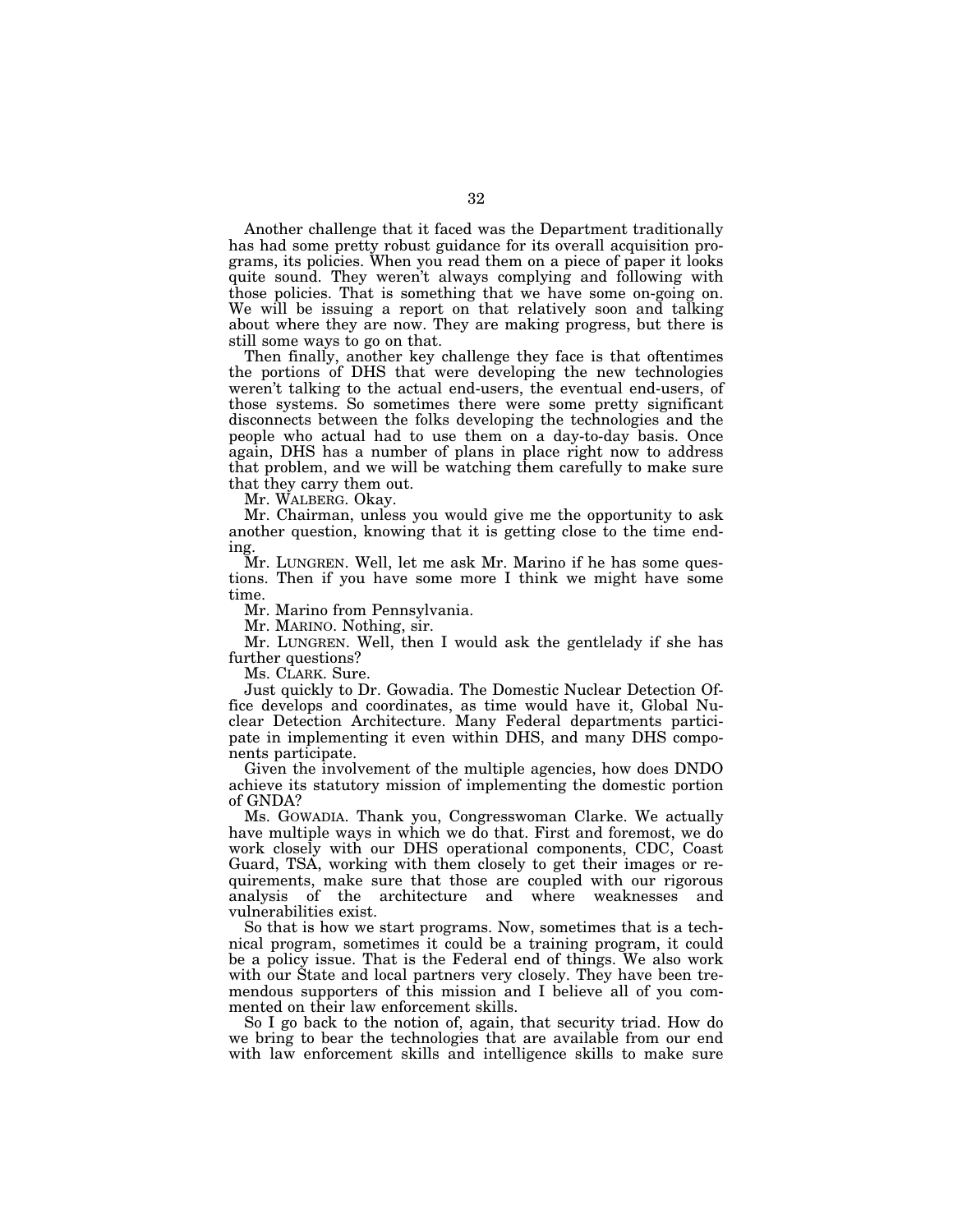that as a Federal, State, and local enterprise we are doing our best to counter nuclear terrorism?

Ms. CLARK. Just quickly to follow that, is there a metric involved?

Ms. GOWADIA. Yes, some metrics are reflecting an annual review, their first—the one from last year I believe got us some initial metrics. This year's, you will see a little bit. We will continue to build on those initial metrics. Also, our implementation plan allows us to track progress.

Ms. CLARK. Very well.

Thank you, Mr. Chairman, I yield back. I know Mr. Walberg has a question.

Mr. LUNGREN. Mr. Walberg.

Mr. WALBERG. Thank you, Mr. Chairman.

Mr. Oxford, at the National Laboratory, you need to have forward-looking plan to support technology development and sustain a world-class technical workforce.

In your opinion, has the Department shared with you a sufficiently detailed plan for its upcoming technology acquisition programs?

Mr. OXFORD. Congressman, what we do is work closely with places like DNDO. We actually advise them in many cases of where some of the gaps and some of the issues are surrounding either emerging technologies, or the existing technology.

We will provide information that contributes now to what Dr. Gowadia mentioned as their solution development process, informing analysis of alternatives so they can make cost-effective decisions as new technology comes about. We also get directly involved in tests and evaluation of existing or emerging technologies.

For example, we supported an initiative to look at Ondoc rail straddle carrier detection systems to find out whether that is a feasible solution in the Ondoc rail or the seaport environments. So it was a good collaborative effort, allowing us not only to support their on-going efforts, but to look into the future to look at changes.

For example, we were directly involved in the helium–3 alternative discussion based on our background. So there is a very robust discussion allowing us to look forward.

Mr. WALBERG. So it is a working relationship where I am to understand that it is certainly is them coming and saying, ''Here is a challenge that we have. These are some things that we need developed, processes?'' But also could I conclude that you would be suggesting to them concerns, options, and capabilities?

Mr. OXFORD. Absolutely. We advise them on components of the Global Nuclear Detection Architecture. I would also work directly with them on looking, for example, as I mentioned in my opening statement, the sustainment of the current RPM program. It is not just an operational and maintenance issue. There are technical aspects of that that allow us to continue that program while DNDO determines what the future life cycle of a deployed system might look like.

Mr. WALBERG. Thank you.

Thank you, Mr. Chairman.

Mr. LUNGREN. Dr. Gowadia, about the ASP. That was at least presented to us as a program intended to improve performance for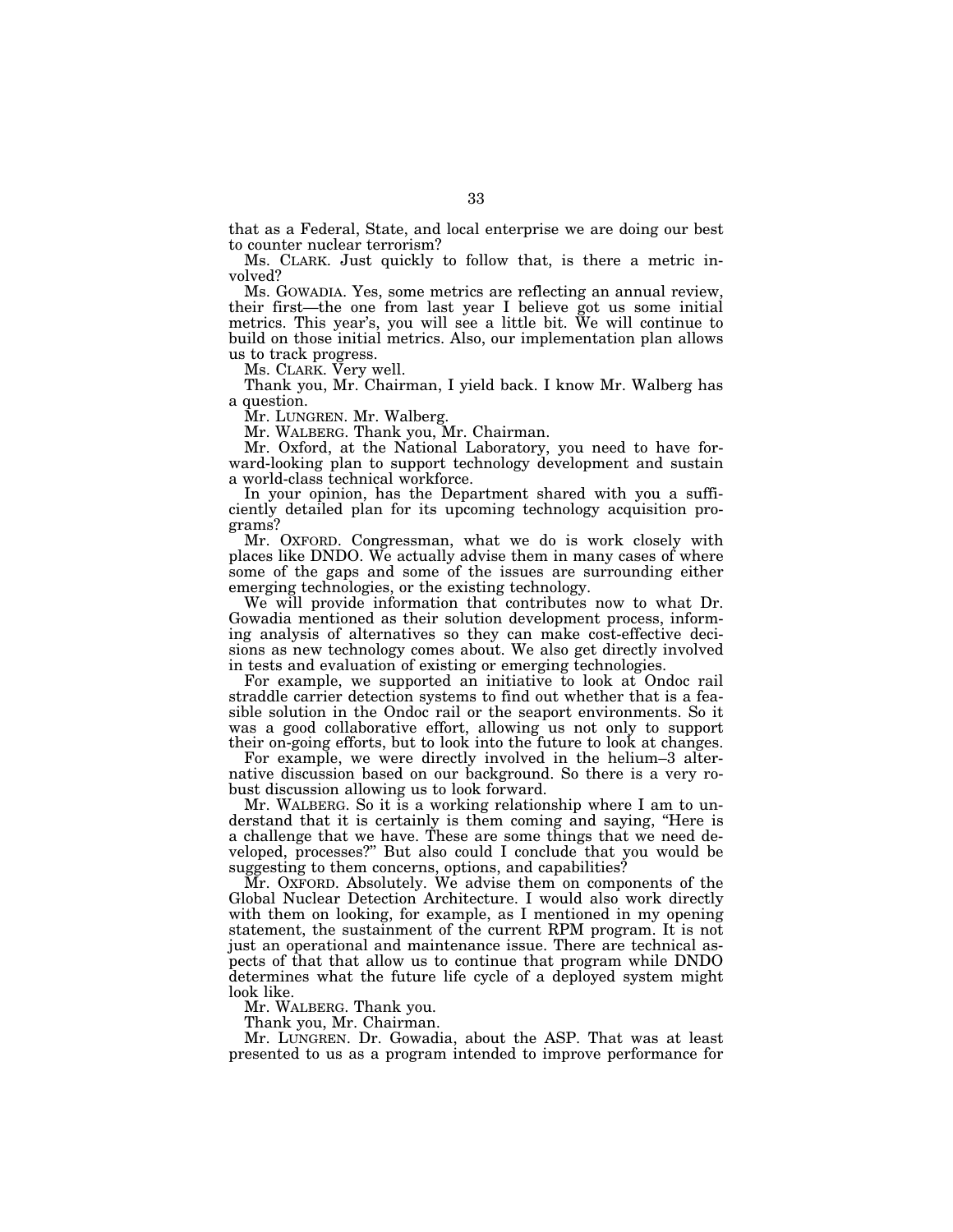equipment for things such as false positives in sensitivity to shielded nuclear materials. But you folks have presented to us that it just didn't work based on the way that we thought it did and it was not worth continuing.

My question is: Why would States want something that is not working? Somehow it is going to work better because the State is operating it? Or I am really kind of confused on this.

Ms. GOWADIA. Chairman Lungren, as we were going through our field validation, we discovered that the jointly-developed specifications for the ASP system—I believe CDTMS developed this jointly in 2007—no longer reflected accurately the operational concerns that CVP faces. So specifically, truck speed in secondary inspection exceeds 2 miles an hour, and the design specification called for 2 miles an hour.

In the State and local weigh station environment, for example, they are able to control truck speed up to 2 miles an hour. So it is a—operational environment and the technology is suited for being used there. Again, what we will learn from these deployments is the impact of the speeds on the performance of the system. That was one of the things we intend to gain from our partnership with the States.

Mr. LUNGREN. I appreciate that very much.

I think we only have a few minutes to go to vote, so anybody else have a question?

We want to thank you for making a presentation before us. We appreciate very much the work that you are doing and the spirit of cooperation with which you have worked with this subcommittee.

Once again, I would like to say that I very much appreciate the participation that we had at the classified briefing and the number of people that were available to us for answering our questions. I hope that both in classified briefings and in open hearings we can continue with this dialogue.

I think it is very important. What you do at DNDO is as important as anything that is being done at DHS, and in my opinion as important as anything that is being done in the Federal Government.

We want to make sure that we get it right. We will work with you to make sure that we get it right to the extent that we can participate and that means active oversight. I assure you it is not partisan.

It is a bipartisan commitment and the concerns expressed by the Ranking Member are concerns I believe shared by all members about some of the past performance, with the recognition that, again, good people are working over there attempting to try and solve some very, very difficult problems.

I thank the witnesses for their valuable testimony, and Members for their questions. Members of the committee may have some additional questions for the witnesses that they would submit to you in writing. We would ask that you would respond to them in writing.

We thank you for your service. We thank you for your participation.

The hearing record will be held open for 10 days.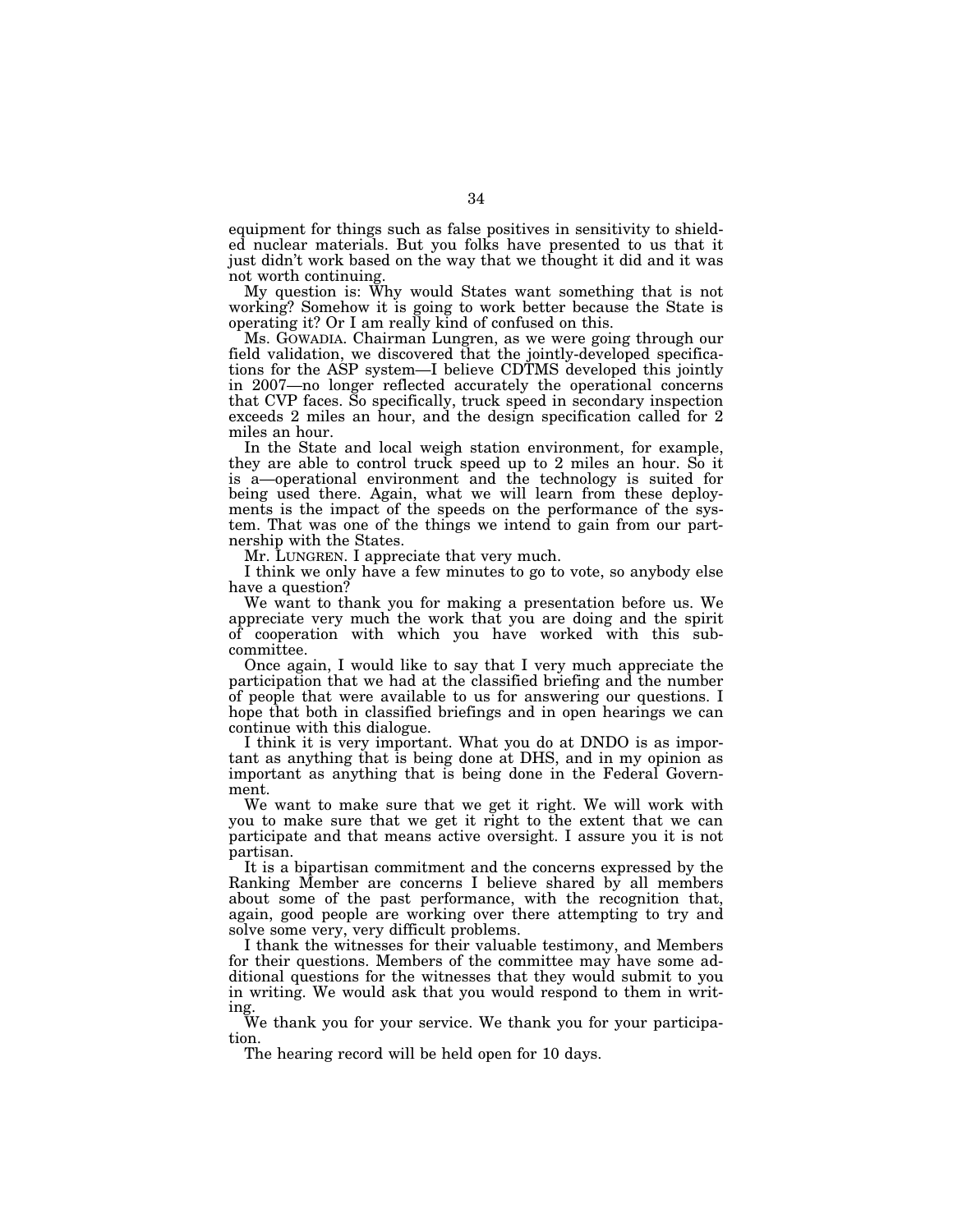The subcommittee's hearing is adjourned. [Whereupon, at 10:47 a.m., the subcommittee was adjourned.]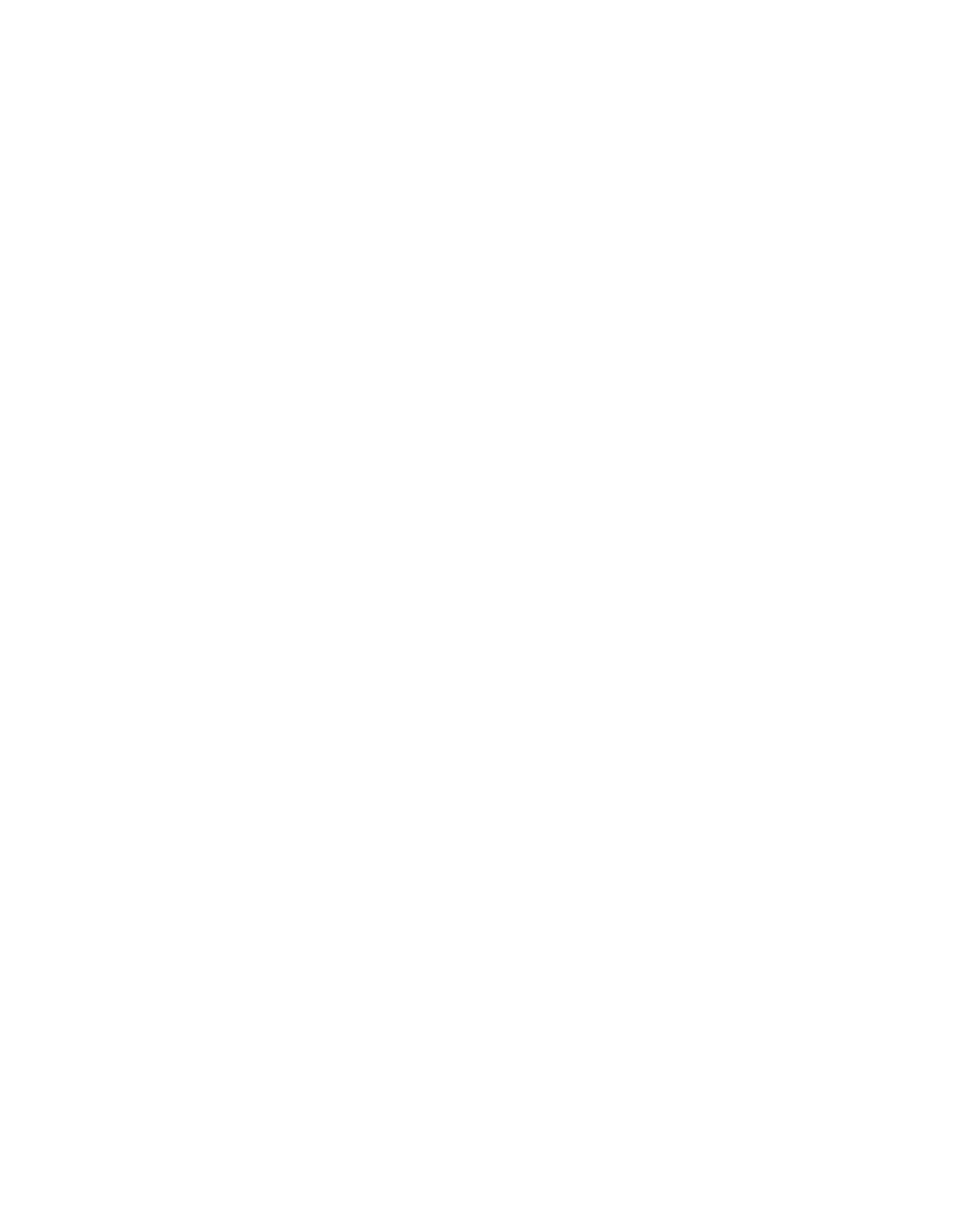### **A P P E N D I X**

QUESTIONS FROM CHAIRMAN DANIEL E. LUNGREN FOR HUBAN A. GOWADIA

*Question 1.* We have learned that the Department of Energy (DOE) is phasing out its Megaports Program, which was deploying new radiation detection equipment at foreign ports.

Does that mean that DHS will have to do even more scanning at our domestic ports to make up the difference?

*Question 2.* In the fiscal year 2013 Presidential budget request, neither DHS nor DOE requested any funds for the deployment of radiation portal monitors (RPM's) at domestic and foreign ports.

Based on this fact, please explain why RPM's are being de-emphasized in the overall Global Nuclear Detection Architecture (GNDA) strategy.

Answer. In keeping with the U.S. National Strategy for Global Supply Chain Security, DHS uses a layered, risk-based approach to cargo security that includes a variety of risk mitigation measures, including (among others) advance information, automated targeting, and inspection and scanning of cargo by personnel or technological means, both at domestic ports and in foreign trading partner ports. Radiation Portal Monitors (RPMs), whether provided via Megaports at foreign ports or deployed domestically, are but one example of this broader security system.

In the layered defense provided by the Global Nuclear Detection Architecture (GNDA), there are detection capabilities at various points along the pathways that nuclear and radiological materials might follow to get to the United States. Cargo scanning is but one part of that defensive posture. At this stage in the development and implementation of the GNDA, cargo scanning with RPMs is seen as one of a number of priorities that, in total, will result in a comprehensive, layered defense. This layered defense also includes sustainment of existing Megaports sites and equipment abroad, as well as expanding use of mobile detection methodologies like Human Portable Radiation Detection Systems.

It should also be noted that the Megaports Program is not being phased out. The Megaports Program continues to provide technical support to terminal operators and foreign counterparts who undertake this work, and is considering potential costsharing deployments in the out-years. Furthermore, the planned reduction in funding would not impact the equipment that has already been deployed in countries around the world.

*Question 3a.* Figures provided by DNDO indicate that less than 1% of the planned acquisition funding for new radiation detection equipment over the next 5 years will be dedicated to international rail port of entries.

Why is DNDO not putting more resources on this important aspect of the GNDA? *Question 3b.* In testimony, it appears that it is technically feasible to monitor rail cargo as it enters the United States, but that there are logistical and operational barriers. Can you please describe these barriers and what actions need to be taken in order to remove these barriers?

Answer. Radiological and nuclear detection for freight rail cargo is technically challenging due to several factors, including those that impact logistics and operations for scanning freight trains. These include the length of railcars, the required stand-off distances from rail tracks for installation of detection equipment to scan trains, limited space, attenuation of any radiation through rail cargo and rail car structures, the speed of the train passing a detector, and legitimate commerce such as fertilizer and ceramics that can set off false alarms.

U.S. Customs and Border Protection (CBP) currently has 26 rail imaging systems deployed Nation-wide—18 rail imaging systems are deployed on the Northern Border and 8 systems are deployed on the Southern Border. These 26 systems provide CBP with the capability to examine up to 99% of all arriving rail traffic for the presence of contraband. Suspect containers can be further examined using hand-held radiation detectors for the presence of radiological and nuclear materials. Thus, the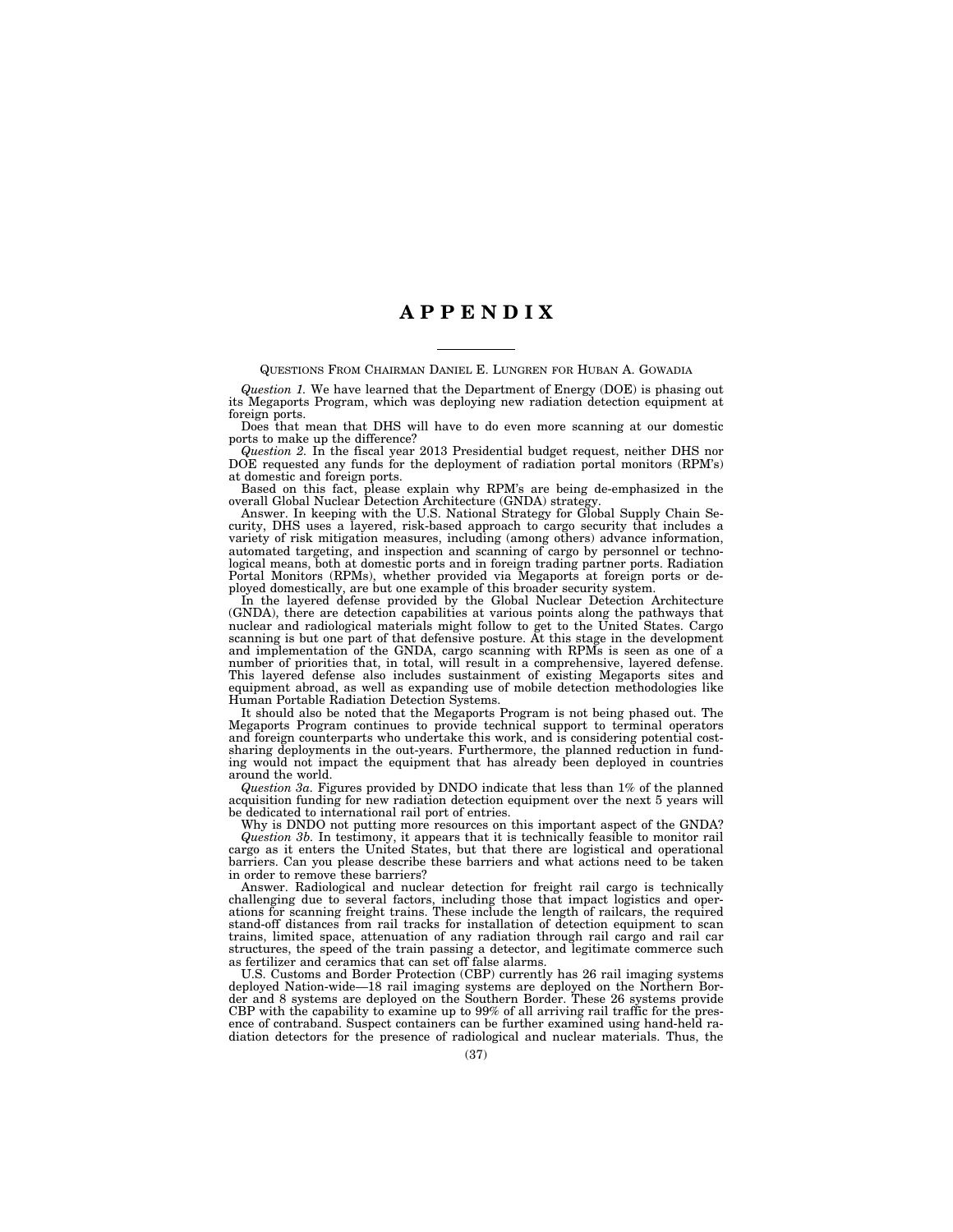current funding profile for international rail cargo scanning was determined through a systematic process that considered budget levels; maturity and challenges faced by current technologies; and the ranking of other priorities within the global nuclear detection architecture. Consistent with this approach, DNDO is conducting an Analysis of Alternatives (AoA) for International Rail that is considering technical, operational, and logistical issues as part of the evaluation process. Based on the AoA findings and the DNDO Transformational and Applied Research Directorate (TARD) proof of concept evaluation, the funding profile for international rail cargo will be re-examined in comparison to other priority efforts as the results of these studies are reviewed.

In the technology development area, TARD is planning to explore technology concepts to address the rail cargo scanning challenges. TARD is participating in the AoA effort and will leverage data gathered during this study to assist in the evaluation of technologies. During fiscal year 2013, DNDO will on the AoA findings and relevant technology evaluation, the funding profile for international rail cargo scanning can be re-examined.

*Question 4.* The Securing the Cities Program (STC) has successfully put radiation detector technology in the hands of first responders throughout the New York met-

ropolitan area. What made the STC acquisition so successful, and how can we apply or expand

that model to other Departmental acquisitions? Answer. The Securing the Cities (STC) program's success stems from effective management techniques applied to a focused capability development process. STC is not a standard acquisition program, but a financial assistance instrument allowing the grant awardee to procure the necessary commercial off-the-shelf radiation detection equipment and associated support. The program emphasizes a cooperative<br>regional structure for radiation detection, unified under one grant recipient who en-<br>ters into sub-awards with other principal area partners curement of standardized equipment and brings all regional players together under a common concept of operations. DNDO maintains substantial involvement throughout the grant's period of performance and all phases of the STC program to ensure State and local acquisitions satisfy local requirements, as well as Federal program<br>requirements. DNDO's technical assistance supports planning, strategy develop-<br>ment, equipment acquisition, concepts of operation developm procedures development, training, exercises, and assessment activities, as well as sustainment and maintenance analysis.

The STC methodology has been standardized for replication to other high-threat, high-density urban areas to provide for radiation/nuclear detection capability. A replication of this program within other Department components would require an assessment of program fundamentals, such as outcomes (end-state), expectations, and cooperative agreements that partner State, local, and Federal resources into a coherent effort. A best practice for integrated programs leverages existing infrastructure and capabilities while taking advantage of current technology and partnerships. Additionally, a costs-versus-benefits assessment of the program will be needed to understand the overall value of an implemented program.

*Question 5.* The Department's nuclear detection strategy cross-cuts many U.S. Government and foreign agencies.

Is there specific coordination aspects that you believe need to be improved and are there legislative solutions that may help?

Answer. The coordination of the development of the Global Nuclear Detection Architecture (GNDA) is of great importance. DNDO has seen great success in working with our Federal, State, and local partners to implement the domestic portion of the GNDA. DNDO's authorities provided by the Security and Accountability for Every (SAFE) Port Act of 2006 (Pub. L. 109–347) and the Implementing Recommendations of the 9/11 Commission Act of 2007 (Pub. L. 110–53), have underscored the need for a cooperative working relationship with interagency and intra-DHS partners. Through continued productive engagement with our DHS and interagency partners, we are able to frequently discuss our collective efforts to build effective nuclear detection architecture to detect and report on the illicit trafficking of radiological and nuclear materials across our borders.

DNDO also coordinates with the Departments of Defense, Energy, and State, which have primary responsibility for overseas implementation of the GNDA, including with foreign countries and on U.S. Government international activities.

*Question 6a.* The technology providers for DNDO (e.g. industry and the National Laboratories) have stated that it is very difficult to plan their technology development efforts due to insufficient information regarding the Department's acquisition plans.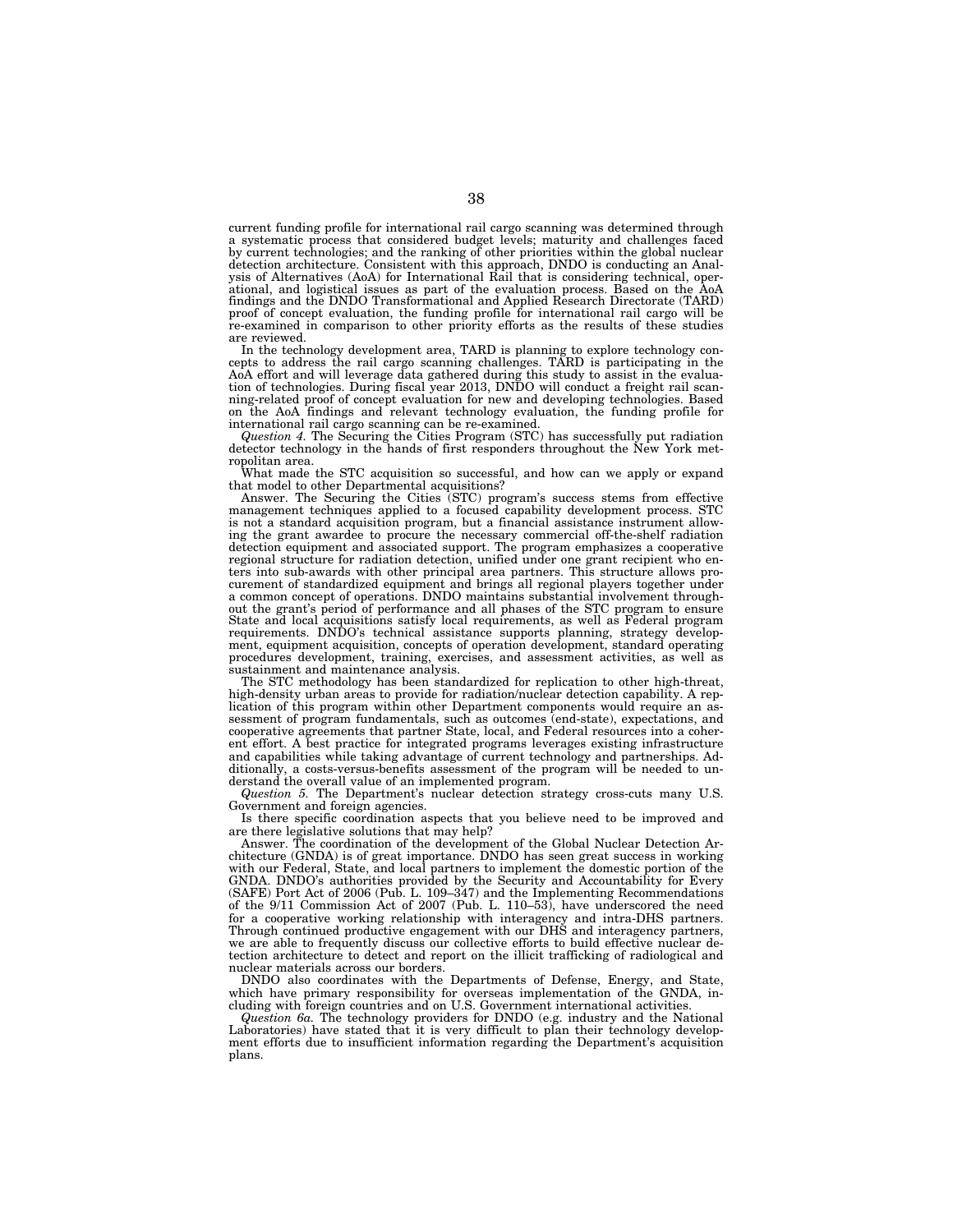Has DNDO shared the GNDA Implementation Plan with its technology providers? *Question 6b.* Are there specific actions that DNDO can take in order to improve the effectiveness and efficiency of its technology supply chain?

Answer. Consistent with the Federal Acquisition Regulation, the Domestic Nuclear Detection Office (DNDO) uses a variety of mechanisms to exchange information with industry to improve the understanding of Government requirements, including Broad Agency Announcement, Requests for Information, Industry Days, Presolicitation Notices, Draft Request for Proposals/Quotations, and one-on-one meetings with potential vendors. DNDO works with its partners to coordinate interagency efforts to develop technical nuclear detection capabilities, measure detector system performance, ensure effective response to detection alarms, integrate USG nuclear forensics efforts, and conduct transformational research and development for advanced detection and forensics technologies. We collaborate and coordinate efforts through shared review of Broad Area Announcements, Requests for Proposals, and through interagency portfolio reviews. Additionally, we interact and exchange technical information for research and development efforts under a Memorandum of Understanding with relevant parties.

DNDO is currently planning an Industry Day for the first quarter of fiscal year 2013, where information about the Government's upcoming programs and anticipated programs and acquisitions will be discussed and an overview of the GNDA Implementation Plan will be provided. In addition to these mechanisms, technology providers may access a wealth of publicly available budget and planning information through the Office of Management and Budget's website.

Additionally, in August 2012, DNDO hosted National Laboratory Information Day to promote an understanding of the current activities and future plans for GNDA program development and analysis and to provide an opportunity for APD staff to learn about National Laboratory programs and specialized areas of expertise that can support current and future GNDA activities. Staff members from seven National Laboratories attended the event.

DNDO has also implemented a Commercial First Initiative to improve the effectiveness and efficiency of its technology supply chain. The goal of DNDO Commercial First Initiative is to leverage the commercial marketplace to maximize the use of commercially available products, to engage commercial vendors to focus their internal product development efforts to meet the validated needs of DNDO and its stakeholders, and to invest in solutions to meet these needs. There are several ''commercial first'' pathways that a program can follow (as shown in the below graphic) depending on the defined gap and the technical maturity and commercial availability of potential material solutions that may be able to address that gap. These pathways include:

- Commercial-Off-The-Shelf (COTS)
- Customized COTS
- Commercial Development
- Government Sponsored Development

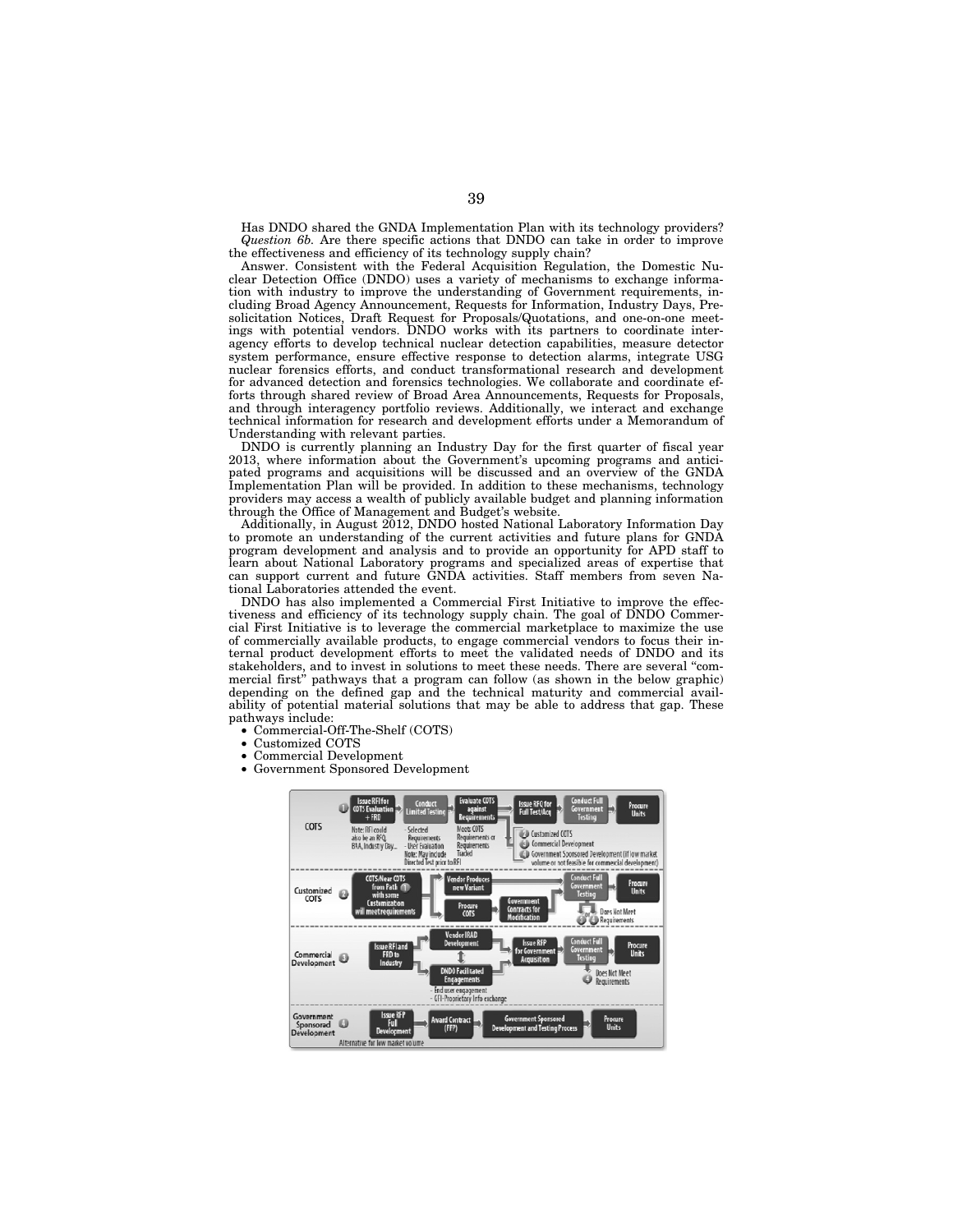*Question 7.* Given that it has been 1 year since the cancelation of the ASP program, and DNDO has still not deployed any first-production ASP units in the field, we are now requesting that DNDO please provide a monthly report that includes the following information:

- Number of ASP units in storage;
- Number of ASP units deployed, their location, and the operating agencies;
- A full accounting of the \$16.1 million that was dedicated for ASP deployments, including amount expended, and amount remaining;
- Monthly reports shall continue until all ASP units have been deployed or until all remaining funds have been expended, whichever occurs first.

Answer. DNDO will provide a monthly report that contains the following information:

• Number of Advanced Spectroscopic Portal (ASP) units in storage (For Official Use Only/Law Enforcement Sensitive Information Attachment)\*

- Number of ASP units deployed including the location and operating agency of each system (For Official Use Only/Law Enforcement Sensitive Information Attachment)\*
- An accounting of the \$16,072,560 that was dedicated for ASP deployments, including amount expended and amount remaining.

The data will be updated and provided on a monthly basis, as requested; however, given that the location and operating agency of each system constitutes Law Enforcement Sensitive information, this data will be appropriately marked and provided separately.\*

Please note that the \$16,072,560 in Systems Acquisition funds also included funds for the Radiation Portal Monitor Program (RPMP). Thus, the amount originally dedicated for ASP deployments was \$13,251,591 instead of \$16,072,560 (QFR referred to this as \$16.1 million). As of  $27$  July 2012, there is \$6,495,591 available for the deployment of ASPs to support data collection. The balance of remaining funds is reflected in the table below.

| Description | Amount in Dol-<br>lars                                                                     |
|-------------|--------------------------------------------------------------------------------------------|
|             | \$13,251,591<br>2,570,969<br>250,000<br>16,072,560                                         |
|             | 3,251,591<br>(600,000)<br>12,651,591<br>(7,500,000)<br>5,151,591<br>(656,000)<br>4,495,591 |

#### QUESTIONS FROM RANKING MEMBER YVETTE D. CLARKE FOR HUBAN A. GOWADIA

*Question 1.* The Domestic Nuclear Detection Office (DNDO) develops and coordinates the global nuclear detection architecture (GNDA). Many Federal departments participate in implementing it. Even within DHS, many DHS components participate,

Given the involvement of multiple agencies, how does DNDO achieve its statutory mission of implementing the domestic portion of the GNDA?

*Question 2.* What authorities does DNDO have to ensure participation by other DHS components?

Are these sufficient? If not, how are DHS components held accountable to the deadlines presented in the DHS GNDA implementation plan?

*Question 3.* Who leads GNDA strategy development and implementation for the Federal Government?

How is the performance of programs, agencies, and departments participating in the GNDA assessed, and what mechanisms are in place to identify duplication, overlap, or synergy among the GNDA programs and activities?

Answer. DNDO achieves its statutory mission of implementing the domestic component of the GNDA through its procurement of equipment on behalf of its DHS

<sup>\*</sup> Information is retained in committee files.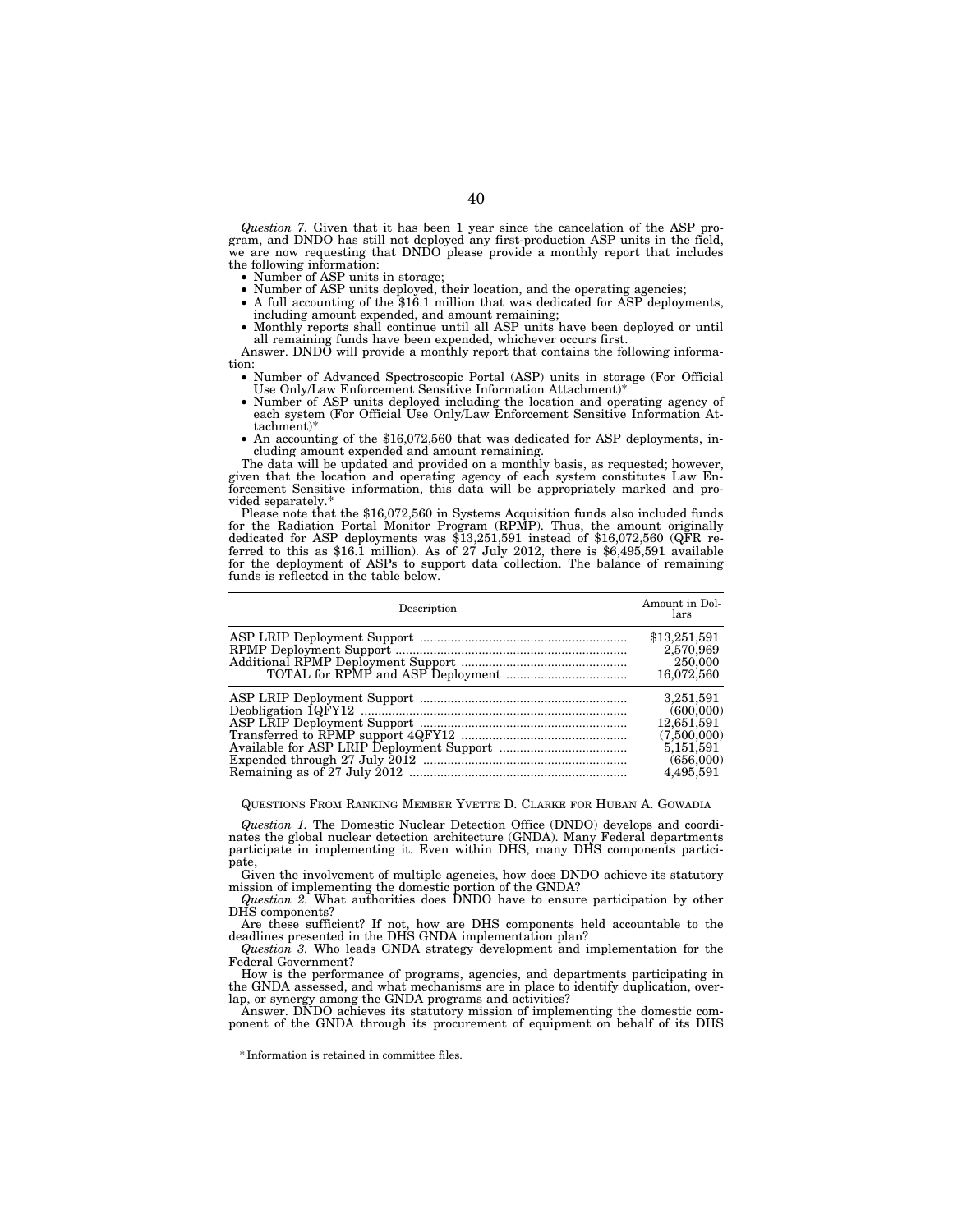partners, fostering the nuclear and radiological detection capabilities of State and local law enforcement, and close collaboration with interagency partners.

DNDO's authorities provided by the Security and Accountability for Every (SAFE)<br>Port Act of 2006 (Pub. L. 109–347) and the Implementing Recommendations of the<br>9/11 Commission Act of 2007 (Pub. L. 110–53) have led to a coop comparison of the respective roles that individual constituents play. A recommendations section is intended in part to correct any duplication, overlap, or lack of synergy that is identified. Improved mechanisms for assessment are being explored as part of the annual reporting process.

These accomplishments and activities have served to advance the implementation of the domestic portion of the GNDA, and further cooperative work within DHS is being undertaken to track the activities and performance measures found in the DHS GNDA Implementation Plan. While DNDO has led the GNDA strategy development for the Federal Govern-

ment, we are cognizant of the extensive expertise and efforts on behalf of the GNDA by its interagency partners. For this reason, products such as the GNDA Strategic<br>Plan and GNDA Joint Annual Interagency Review were developed collaboratively<br>and work continues to further empower interagency partners in s

and the Nuclear Terrorism Working Group (NTWG) within DHS enable identifica-tion of potential duplication and overlap, as well as synergy among programs.

*Question 4a.* There have been many Congressionally-requested GAO and National Academy of Sciences reports that have identified the failures in the use, testing, evaluation, procurement, and deployment of the ASP, and finally the Department has terminated the program. How do you intend to move forward with the remaining ASP's and how much money do you anticipate spending on the existing devices that are not certified by the Secretary?

What steps has DHS undertaken to implement the lessons learned from the failed ASP procurement?

Question 4b. How have the procurement, testing, and evaluation of nuclear detection systems changed in response to Congressional oversight and GAO reports?<br>Answer. The remaining \$6,495,591 will be used for ASP deployments,

sioning (field validation and test sites), and stream-of-commerce spectroscopic data collection in support of requirements development for future systems. DNDO has already deployed two systems at State sites, and is planning to deploy another three<br>systems at State sites, as well as one system to CBP at a port of entry (POE) for<br>non-operational data collection, for a total of six syste will be given to National Labs, academia, etc, or will be disposed of.

DHS has implemented numerous steps to improve its acquisition processes, including but not limited to the implementation of DHS Acquisition Management Directive 102–01 (MD 102–01). In support of MD 102–01, DNDO has implemented a Solution Development Process, including a Governance Review Board, which ensures guidance in MD 102–01 is properly met. In addition, DNDO captured and documented lessons learned from the ASP program in a Lessons Learned database that is available to program managers in DNDO and is discussed during program quarterly reviews. The aforementioned documents and several other processes have directly improved DHS procurement, testing, and evaluation of nuclear detection systems. The challenges faced by the ASP program also underscore the need for close coordination with operational partners to determine technical requirements and operational requirements in the field. MD 102–01 and DNDO's internal implementation of improved acquisition and program management facilitate close coordination between technology developers and end-users.

In response to the National Academy of Sciences Report, DNDO is expanding developmental approach to include a more robust modeling and simulation of the environment where that equipment will be deployed for radiation detection in support of the global nuclear detection architecture. The set of possible combinations of threats, cargo, and environments (i.e., nuisance radiation signatures, shielding attenuations, and background variation) is so large and diverse that DNDO is incorporating a more thorough analytical basis for understanding the performance of its detectors systems against different configurations and in different operational environments.

In response to Congressional oversight and Government Accountability Office reports for test and evaluation of nuclear detection systems, DNDO has modified DNDO Operating Instruction 1 to increase the formality of test event planning by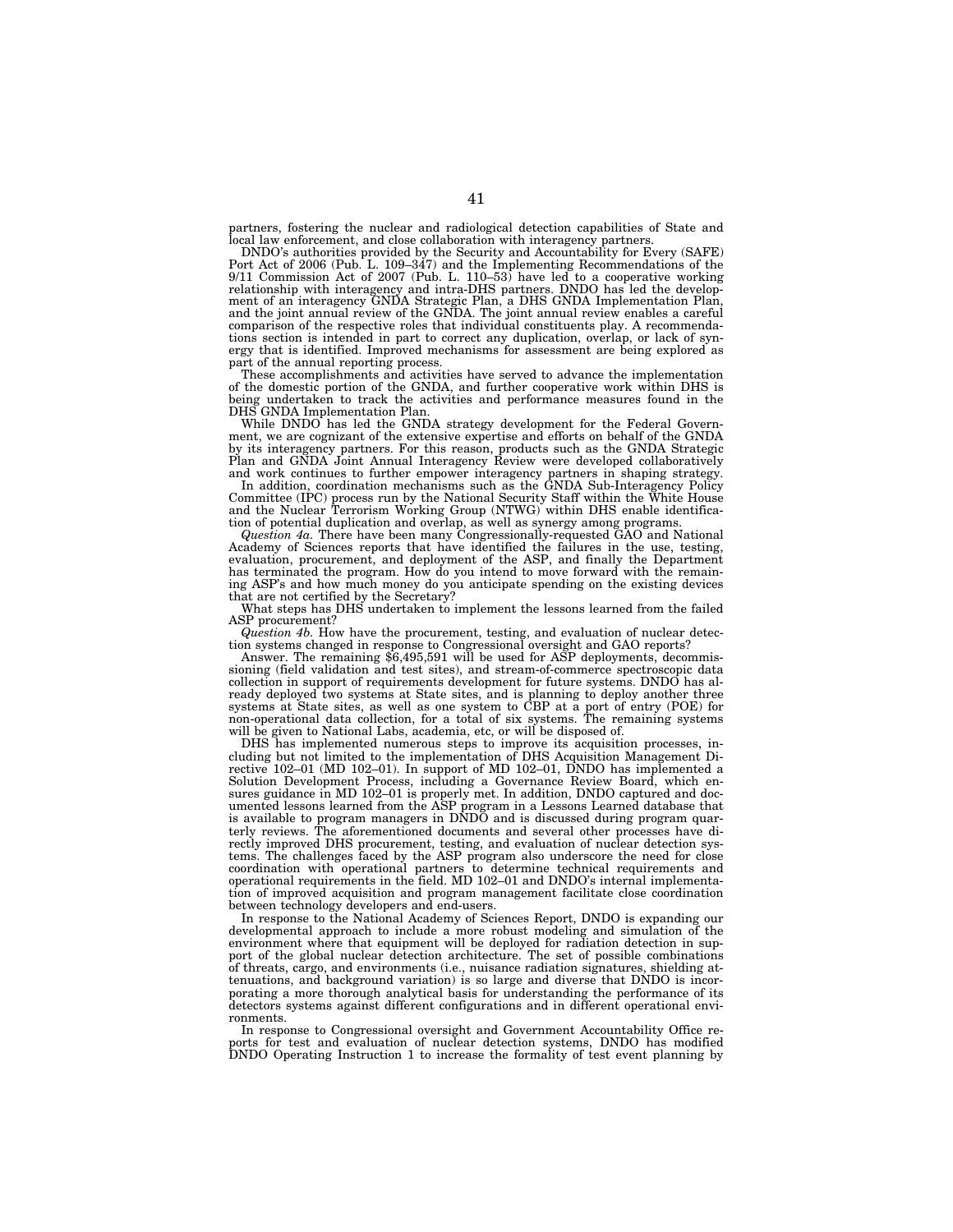defining roles and responsibilities and implementing a structured Milestone Review Process with entrance and exit criteria that is reviewed by the senior management of DNDO. DNDO has also increased its use of independent verification and validation, and has developed a Test Observation Reporting System to capture any deviations from the Test Plan.

Finally, DNDO has improved its test capabilities through the manufacture and acquisition of specially-designed sources and ancillary test support equipment to ensure accurate and reproducible test conditions.

*Question 5a.* In 2009, Secretary Napolitano testified that ''in order to implement the 100% scanning requirement of foreign ship cargo entering the United States by the 2012 deadline, DHS would need significant resources for greater manpower and technology, technologies that do not currently exist, and the redesign of many ports. These are all prohibitive challenges that will require the Department to seek the time extensions authorized by law.'' What efforts has DHS undertaken since that time to overcome these challenges?

How successful have those efforts been?

Answer. U.S. Customs and Border Protection (CBP) has focused substantial attention and resources over the last several years on securing goods being transported within maritime containers. As a result, we have strengthened our multi-layered security measures, more effectively securing and facilitating the large volume of goods arriving in the United States each year. By leveraging programs such as the Container Security Initiative (CSI) for the integrated scanning of high-risk containers, the Customs-Trade Partnership Against Terrorism (C–TPAT), and the Importer Security Filing (often called ''10+2'') for the advance collection of manifest and import data to enhance targeting, we are more secure than ever before. Our layered and risk-based approach provides that, at a minimum, 100 percent of high-risk containers are examined through a number of measures, including screening, scanning, physical inspection, or resolution by foreign authorities. In addition, we have<br>strengthened our automated targeting systems and enhanced the quality and timeli-<br>ness of the commercial data upon which those systems rely. C collaboratively with industry, our Federal partners, and the international community to expand these programs and our capability to detect, analyze, and report on nuclear and radiological materials that are outside of regulatory control.

*Question 5b.* Clearly DHS has planned for some time to extend the July 2012 deadline. The law permits additional extensions in 2-year increments.

*Question 5c.* Does DHS expect to extend the deadline again in 2014? If so, when does DHS expect to be able to meet the 100% scanning requirement?

Answer. DHS has not made any decision at this time regarding a decision to extend the deadline in 2014. DHS will continue to work with Congress to refine its approach and ensure that scanning remains a key layer of the suite of security systems.

*Question 5d.* In allowing for extensions of the 100% scanning deadline, the law requires the Secretary to certify that at least two of six specified conditions exist. A lack of resources for implementing the requirement is not one of the six specified conditions.

Which of the six conditions currently exist?

Answer. On May 2, 2012 DHS Secretary Napolitano certified that the following conditions existed to allow for the extension:

- Use of systems that are available to scan containers will have a significant and negative impact on trade capacity and the flow of cargo.
- Systems to scan containers cannot be purchased, deployed, or operated at ports overseas because ports do not have the physical characteristics to install such a system.

*Question 5e.* Which of the six conditions does DHS expect to resolve within the next 2 years?

Answer. It is unclear which conditions can be resolved in the next 2 years due to a variety of challenges and the uniqueness of each foreign port and the cooperation with foreign governments. However, DHS recognizes the need to proceed with container security programs in a responsible, practical manner that maximizes the security of maritime cargo, facilitates trade, and enhances global supply chain resilience. DHS plans to work within and across the U.S. Government to effectively develop technology, enhance risk management processes, and implement a robust layered enforcement strategy for screening cargo. Through the Department's Science and Technology Directorate and Domestic Nuclear Detection Office, DHS continues to monitor technology advancement in the private sector, academia, and the interagency to address the challenges of scanning maritime cargo. Through existing and new efforts on domestic and international fronts, DHS—along with the World Customs Organization, the International Maritime Organization, the International Civil